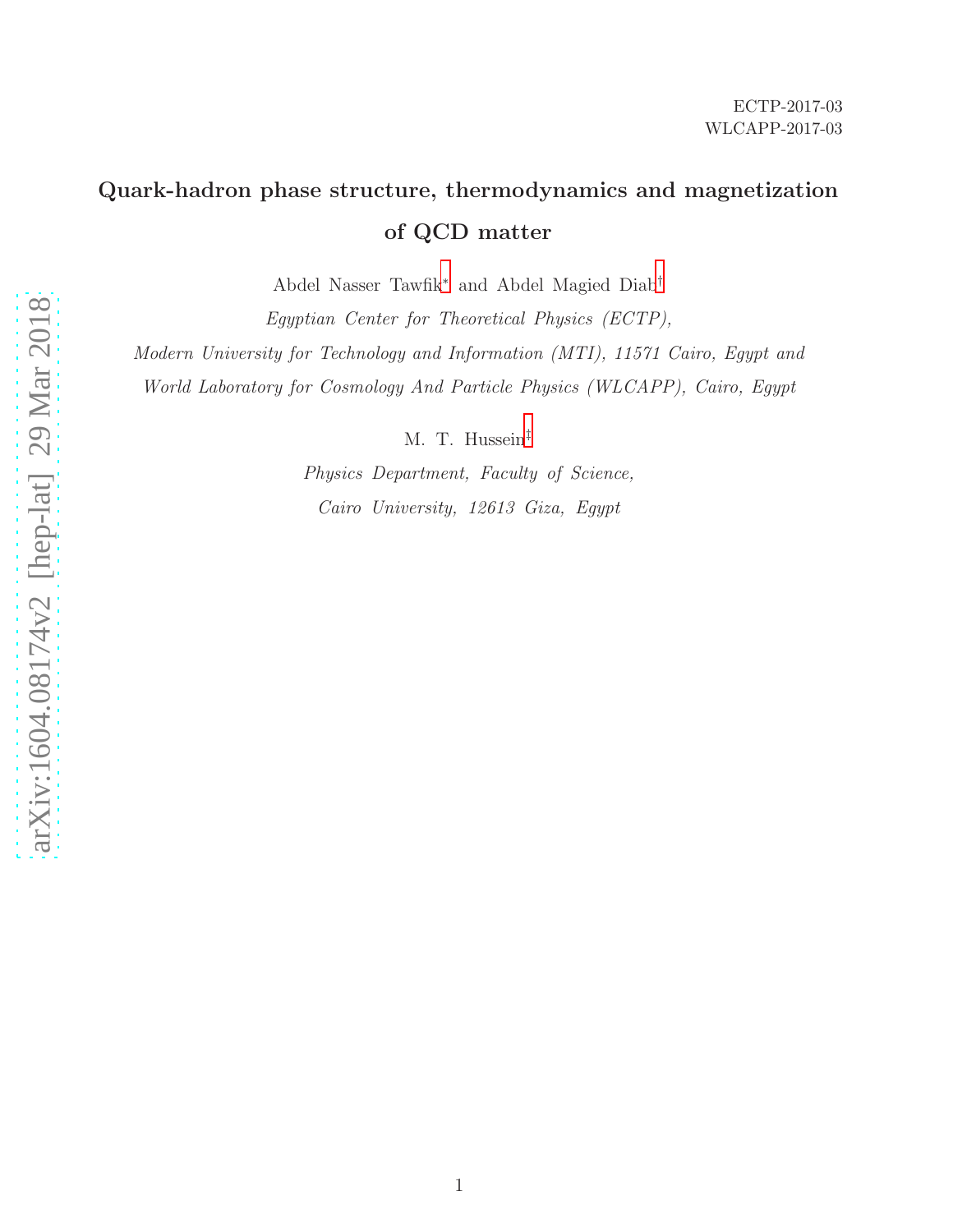# Abstract

SU(3) Polyakov linear-sigma model (PLSM) is systematically implemented to characterize the quark-hadron phase structure and to determine various thermodynamic quantities and magnetization of the QCD matter. In mean-field approximation, the dependence of the chiral order-parameter on finite magnetic field is also calculated. In a wide range of temperatures and magnetic field strengths, various thermodynamic quantities including trace anomaly, speed of sound squared, entropy density, specific heat are presented and some magnetic properties are described, as well. Wherever available these results are confronted to recent lattice QCD calculations. The temperature dependence of these quantities confirms our previous result that the transition temperature is reduced with the increase in the magnetic field strength, i.e. QCD matter is to be characterized by an inverse magnetic catalysis. Furthermore, the temperature dependence of the magnetization shows that the conclusion that the QCD matter has paramagnetic properties slightly below and far above the pseudo-critical temperature, is confirmed, as well. The excellent agreement with recent lattice calculations proves that our QCD-like approach (PLSM) seems to possess the correct degrees-of-freedom in both hadronic and partonic phases and describes well the dynamics deriving confined hadrons to deconfined quark-gluon plasma.

PACS numbers: 21.65.Mn, 12.39.Fe, 25.75.Nq, 12.38.Mh, 74.25.N

Keywords: Equations of state in nuclear matter, Chiral Lagrangian, Quark confinement, Quark-gluon plasma, Response to electromagnetic fields

<span id="page-1-1"></span><span id="page-1-0"></span><sup>∗</sup>Electronic address: [atawfik@rcf.rhic.bnl.gov](mailto:atawfik@rcf.rhic.bnl.gov)

<span id="page-1-2"></span><sup>†</sup>Electronic address: [a.diab@eng.mti.edu.eg](mailto:a.diab@eng.mti.edu.eg)

<sup>‡</sup>Electronic address: [tarek@sci.cu.edu.eg](mailto:tarek@sci.cu.edu.eg)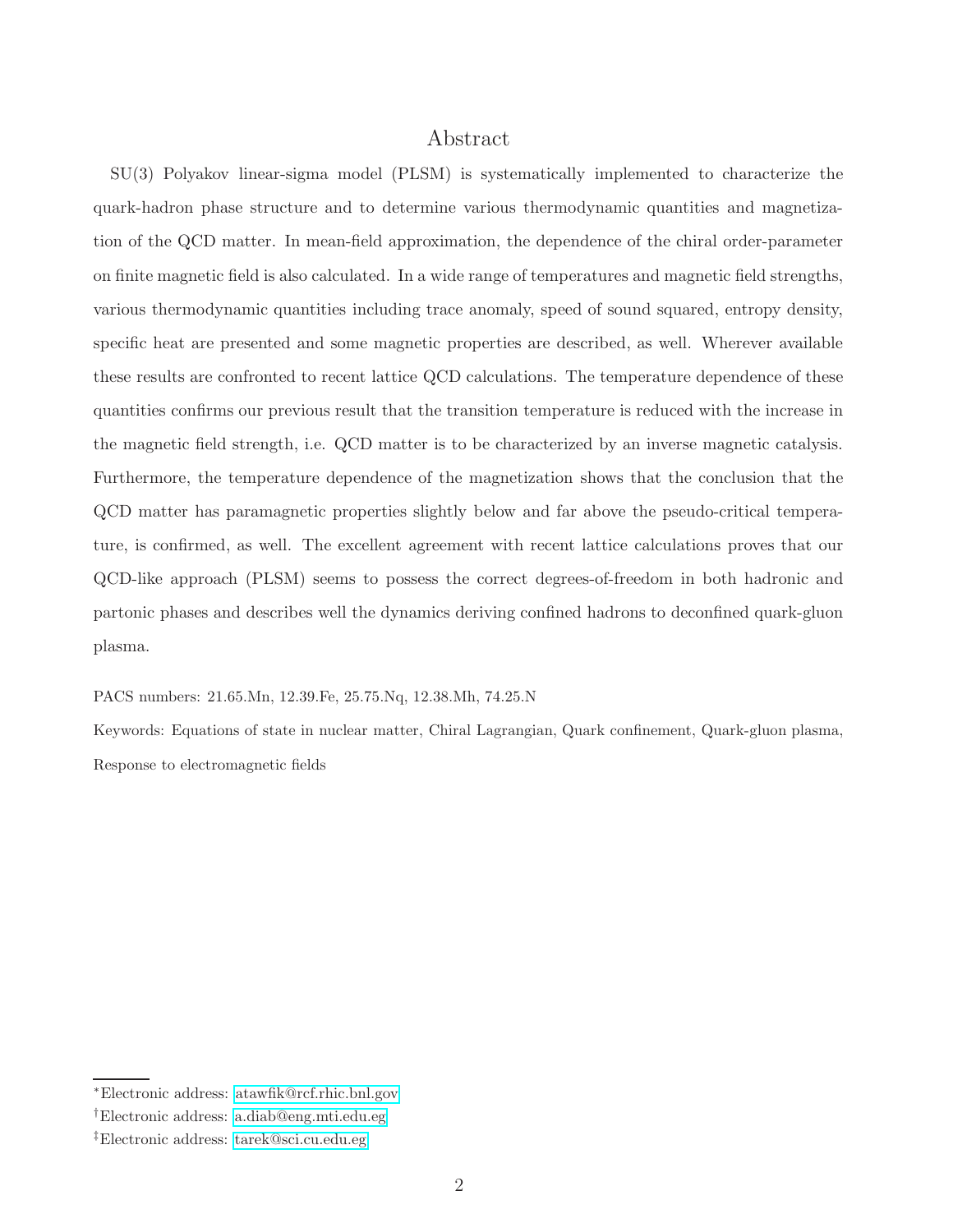# Contents

|                        | I. Introduction                              | 3              |
|------------------------|----------------------------------------------|----------------|
|                        | II. SU(3) Polyakov Linear-sigma Model        | $\overline{7}$ |
|                        | <b>III.</b> Results and discussion           | 13             |
|                        | A. Quark-hadron phase structure              | 13             |
|                        | 1. Chiral and deconfinement order-parameters | 13             |
|                        | 2. Subtracted condensates                    | 15             |
|                        | B. Thermodynamic quantities                  | 17             |
|                        | 1. Trace anomaly                             | 22             |
|                        | 2. Speed of sound squared                    | 24             |
|                        | 3. Entropy                                   | 25             |
|                        | 4. Specific heat                             | 26             |
|                        | C. Magnetic properties                       | 28             |
|                        | 1. Magnetization                             | 28             |
|                        | 2. $T$ -eB QCD phase diagram                 | 30             |
| <b>IV.</b> Conclusions |                                              | 32             |
|                        |                                              |                |

| References |  |
|------------|--|
|------------|--|

# <span id="page-2-0"></span>I. INTRODUCTION

The phase structure of the quantum chromodynamic (QCD) matter at very high temperatures [much higher than the pseudo-critical temperature  $(T_c)$ , which characterizes the hadronquark deconfinement phase transition] is well understood by the perturbation theory, for instance, that close to the pseudo-critical temperature and especially at high temperatures [\[1,](#page-33-1) [2\]](#page-33-2) tools describing the equation of state (EoS) are well developed. The perturbative EoS of the QCD matter and their implications to neutron star physics were discussed [\[3](#page-33-3)]. Three-loop corrections including the effects of finite quark masses were introduced [\[4\]](#page-33-4). Furthermore, the perturbative pressure has been calculated to different leading orders [\[5](#page-33-5)[–10](#page-33-6)]. The current stateof-the-art was briefly discussed in Ref. [\[11](#page-33-7), [12](#page-33-8)].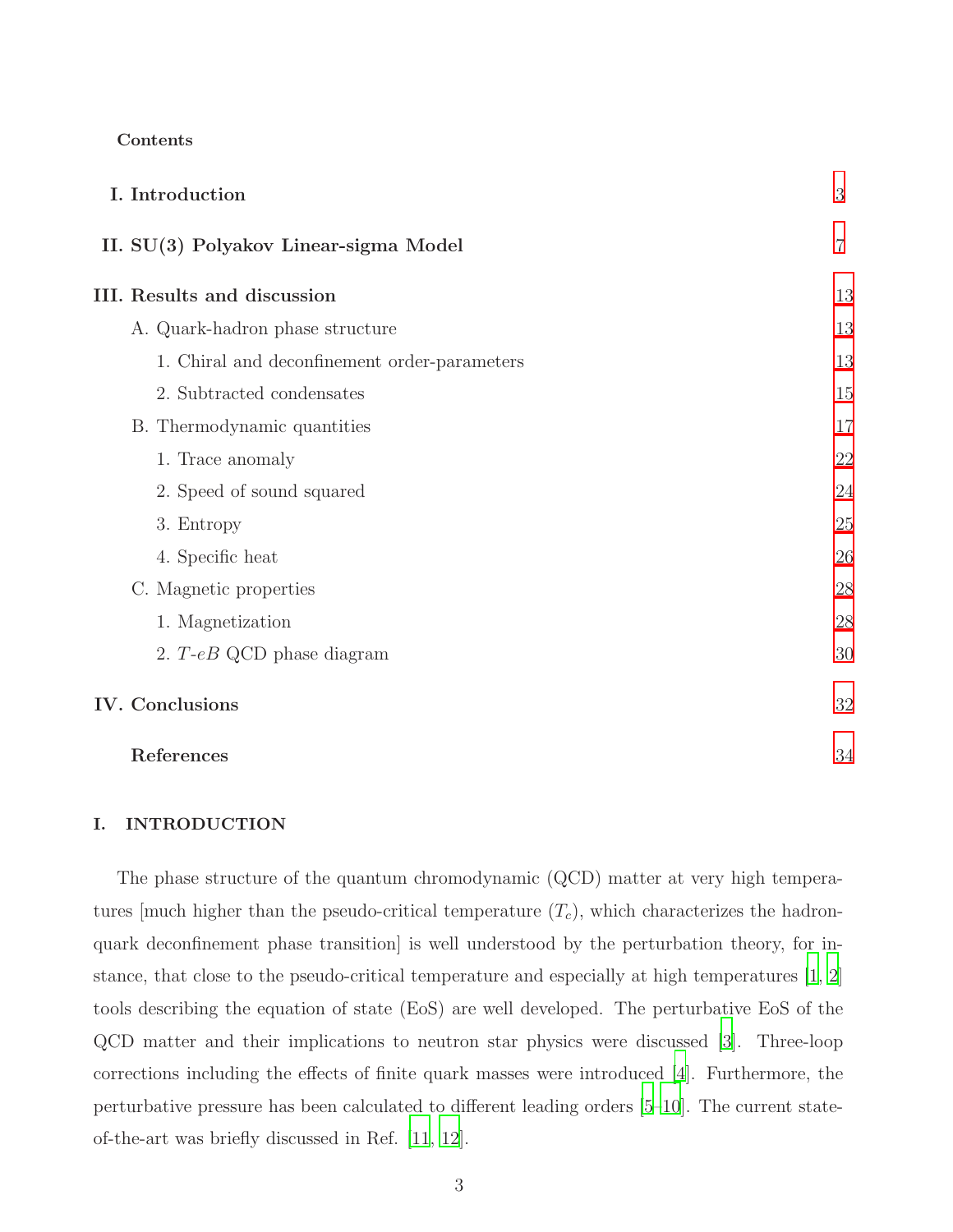On one hand, the entire quark-hadron phase structure still represents a great challenge to lattice and particle scientists. On the other hand, it is difficult to draw predictions for the properties of the QCD matter, especially the partonic matter, at arbitrary finite temperatures and chemical potentials. The non-perturbative approaches, such as the lattice QCD simulations, are the only reliable first-principle tools across the entire phase-transition. The perturbation theory gives another approach at high temperatures. This predicts that crossover to quarkgluon plasma (QGP) occurs at  $T \sim \mathcal{O}(m_\pi)$  and might be tolerated to be implemented at finite chemical potentials much less than the temperatures. However, this approach can't be used at larger chemical potentials and lower temperatures, i.e. color-superconducting phase structure, for instance. The reason is that the QCD matter under such extreme conditions of temperatures and densities remains strongly coupled. In the present work, we shall observe how an additional extreme condition, the magnetic field, greatly influence the quark-hadron phase structure.

We first recall the origin of such a magnatic field and why it shouldn't be ignored? In offcentral heavy-ion collisions (HIC) and due to oppositely relativistic motion of electric charges, a huge magnetic field can be created. But because of the very short lasting time-span (lifetime) of the evolution of such a magnetic field, it is assumed to have almost no effect on the detector and on its external magnet but remarkable influences on the strongly interacting QCD matter. In addition to hot and dense QCD matter, the influence of a strong magnetic field  $(eB)$  on the quark-hadron phase structure is also a very interesting subject. This study has a realistic strong relevance to the phenomenology of the relativistic heavy-ion collisions in which a strong magnetic field is likely produced especially in non-central collisions [\[13](#page-33-9), [14](#page-33-10)]. It is conjectured to have essential effects at the early stages of HIC, where the response of the magnetic effect is assumed to have a large medium-effect. The latter depends on the variation of the magnetic diffusion time [\[15,](#page-33-11) [16\]](#page-34-0) and the electrical conductivity due to the effect of magnetic field on the medium itself [\[17](#page-34-1), [18](#page-34-2)]. On the other hand, this study is related to important final-state phenomenon characterizing the QCD matter, such as chiral magnetic effect (CME) and magnetic catalysis [\[19](#page-34-3)[–23\]](#page-34-4). CME is strongly sensitive to the electric charge separation phenomenon that probably can be measured in HIC experiments such as ALICE at LHC [\[24](#page-34-5)], PHENIX [\[25\]](#page-34-6) and STAR [\[26](#page-34-7)[–29\]](#page-34-8) at RHIC. In different HIC experiments such as superproton synchrotron (SPS), relativistic heavy-ion collider (RHIC) and large hadron collider (LHC), tremendously huge magnetic fields are expected, e.g. they range between  $0.1 m_{\pi}^2$  to  $m_{\pi}^2$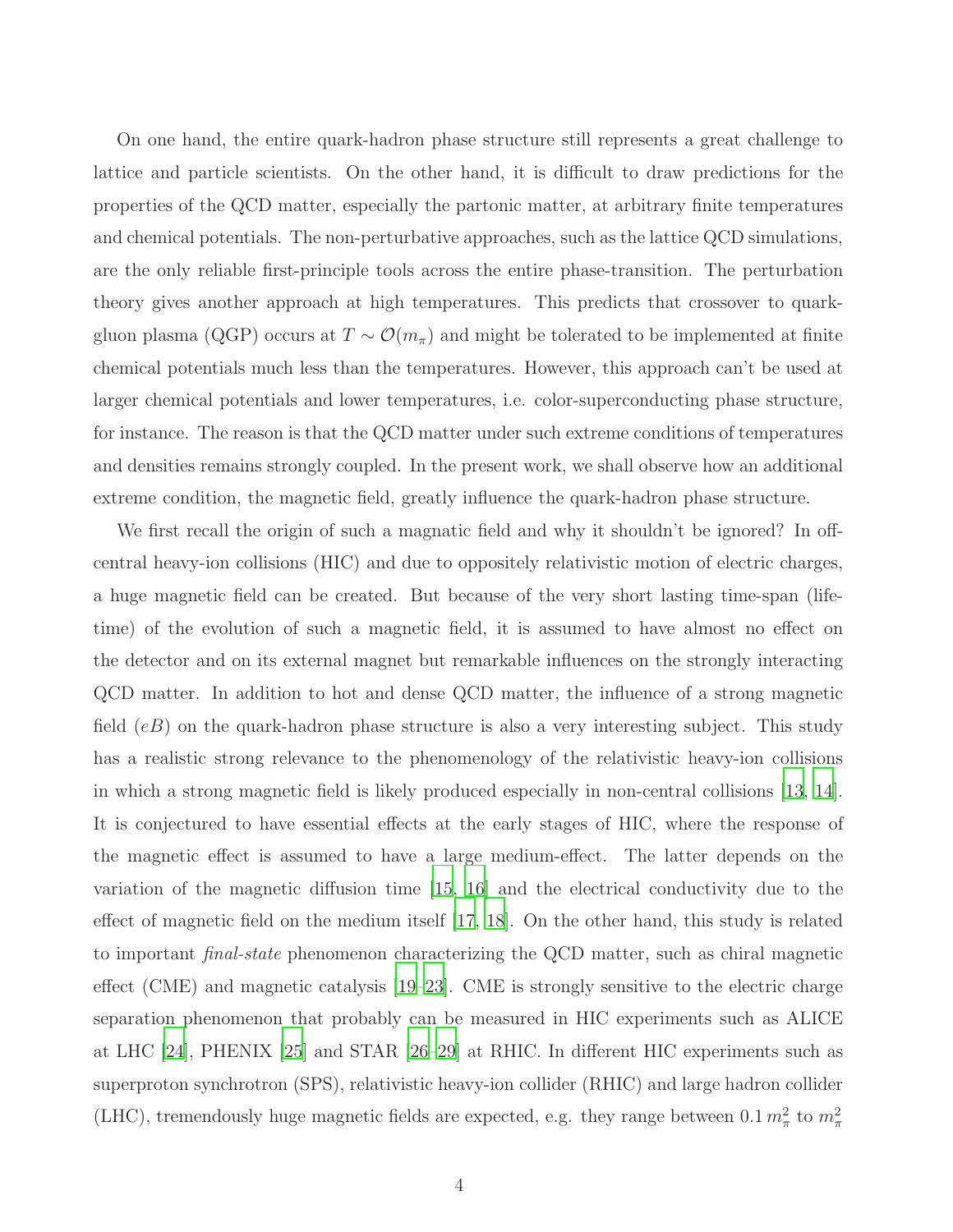and  $10-15 m_{\pi}^2$ , respectively [\[14,](#page-33-10) [16](#page-34-0)], where  $m_{\pi}^2 \simeq 10^{19}$  Gauss.

So far, there are various numerical calculations of the experimentally measured effects of the magnetic fields, such as the lattice QCD simulations [\[30](#page-34-9)[–35\]](#page-34-10), the QCD phase diagram in an external magnetic field [\[30](#page-34-9), [36](#page-34-11), [37](#page-34-12)], squeezing QCD matter [\[38\]](#page-34-13), hadron resonance gas (HRG) model [\[39](#page-34-14), [40\]](#page-34-15), SU(2) NJL [\[41,](#page-35-0) [42](#page-35-1)] and NJL with Ployakov loop corrections [\[43,](#page-35-2) [44](#page-35-3)], and PLSM [\[36](#page-34-11), [37](#page-34-12), [45](#page-35-4)]. Moreover, different theoretical models reveal interesting features about the response of hot and dense medium to finite the magnetic field strength, such as the higher-order moments of the quark multiplicity [\[46\]](#page-35-5), the chiral phase structure of various meson states in hot and dense medium [\[47](#page-35-6)] and in SU(3) PLSM at finite magnetic field [\[48](#page-35-7), [49\]](#page-35-8), the thermodynamics and higher-order moments [\[48\]](#page-35-7), the electromagnetic properties of thermal QCD matter at vanishing and finite magnetic fields [\[50](#page-35-9)[–52](#page-35-10)]. Great details on understanding the phase structure of strongly interacting QCD matter in strong magnetic fields are reviewed in Refs. [\[19](#page-34-3), [53](#page-35-11)[–55\]](#page-35-12).

Now we characterize shortly the approach which shall be utilized; the (non)linear-sigma model [\[56](#page-35-13)]. In this QCD-like model, the spinless sigma meson, the scalar which was introduced by Schwinger in 1957 [\[57](#page-35-14)], accompanies the triplet  $\pi$  mesons, where the elementary particles could be described through the theory of quantized fields [\[58\]](#page-35-15). Interesting readers are kindly advised to consult Refs. [\[44,](#page-35-3) [45,](#page-35-4) [48](#page-35-7), [49,](#page-35-8) [53](#page-35-11)[–55,](#page-35-12) [59](#page-35-16)]. These can be compared with studies conducted at vanishing magnetic fields [\[46,](#page-35-5) [47,](#page-35-6) [60](#page-35-17), [61\]](#page-35-18). Many of these studies have investigated the quark-hadron phase transition in thermal and dense medium and thus likelt extend the QCD phase-diagram. Following this procedure, we performed our calculations for the quark-hadron phase structure and the QCD EoS from the PLSM. Furthermore, we compare our results to the available lattice QCD calculations at zero [\[62](#page-35-19)] and nonzero magnetic fields [\[35\]](#page-34-10).

With this regard, it was pointed out that the Large Hadron Collider (LHC) at CERN seems to detect possible signatures for the CP violation and the chiral symmetry restoration [\[63,](#page-35-20) [64](#page-35-21)]. Also, the QCD vacuum properties have been studied by means of the holographic QCD models [\[65](#page-36-0)]. Empirical detection for CME was described in Ref. [\[13,](#page-33-9) [66\]](#page-36-1). The impacts of finite magnetic field strength have been investigated within different frameworks, mainly, by using effective models [\[67](#page-36-2)[–72](#page-36-3)], for instance, NJL model [\[41,](#page-35-0) [43,](#page-35-2) [44](#page-35-3), [72](#page-36-3)[–74](#page-36-4)], PLSM [\[48](#page-35-7), [49](#page-35-8), [59\]](#page-35-16) and the chiral perturbation theory ( $\chi$ PT) [\[44](#page-35-3), [75](#page-36-5), [76](#page-36-6)]. These are examples on the phenomenologically interesting consequences of finite magnetic field strength on the QCD matter. As mentioned, by applying finite magnetic field strength on the QCD matter important phenomenon such as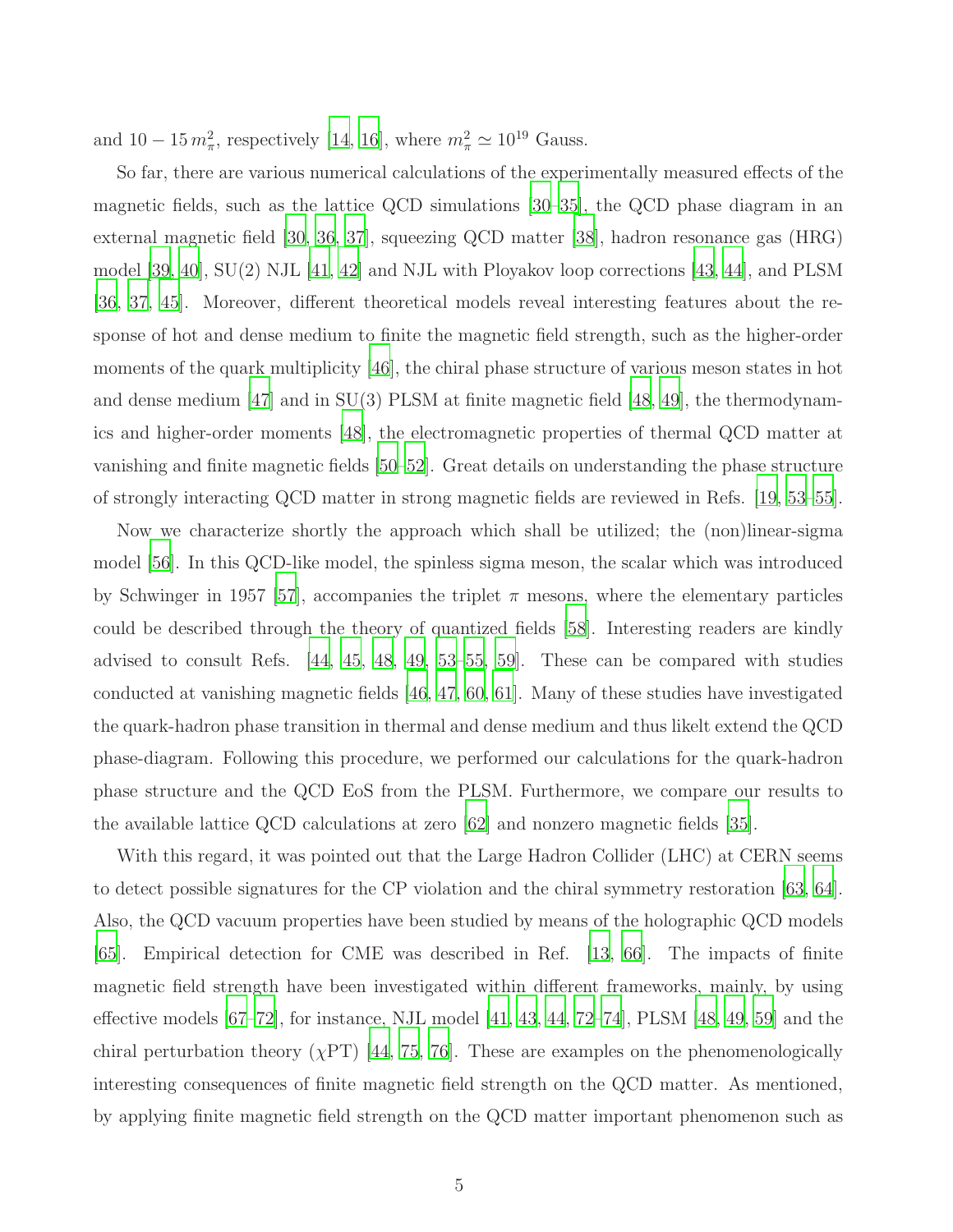CME and the magnetic catalysis [\[19](#page-34-3)[–23\]](#page-34-4) can be described. CME is strongly related to the electric charge separation phenomenon that probably become measurable in HIC experiments such as PHENIX [\[25\]](#page-34-6) and STAR [\[26](#page-34-7)[–29\]](#page-34-8) at RHIC and ALICE at LHC [\[24](#page-34-5)]. The magnetic catalysis characterizes the dependence of  $T_c$  on the magnetic field strength.

In the present work, we introduce a systematic study aiming at characterizing the respective influences of magnetic field on the quark-hadron phase transition in a wide range of temperatures. We utilize SU(3) PLSM in mean field approximation. Prior to confronting our results to recent lattice QCD calculations, we shall show that the order parameters have reasonable agreements with the lattice predictions. Whenever available, we shall compare our calculations for various thermodynamic quantities with different lattice QCD calculations. The characterizations of the hadronic EoS have been discussed in Ref. [\[77,](#page-36-7) [78\]](#page-36-8). It was concluded that the characteristics of the speed of sound squared,  $c_s^2 = \partial p/\partial \epsilon |_{s/n} \equiv s/c_v$  and the  $p/\epsilon$  ratio [\[78](#page-36-8)]. Both quantities are assumed being distinguishable below and above  $T_c$ , while below  $T_c$ , the thermal behavior of the speed of sound squared was found matching well the  $p/\epsilon$  ratio. Above  $T_c$ , the value of  $c_s^2 = s/c_v$  becomes larger than that of  $p/\epsilon$ . At very high temperatures, both quantities get very close to each other and likely approach the asymptotic value, i.e. 1/3 [\[79](#page-36-9)]. We shall calculate the chiral order-parameter  $(M_b)$ , and the light and strange quarks net-condensate  $(\Delta_{l,s})$  at finite temperature and magnetic field strength and vanishing chemical potential. The temperature dependence of various thermodynamic quantities and some magnetic properties of the QCD matter shall be calculations. The influences of finite magnetic field and the Landau level quantization on the chiral quark-hadron phase transitions shall be analyzed. We present the temperature dependence of the PLSM order parameters and the subtracted chiral condensates. Furthermore, we shall study these effects on the thermodynamic quantities including trace anomaly, speed of sound squared, entropy, and specific heat, etc. The magnetic properties of the thermal QCD matter shall be described through the magnetization and the magnetic catalysis. Our calculations are confronting to recent lattice QCD simulations. Accordingly, the thermal QCD matter seems to have paramagnetic properties and inverse magnetic catalysis.

The present paper is organized as follows. Section [II](#page-6-0) introduces the set-up of the SU(3) PLSM in thermal and dense QCD medium at zero and nonzero magnetic field. The quarkhadron phase structure shall be given in section [III A.](#page-12-1) The order parameters of the chiral condensates and the deconfinement phase transitions at vanishing and finite magnetic field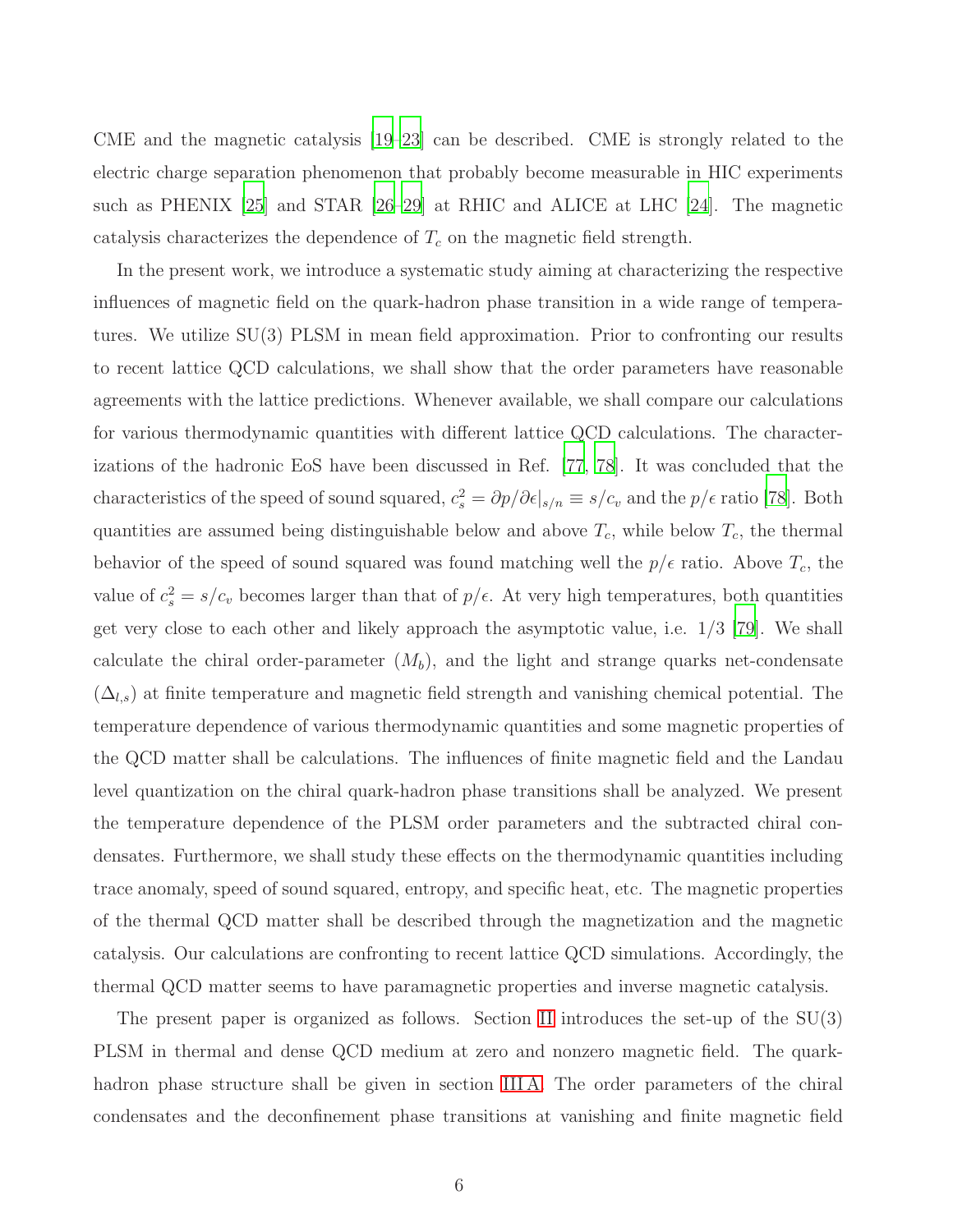shall be elaborated in section IIIA1. The subtracted condensates are confronted to recent lattice QCD simulations, in section [III A 2.](#page-14-0) Various PLSM thermodynamic quantities are also compared with recent lattice QCD calculations at vanishing and finite magnetic field strength in section [III B.](#page-16-0) Last but not the least, the magnetic properties of the thermal QCD matter such as the magnetization and the magnetic catalysis shall be presented in section [III C.](#page-27-0) Section [IV](#page-31-0) is devoted to the final conclusions.

#### <span id="page-6-0"></span>II. SU(3) POLYAKOV LINEAR-SIGMA MODEL

The linear-sigma model is a widely acceptable approach for the investigation of meson states [\[47\]](#page-35-6). The chiral SU(3) LSM Lagrangian with  $N_f = 2 + 1$ , e.g. two light and one heavy strange quarks, consists of two parts;  $\mathcal{L}_{chiral} = \mathcal{L}_q + \mathcal{L}_m$ .

• The first term expresses the quark contributions, Eq. [\(1\)](#page-6-1), which are coupled with a flavor-blind Yukawa coupling  $(g)$  [\[80](#page-36-10)], i.e. quarks couple to mesons,

<span id="page-6-1"></span>
$$
\mathcal{L}_q = \sum_f \overline{q}_f (i\gamma^\mu D_\mu - gT_a(\sigma_a + i\gamma_5 \pi_a))q, \tag{1}
$$

which isn't depending on the quark current masses and thus shouldn't contribute to the quark condensates, directly,

• while the second term gives the meson contributions

$$
\mathcal{L}_m = \text{Tr}(\partial_\mu \Phi^\dagger \partial^\mu \Phi - m^2 \Phi^\dagger \Phi) - \lambda_1 [\text{Tr}(\Phi^\dagger \Phi)]^2 - \lambda_2 \text{Tr}(\Phi^\dagger \Phi)^2
$$
  
+  $c[\text{Det}(\Phi) + \text{Det}(\Phi^\dagger)] + \text{Tr}[H(\Phi + \Phi^\dagger)],$  (2)

where  $\Phi$  is  $3 \times 3$  matrix includes the nonet meson states

$$
\Phi = \sum_{a=0}^{N_f^2 - 1} T_a (\sigma_a - i \pi_a).
$$
\n(3)

The number of generators  $(T_a)$  is defined according to the number of the quark flavors  $(N_f)$ . At  $N_f = 3$ , i.e. three degenerate quark flavors, the chiral Lagrangian contains unitary matrices with  $SU(3)_r \times SU(3)_l$  symmetry [\[81](#page-36-11)]. In U(3) algebra,  $T_a$  is determined by Gell-Mann matrices  $\hat{\lambda}_a$  [\[81](#page-36-11)];  $T_a = \hat{\lambda}_a/2$  with  $a = 0, \dots, 8$ .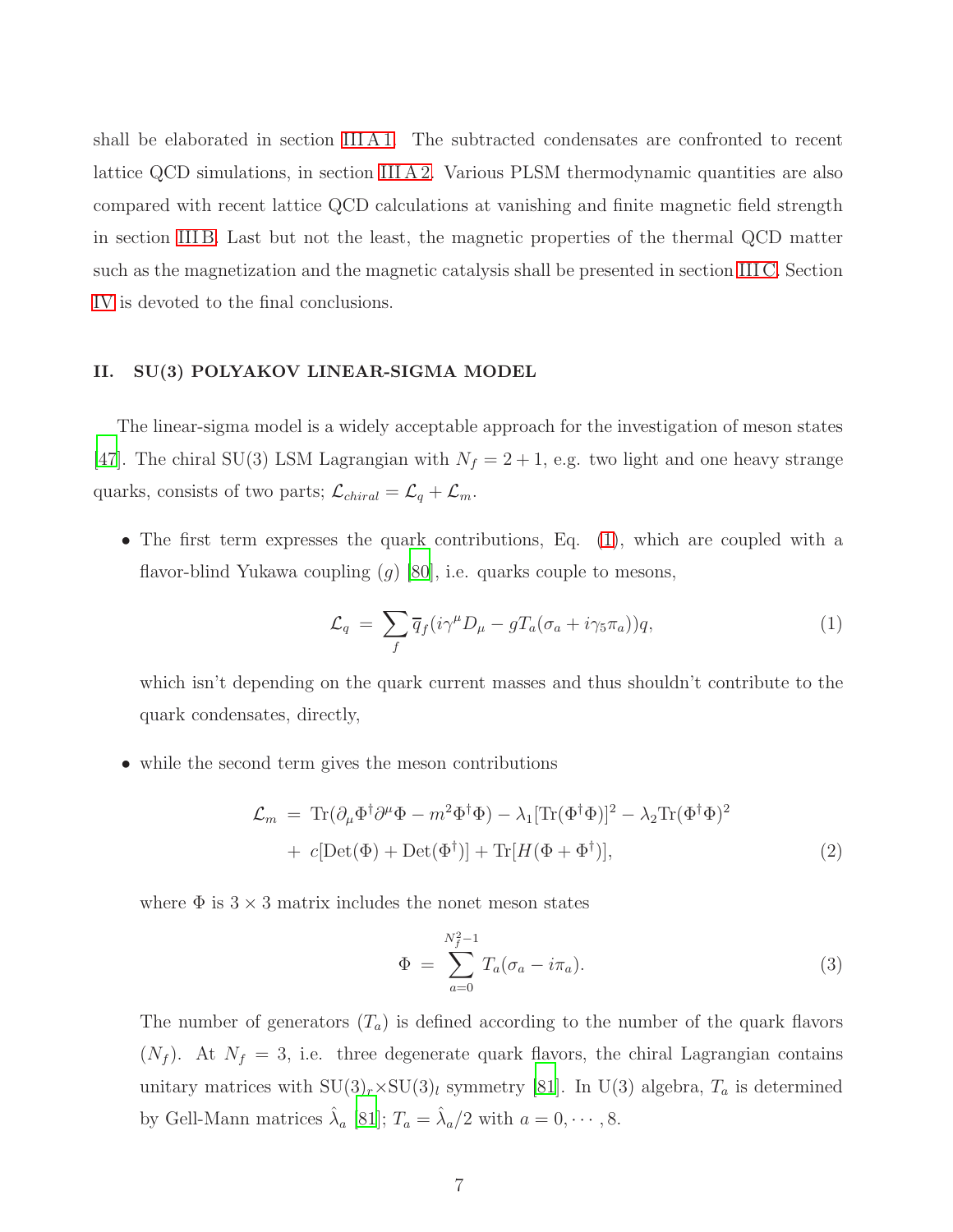In order to incorporate the deconfinement phase-transition in such a QCD system, LSM can be coupled to the Polyakov-loop potential  $(\mathcal{U}(\phi, \phi^*, T))$  representing the degree(s) of freedom and the gluons dynamics. Its functional form is motivated the QCD symmetries in the pure gauge limit. This potential should be fine-tuned through matching with recent lattice QCD simulations, for instance. Different expressions are fitted to pure gauge lattice so that various thermodynamic quantities can be well reproduced. This adds color-gluon interaction such that  $\mathcal{L} = \mathcal{L}_{chiral} - \mathcal{U}(\phi, \phi^*, T)$ . Furthermore,  $Z(3)$  symmetry [\[66](#page-36-1), 82[–84\]](#page-37-0) should be guaranteed. For example, in the pure gauge limit, a temperature-dependent potential can be used;  $U(\phi, \phi^*, T)$ . Its  $Z(3)$  center symmetry should be similar to that of the pure gauge QCD Lagrangian [\[83](#page-36-12), [85](#page-37-1)]. Trace of the color space of the Polyakov loop determines the creation operator of a static quark at the spatial position  $\vec{x}$ . The color charges and the gluons dynamics can then be given in dependence on the thermal expectation value of a color-traced Wilson-loop in the temporal direction [\[86\]](#page-37-2),

$$
\phi = \langle \text{Tr}_c \, \mathcal{P}(\vec{x}) \rangle / N_c, \qquad \phi^* = \langle \text{Tr}_c \, \mathcal{P}^\dagger(\vec{x}) \rangle / N_c. \tag{4}
$$

Then, the Polyakov-loop operator becomes identical to the Wegner-Wilson loop [\[86](#page-37-2)],

$$
\mathcal{P}(\vec{x}) = \mathcal{P} \exp\left[i \int_0^{1/T} d\tau A_0(\vec{x}, \tau)\right],\tag{5}
$$

where  $A_0(\vec{x}, \tau)$  is the temporal component of the Euclidean gauge field  $A_\mu$  [\[86](#page-37-2), [87](#page-37-3)] and  $\tau$  denotes the Euclidean time component. It was found that enlarging  $N_c$  decreases the pseudo-critical temperature of the deconfinement phase-transition  $(T_c)$  [\[47](#page-35-6)]. Thus, the Polyakov loops  $\phi$  and  $\phi^*$  can be considered as order parameters for the deconfinement phase-transition [\[83,](#page-36-12) [85\]](#page-37-1).

There are different potential types for the Polyakov loop corrections [\[66](#page-36-1), [83](#page-36-12)[–85\]](#page-37-1). In the present work, we implement the polynomial form, where the parameters were estimated within the perturbation theory [\[88](#page-37-4)[–91\]](#page-37-5). This characterized an  $N_f$ -dependent decrease of the critical temperature  $(T_0)$ , while other potential forms fix their parameters to be compatible with recent lattice calculations.

<span id="page-7-0"></span>
$$
\frac{\mathcal{U}_{\text{poly}}\left(\phi,\phi^*,T\right)}{T^4} = -\frac{b_2(T)}{2}\left(|\phi|^2 + |\phi^*|^2\right) - \frac{b_3}{6}\left(\phi^3 + \phi^{*3}\right) + \frac{b_4}{16}\left(|\phi|^2 + |\phi^*|^2\right)^2,\tag{6}
$$

where  $b_2(T) = a_0 + a_1 (T_0/T) + a_2 (T_0/T)^2 + a_3 (T_0/T)^3$ . With  $a_0 = 6.75$ ,  $a_1 = -1.95$ ,  $a_2 =$ 2.625,  $a_3 = -7.44$ ,  $b_3 = 0.75$  and  $b_4 = 7.5$  [\[83\]](#page-36-12), the pure gauge QCD thermodynamics is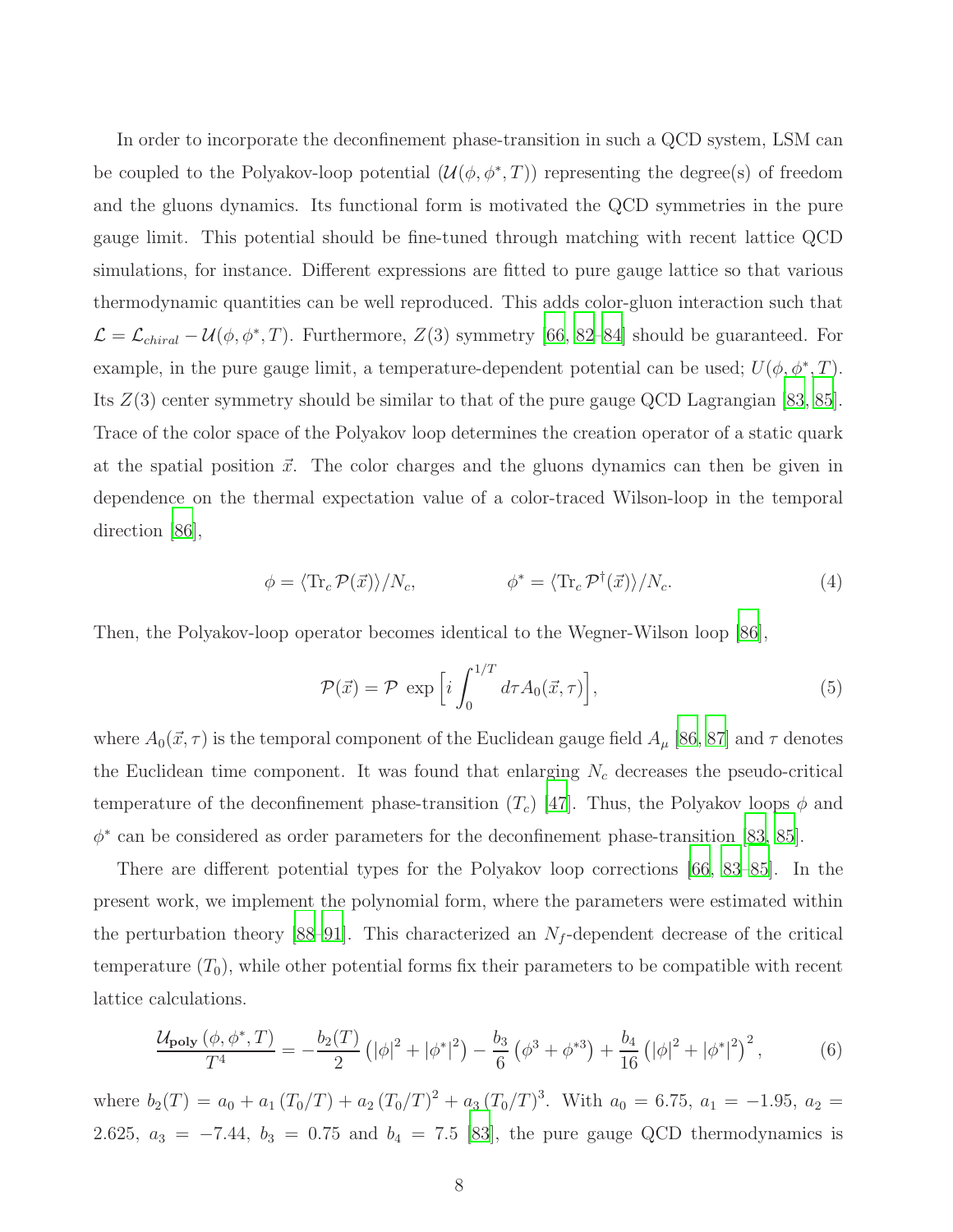well reproduced. For a better agreement with recent lattice QCD simulations, the critical temperature  $T_0$  should be fixed to 187 MeV for  $N_f = 2 + 1$  [\[85](#page-37-1)]. The possible differences in  $T_0$  as used in PNJL model and PLSM, 187 and 220 MeV, respectively, can be understood due to the introduction of quarks which in the pure gauge limit leads to a decrease in the deconfinement temperature. In both models, the Polyakov loop potential  $(U)$  should be the same.

|     |  | $\left m_{\sigma}\text{ [MeV]}\right c\text{ [MeV]}\left h_l\text{ [MeV}^3\right \left h_s\text{ [MeV}^3\right \left m^2\text{ [MeV}^2\right \right \lambda_1 \lambda_2)$ |  |
|-----|--|---------------------------------------------------------------------------------------------------------------------------------------------------------------------------|--|
| 800 |  | $\left  4807.84 \right  (120.73)^{3} \left  (336.41)^{3} \right $ - $(306.26)^{2}$ 13.49 46.48                                                                            |  |

<span id="page-8-1"></span>Tab. I: Summary of various PLSM parameters. A detailed description is given in Ref. [\[92](#page-37-6)]

In thermal equilibrium, the exchanges of energy between particles and antiparticles can be described by path integral over quark, antiquark and meson fields. Thus, the grand canonical partition function reads

<span id="page-8-0"></span>
$$
\mathcal{Z} = \int \prod_{a} \mathcal{D} \sigma_a \mathcal{D} \pi_a \int \mathcal{D} q \mathcal{D} \bar{q} \, \exp\left[\int_x \mathcal{L}^E\right],\tag{7}
$$

where  $\int_x \equiv i \int_0^{1/T} dt \int_V d^3x$  with V being the volume of the system and  $\mu_f$  is the chemical potential for quark flavors  $f = (u, d, s)$ . For SU(3) quark flavors,  $\mathcal{L}^E$  is the Euclidean Lagrangian. The three quark chemical potentials can be included in

$$
\mathcal{L}^{E} = \mathcal{L}_{chiral} + \sum_{f=u,d,s} \mu_f \bar{q}_f \gamma^0 q_f \tag{8}
$$

As highlighted, we assume symmetric quark matter and degenerate light quarks. Thus, a uniform blind chemical potential can be defined  $\mu_f \equiv \mu_{u,d} = \mu_s$  [\[80](#page-36-10), [92](#page-37-6), [93](#page-37-7)].

In mean-field approximation, the calculations of the partition function is conducted in a similar procedure as elaborated in Ref. [\[80](#page-36-10), [93\]](#page-37-7). Accordingly, we replace the meson fields in the exponent in Eq. [\(7\)](#page-8-0) by their expectation values. In doing this, the quantum and thermal fluctuations of the mesons are neglected while the quarks and antiquarks are retained as quantum fields [\[80,](#page-36-10) [92](#page-37-6), [93\]](#page-37-7). The integration over the fermions can be written as a trace over a logarithm and the trace should be evaluated in Matsubara formalism [\[94](#page-37-8)]. On the other hand, the mesonic fields in Eq. [\(7\)](#page-8-0) are determined by their nonvanishing vacuum expectation values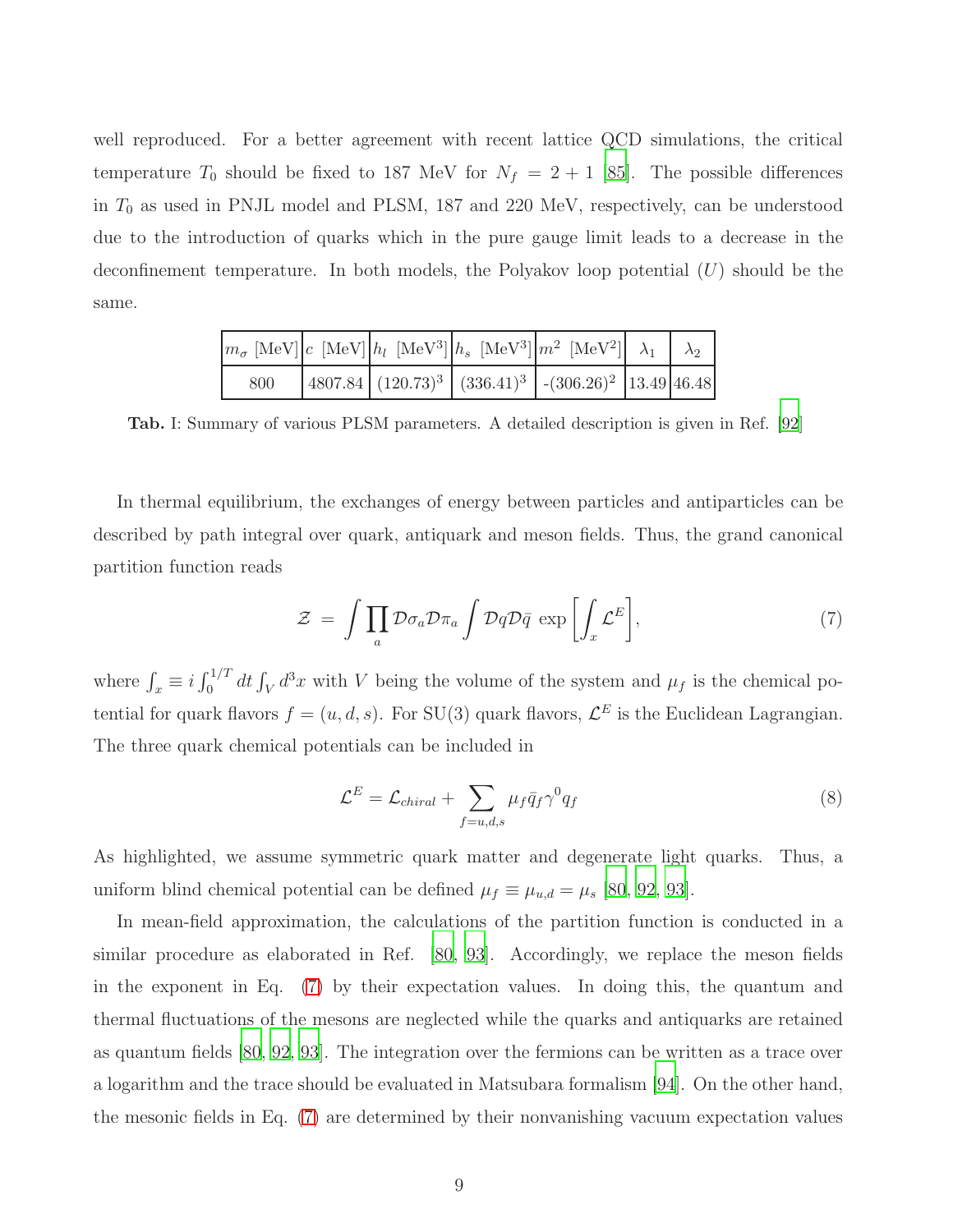$\phi = T_0\bar{\sigma}_0 + T_8\bar{\sigma}_8$ . More details can be found in Refs. [\[80,](#page-36-10) [92,](#page-37-6) [93](#page-37-7)]. Finally, all thermodynamical quantities can be obtained from the effective potential of LSM, such as,

$$
\Omega_{LSM}(T,\mu) = \frac{-T \ln \mathcal{Z}}{V} = U(\sigma_l, \sigma_s) + \Omega_{\bar{q}q}(T, \mu_f),\tag{9}
$$

Thus, the effective potential of the LSM is consisting of two parts:

• the purely mesonic potential, which is given as a function of non-strange  $(\sigma_l)$  and strange  $(\sigma_s)$  quark-flavor basis

<span id="page-9-2"></span>
$$
U(\sigma_l, \sigma_s) = -h_l \sigma_l - h_s \sigma_s + \frac{m^2 (\sigma_l^2 + \sigma_s^2)}{2} - \frac{c \sigma_l^2 \sigma_s}{2\sqrt{2}} + \frac{\lambda_1 \sigma_l^2 \sigma_s^2}{2} + \frac{(2\lambda_1 + \lambda_2) \sigma_l^4}{8} + \frac{(\lambda_1 + \lambda_2) \sigma_s^4}{4}.
$$
 (10)

• and the quark and antiquark contributions, which can be differentiated into two regimes:

– at zero magnetic field ( $eB = 0$ ) but finite temperature (T) and finite chemical potential  $(\mu_f)$  [\[94\]](#page-37-8)

<span id="page-9-0"></span>
$$
\Omega_{\bar{q}q}(T,\mu_f) = -2T \sum_{f=l,s} \int_0^\infty \frac{d^3 P}{(2\pi)^3} \left\{ \ln \left[ 1 + 3\left(\phi + \phi^* e^{-\frac{E_f - \mu_f}{T}}\right) e^{-\frac{E_f - \mu_f}{T}} + e^{-3\frac{E_f - \mu_f}{T}} \right] + \ln \left[ 1 + 3\left(\phi^* + \phi e^{-\frac{E_f + \mu_f}{T}}\right) e^{-\frac{E_f + \mu_f}{T}} + e^{-3\frac{E_f + \mu_f}{T}} \right] \right\}, (11)
$$

where  $E = \sqrt{\vec{P}^2 + m_f^2}$  is the dispersion relation of the valence quark and antiquark and  $m_f$  is the f-th mass of quark flavor, which is respectively related to light and strange chiral condensates

<span id="page-9-1"></span>
$$
m_l = g\sigma_l/2, \qquad m_s = g\sigma_s/\sqrt{2}, \qquad (12)
$$

where subscript  $l$  refers to degenerate light quarks and s to strange quark, and

– at nonzero magnetic field ( $eB \neq 0$ ) and finite T and  $\mu_f$ , the concepts of Landau quantization and magnetic catalysis, where the magnetic field is assumed to be oriented along z-direction, should be implemented.

In doing of this, the approximation utilized constraints in the motion of particles along of the magnetic field with the transverse momentum of states  $\frac{|q_f|B}{2\pi}$ . One can apply one property of magnetic catalysis [\[19](#page-34-3)], namely the dimensional reduction,  $D \leftarrow D - 2$ , so that integration over phase space becomes,

$$
\int \frac{d^3 P}{(2\pi)^3} \longrightarrow \frac{|q_f| B}{2\pi} \sum_{\nu} \int \frac{dP_z}{2\pi} (2 - \delta_{0\nu}),\tag{13}
$$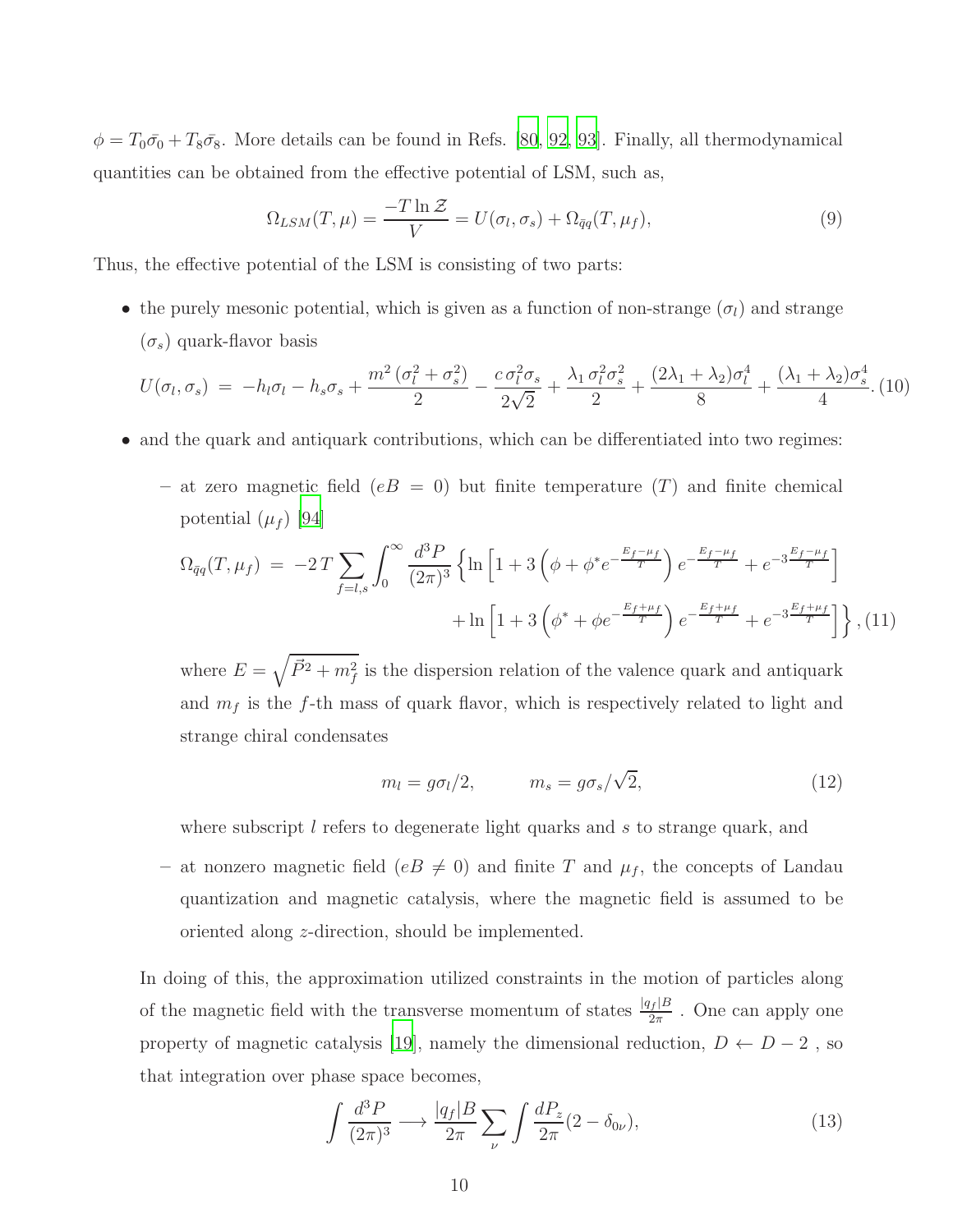where  $\nu$  stands of the Landau quantization levels and  $q_f$  is the corresponding electric charge of f-th quark flavors. Therefore, the quarks and antiquark potential at  $eB \neq 0$ becomes

<span id="page-10-0"></span>
$$
\Omega_{\bar{q}q}(T,\mu_{f},B) = -2 \sum_{f=l,s} \frac{|q_{f}|BT}{(2\pi)^{2}} \sum_{\nu=0}^{\nu_{maxf}} (2-\delta_{0\nu}) \int_{0}^{\infty} dP_{z} \left\{ \ln \left[ 1 + 3 \left( \phi + \phi^{*}e^{-\frac{E_{B,f} - \mu_{f}}{T}} \right) e^{-\frac{E_{B,f} - \mu_{f}}{T}} + e^{-3\frac{E_{B,f} - \mu_{f}}{T}} \right] + \ln \left[ 1 + 3 \left( \phi^{*} + \phi e^{-\frac{E_{B,f} + \mu_{f}}{T}} \right) e^{-\frac{E_{B,f} + \mu_{f}}{T}} + e^{-3\frac{E_{B,f} + \mu_{f}}{T}} \right] \right\}, \quad (14)
$$

where  $E_{B,f}$  is the dispersion relation of f-th quark-flavor,

$$
E_{B,f} = \left[ P_z^2 + m_f^2 + |q_f|(2n+1-\sigma)B \right]^{1/2},\tag{15}
$$

with n is the quantization number known as the Landau quantum number and  $\sigma$  is related to the spin quantum number,  $\sigma = \pm S/2$ . It is noteworthy highlighting that, the quantity  $2n + 1 - \sigma$  can be replaced by a summation over the Landau Levels  $0 \leq \nu \leq \nu_{max_f}$ . The earlier is the Lowest Landau Level (LLL), while the latter stands for the Maximum Landau Level (MLL)  $\nu_{max_f}$ . For the sake of completeness, we mention that  $2 - \delta_{0\nu}$ represents degenerate Landau Levels.  $\nu_{max_f}$  contributes to the maximum quantization number ( $\nu_{max_f} \rightarrow \infty$ ). The quark charges, the magnetic fields, the temperatures, and the baryon chemical potentials influence the maximum occupation of the Landau levels [\[95\]](#page-37-9). In Ref. [\[59](#page-35-16)], we have discussed on how the Landau levels are filled up. Also, we have concluded that increasing Landau levels very slightly sharpens the phase transition and decreases the pseudo-critical temperature [\[59](#page-35-16)]. The latter manifests inverse magnetic catalysis.

The mechanism of the magnetic catalysis relies on a competition between valance and sea quarks [\[33,](#page-34-16) [96](#page-37-10)[–99\]](#page-37-11). In light of this, when the magnetic field is switched on, the interaction of sea quarks leads to a net inverse magnetic catalysis. The magnetic field influences the quark condensates (sea quarks) and orders the Polyakov loops that imply suppression of the quark condensates (sea quarks) [\[33](#page-34-16), [96](#page-37-10)[–99\]](#page-37-11). Applying finite magnetic field on QCD matter allows the description of important phenomenon such as CME and magnetic catalysis [\[96](#page-37-10), [100](#page-37-12)[–104](#page-37-13)].

The inclusion of the fermion vacuum term causes second-order phase transition in the chiral limit and other significant effects on the phase structure, which is commonly referred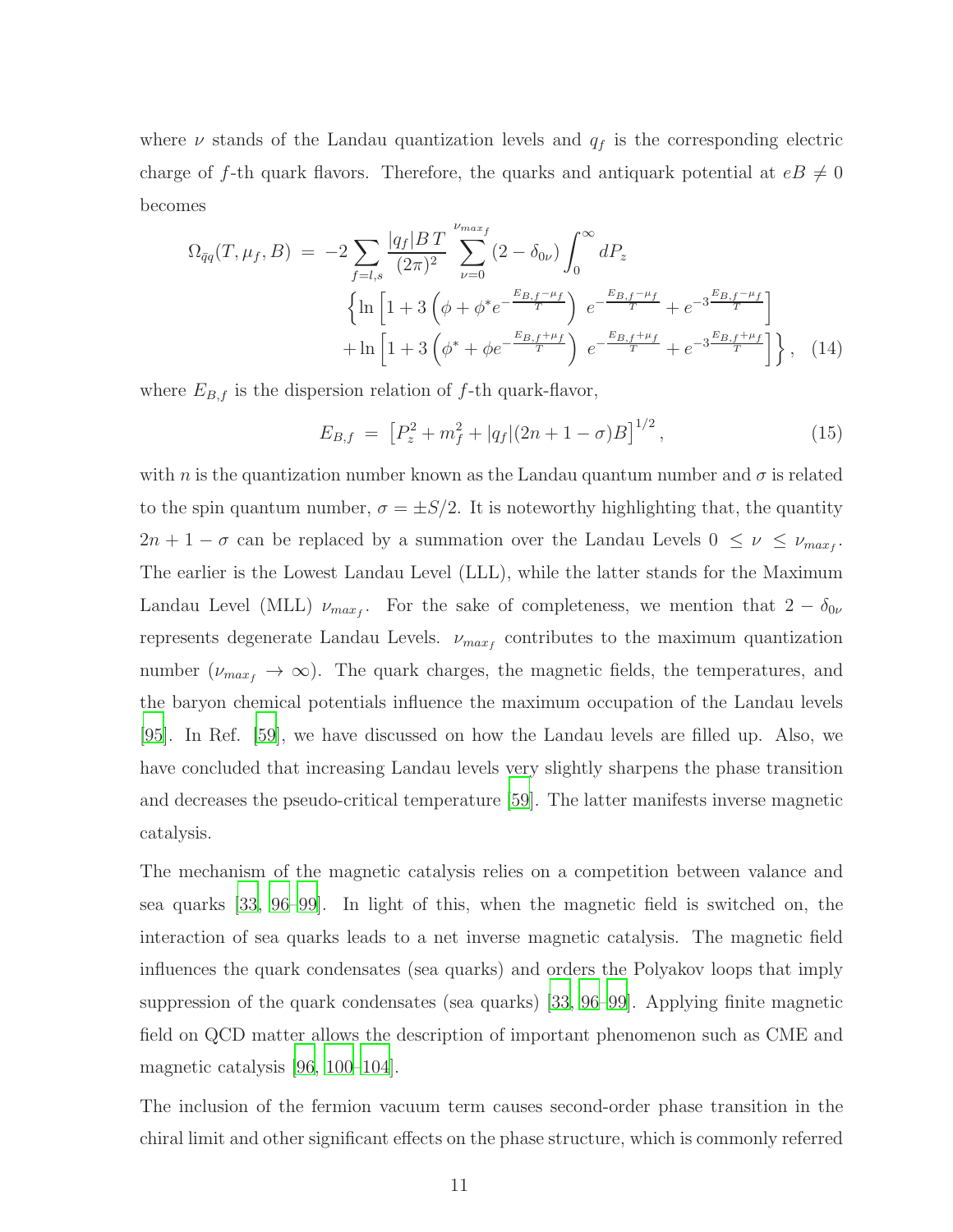to as no-sea approximation [\[105](#page-37-14)] and conjectured to distort the critical behavior, especially at the chiral phase transition. When the fermion vacuum term is included, the transition can be of first- or second-order depending on the choice of coupling constants and on the density (chemical potential). In Ref. [\[105\]](#page-37-14), the authors discussed on the thermodynamical differences between NJL and quark-meson (QM) models or LSM. In this approximation, the adiabatic trajectories obtained from the QM exhibit a kink at the chiral crossover phase transition, while from the NJL model, it is smooth everywhere [\[80](#page-36-10)]. This effect underlies a first-order phase transition from the LSM model in the chiral limit, especially when the fermionic vacuum fluctuations are neglected [\[106](#page-37-15)].

Equations [\(11\)](#page-9-0) and [\(14\)](#page-10-0) at vanishing and finite magnetic field, respectively, give the fermionic contributions to the QCD medium. The formal removal of the ultraviolet divergences is fully achieved through the fermion vacuum term [\[43\]](#page-35-2) in sharp noncovariant cut-off  $(\Lambda)$  [\[43\]](#page-35-2),

$$
\Omega_{q\bar{q}}^{\text{vac}} = 2N_c N_f \sum_{f} \int_{\Lambda} \frac{d^3 P}{(2\pi)^3} E_f = \frac{-N_c N_f}{8\pi^2} \sum_{f} \left( m_f^4 \ln \left[ \frac{\Lambda + \epsilon_{\Lambda}}{m_f} \right] - \epsilon_{\Lambda} \Lambda \left[ \Lambda^2 + \epsilon_{\Lambda}^2 \right] \right), (16)
$$

where  $\epsilon_{\Lambda} = (\Lambda^2 + m_f^2)^{1/2}$  and  $m_f$  is the flavor mass, with subscript f running over light (l) and strange  $(s)$  quark flavors, Eq.  $(12)$ . In finite magnetic field, we find that the fermion vacuum term has a negligible effect on the PLSM results.

The PLSM parameters,  $m^2$ ,  $h_l$ ,  $h_s$ ,  $\lambda_1$ ,  $\lambda_2$ , and c, besides the coupling g, the two condensates  $\sigma_l$  and  $\sigma_s$  and the two order parameters  $\phi$  and  $\phi^*$  should be determined. The first six parameters can be fixed from experiments. Table [I](#page-8-1) summarizes the values of these parameters at sigma mass  $m_{\sigma} = 800$  MeV [\[92\]](#page-37-6).

At finite volume  $(V)$  and finite magnetic field strength  $(eB)$ , the free energy density is defined as  $f = \mathcal{F}/V = -T \cdot \log[\mathcal{Z}]$ . From Eqs. [\(6\)](#page-7-0), [\(10\)](#page-9-2), [\(11\)](#page-9-0) and [\(14\)](#page-10-0), the PLSM free energy density reads [\[49](#page-35-8)]

<span id="page-11-0"></span>
$$
f = U(\sigma_l, \sigma_s) + \mathcal{U}(\phi, \phi^*, T) + \Omega_{\bar{q}q}(T, \mu_f, B) + \delta_{0,e} \Omega_{\bar{q}q}(T, \mu_f), \tag{17}
$$

where the last two terms of the right hand site represent the quark-antiquark contributions at finite and vanishing magnetic field, respectively.  $\delta_{0,e}$  switches between both terms. Practically, only one of them shall be taken into account, separately.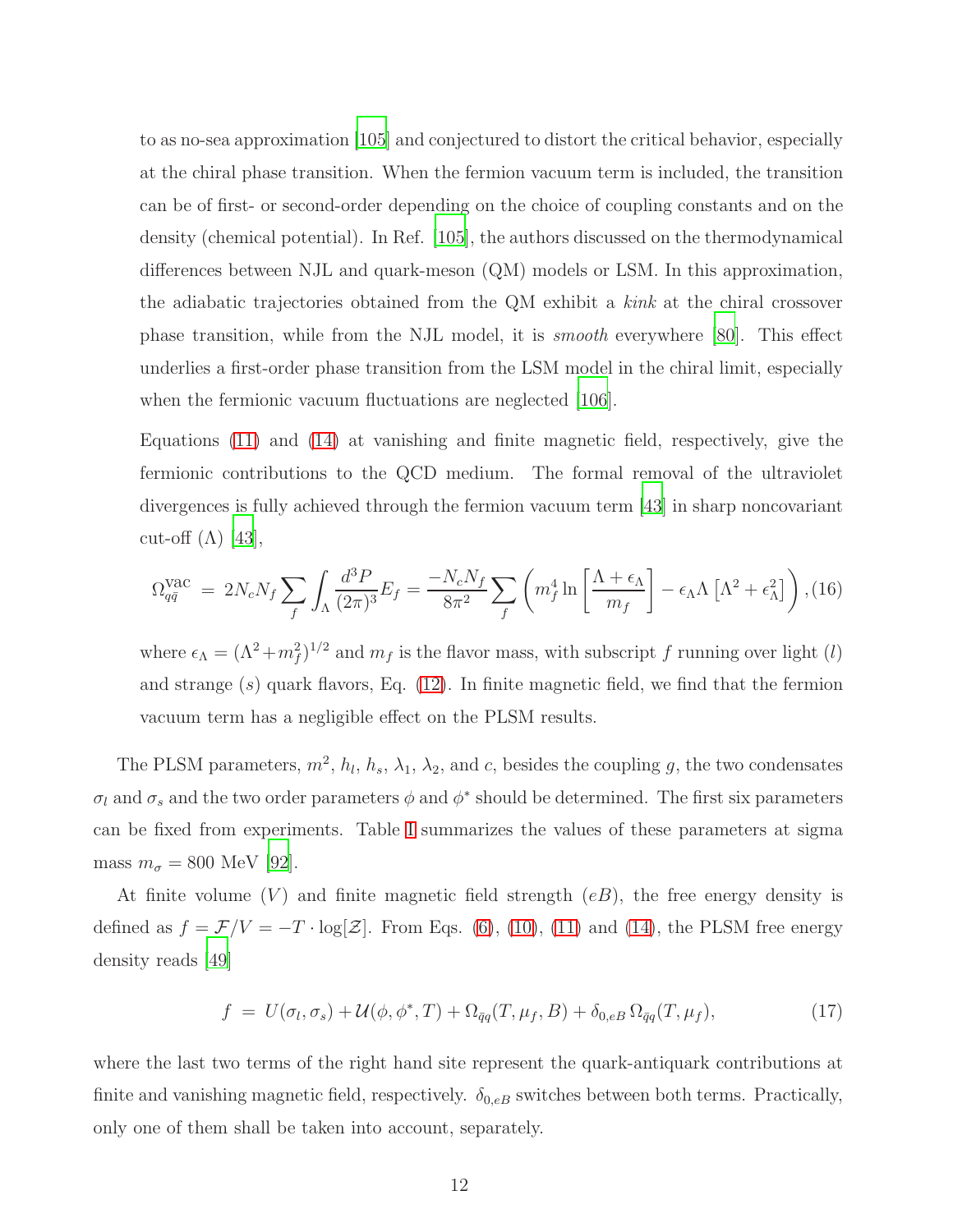In order to determine  $\sigma_l$ ,  $\sigma_s$ ,  $\phi$  and  $\phi^*$ , the free energy density, Eq. [\(17\)](#page-11-0), should be minimized with respect to  $\sigma_l$ ,  $\sigma_s$ ,  $\phi$  and  $\phi^*$ , respectively

<span id="page-12-3"></span>
$$
\left. \frac{\partial f}{\partial \sigma_l} \right|_{\min}, \quad \left. \frac{\partial f}{\partial \sigma_s} \right|_{\min}, \quad \left. \frac{\partial f}{\partial \phi} \right|_{\min}, \quad \left. \frac{\partial f}{\partial \phi^*} \right|_{\min}.
$$
\n(18)

Although, the PLSM free energy density, Eq. [\(17\)](#page-11-0), is a complex function at finite chemical potential  $(\mu \neq 0)$ , its minimization becomes void of meaning. In general, any phase transition is characterized by an order parameters which are identified here with the expectation values of the sigma fields  $(\sigma_l, \sigma_s)$  and Polyakov loop potentials  $(\phi \text{ and } \phi^*)$ . The behavior of the chiral order parameters are determined by the corresponding equation of motion. It is obtained by minimizing the real part of Eq.  $(17)$  (Re f) at a saddle point. In-medium condensates, this enables to determine the chiral order parameter of phase transition with the corresponding fields as functions of T,  $\mu$  and eB.

#### <span id="page-12-0"></span>III. RESULTS AND DISCUSSION

#### <span id="page-12-1"></span>A. Quark-hadron phase structure

#### <span id="page-12-2"></span>1. Chiral and deconfinement order-parameters

It is well accepted in the science community that the chiral phase structure for light and strange quark flavors is completely identified with their chiral order parameters. As we utilize PLSM, we first present their associated meson condensates  $\langle \sigma_l \rangle$  and  $\langle \sigma_s \rangle$  and they are related to the quark condensates  $\langle \bar{q}q \rangle$ . Interested readers are kindly advised to consult the well-known textbook [\[94](#page-37-8)] for more details. In SU(2), the sigma and pion fields are associated with bilinear forms of the quark fields,

$$
\bar{\sigma} \sim \bar{q}q, \qquad \qquad \vec{\pi} \sim i\bar{q}\gamma_5 \vec{\tau}q. \tag{19}
$$

It is apparent that the dimensions do not match, as if the mesonic condensates are given in GeV units, the quark condensates shall be given in  $\text{GeV}^3$  units. Therefore, there must be some dimensional coefficients missed. It was suggested that they would be group invariant  $\sigma^2+\pi^2 \sim (\bar{q}q)^2-(\bar{q}\gamma_5\vec{\tau}q)^2$  [\[94\]](#page-37-8) and no corrections to this group invariance appear at higher orders of the temperatures  $\mathcal{O}(T^2)$  [\[94,](#page-37-8) [107](#page-37-16), [108\]](#page-37-17). Furthermore, it was proved that these coefficients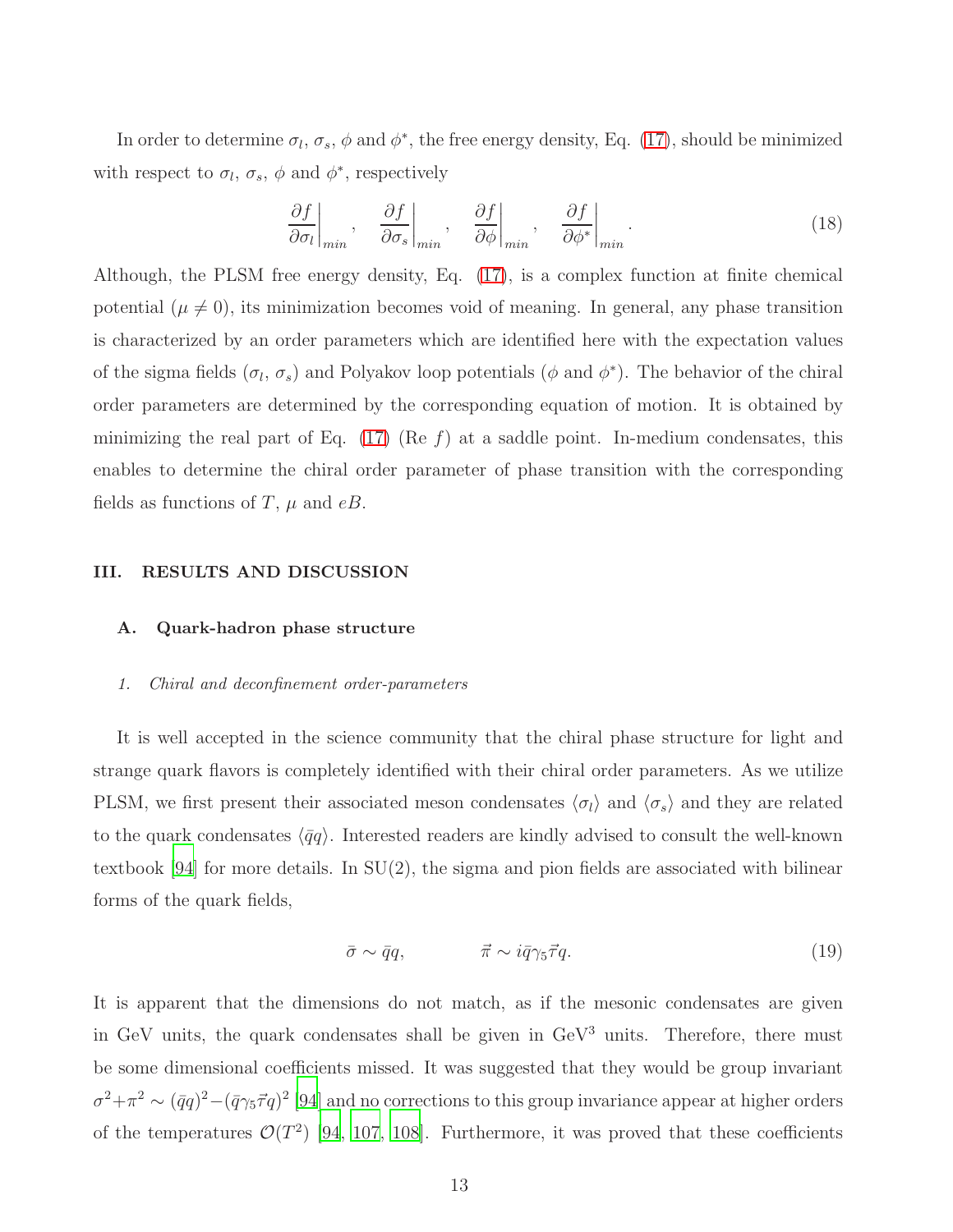are temperature-independent [\[109](#page-38-0), [110\]](#page-38-1). Their values could be obtained in accordance from partially conserved axial-vector current (PCAC) relations [\[111](#page-38-2)]. Such interconnections are essential in order to compare quark condensates to  $\sigma_l$  and  $\sigma_s$ 

<span id="page-13-0"></span>
$$
\langle \bar{q}q \rangle = \frac{(-\epsilon_0)}{\sqrt{3}(2m_q + m_s)} \left( \sqrt{2}\sigma_l + \sigma_s \right) + \frac{(-\epsilon_8)}{2\sqrt{3}(m_q - m_s)} \left( \sigma_l - \sqrt{2}\sigma_s \right), \tag{20}
$$

$$
\langle \bar{s}s \rangle = \frac{(-\epsilon_0)}{\sqrt{3}(2m_q + m_s)} \left( \sqrt{2}\sigma_l + \sigma_s \right) - \frac{(-\epsilon_8)}{\sqrt{2}(m_q - m_s)} \left( \sigma_l - \sqrt{2}\sigma_s \right), \tag{21}
$$

where  $\epsilon_0 = 0.02656 \text{ GeV}^3$  and  $\epsilon_8 = -0.03449 \text{ GeV}^3$  [\[109\]](#page-38-0). The numerical estimation for both sets of quantities,  $\langle \bar{q}q \rangle$  and  $\langle \bar{s}s \rangle$  and  $\sigma_l$  and  $\sigma_s$ , respectively, shows that they are almost identical, especially within at temperatures  $\mathcal{O}(T_{c}|\chi)$ . From Eq. [\(12\)](#page-9-1), the light and strange quark masses  $(m_l \text{ and } m_s)$  can be replaced by light and strange chiral condensates, respectively. Consecutively, the chiral condensates ( $\sigma_l$  and  $\sigma_s$ ) and deconfinement order-parameters ( $\phi$  and  $\phi^*$ ) can be estimated from global minimization of the free energy density, Eq. [\(18\)](#page-12-3). Hence, the solution of the gap equations Eq. [\(18\)](#page-12-3) estimates the behavior of the condensates as a function of temperature, chemical potentials and magnetic field. For more details about the calculations of  $\sigma_l$ ,  $\sigma_s$ ,  $\phi$  and  $\phi^*$  from the PLSM, the readers are kindly advised to consult Refs. [\[46](#page-35-5)[–48,](#page-35-7) [60](#page-35-17)]. In doing this, we use  $\sigma_{l_0} = 92.4 \text{ MeV}$  and  $\sigma_{s_0} = 94.5 \text{ MeV}$ . Furthermore, PLSM can be utilized in determining the physical masses of the degenerate light and the strange quarks under the assumption of degenerate quark chemical potentials,  $\mu_u = \mu_d = \mu_s$ .

Figure [1](#page-14-1) depicts the normalized chiral condensates,  $\sigma_l/\sigma_{l_0}$  and  $\sigma_s/\sigma_{s_0}$ , respectively, in presence of Polyakov-loop potentials, which - as mentioned - characterize the deconfinement phasetransition. At vanishing chemical potential, the two Polyakov-loop potentials are identical;  $\langle \phi \rangle = \langle \phi^* \rangle$ . At  $\mu = 0$  but  $eB \neq 0$ , both types of order parameters are estimated from the PLSM in a wide range of temperatures. Fig. [1](#page-14-1) shows the temperature dependence of the chiral condensate and that of the deconfinement phase-transitions at  $eB = 0.0$  [right-hand panel (a)], and at finite magnetic fields;  $eB = 0.1$  [middle panel (b)] and  $eB = 0.3$  GeV<sup>2</sup> [left-hand panel (c)], respectively.

The pseudo-critical temperature  $(T_{\chi})$  is defined as the temperature, at which the broken chiral-symmetry for light-quark condensate  $(T_{\chi}^{(l)})$  and for strange-quark condensate  $(T_{\chi}^{(s)})$  are restored.  $T_{\chi}$  can be determined at the peaks of the temperature dependences of strange and nonstrange chiral condensates [\[48\]](#page-35-7).

Table [II](#page-14-2) summarizes the approximate estimation for  $T<sub>x</sub>$  at finite magnetic fields but  $\mu$  =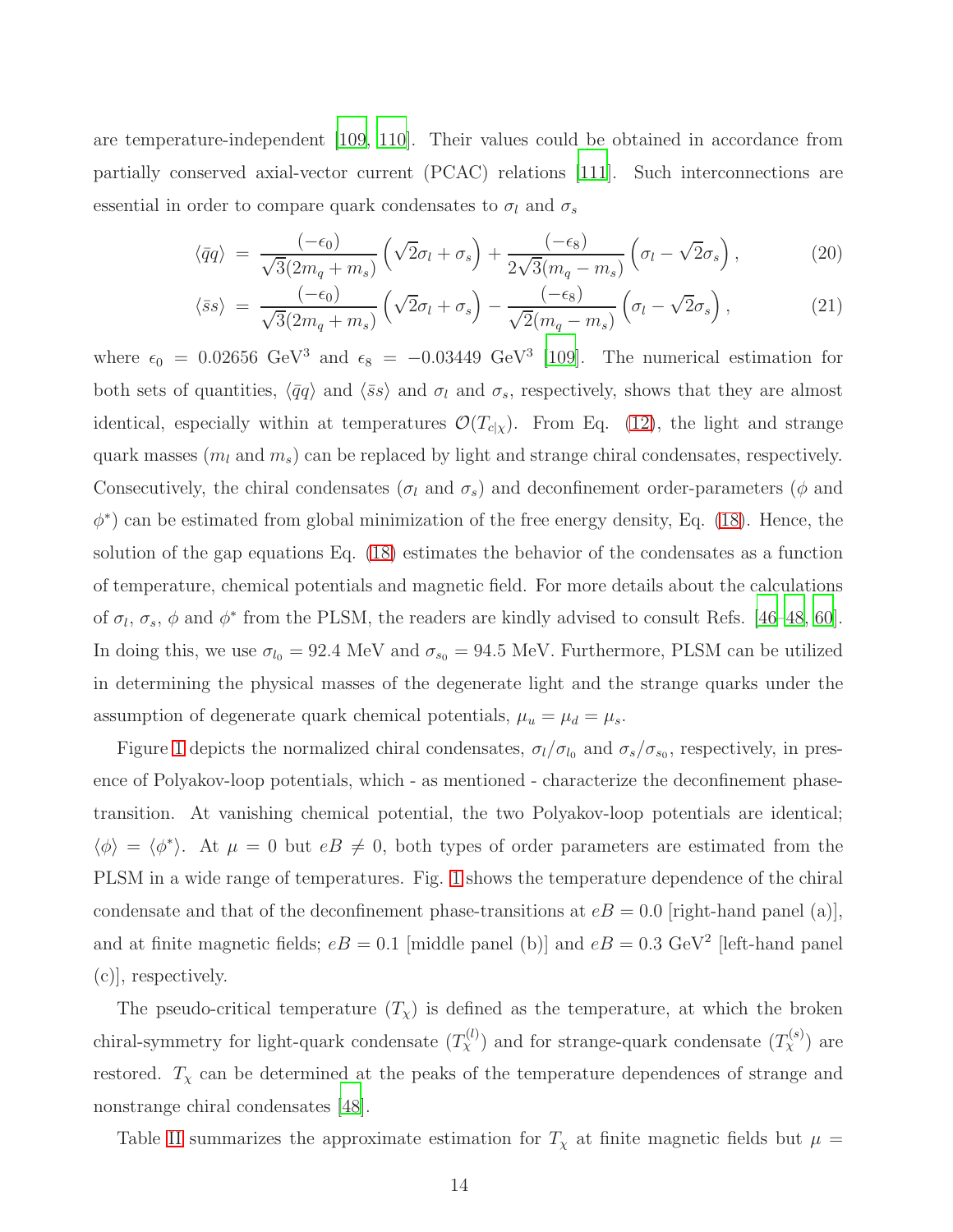0. It is conjectured that  $T_{\chi}^{(l)}$  and  $T_{\chi}^{(s)}$  denote the pseudo-critical temperatures at which the deconfinement phase-transition takes place. This observation was confirmed in lattice QCD simulations, especially at  $\mu = 0$ . As the magnetic field increases, we observe that  $T_{\chi}$  of the lightquark condensate  $(T_\chi^{(l)})$  decreases faster than that of the strange-quark condensate (moving from left-hand, to middle, to right-hand panel). In other words, increasing the magnetic field contributes to the suppression in  $T_{\chi}$ , i.e. the restoration of the broken chiral symmetry takes place at lower temperatures. The earliness of the chiral phase transition relative to the lower temperatures (or the chiral condensate suppression) is known as the inverse magnetic catalysis (IMC).

|                         |       |       | $ eB = 0.0 \text{ GeV}^2 eB = 0.1 \text{ GeV}^2 eB = 0.3 \text{ GeV}^2 $ |
|-------------------------|-------|-------|--------------------------------------------------------------------------|
| $T_{\rm Y}^{(l)}$ [MeV] | 177.8 | 150.4 | 122.76                                                                   |
| $T_{\rm v}^{(s)}$ [MeV] | 218.6 | 217.6 | 217.05                                                                   |

<span id="page-14-2"></span>Tab. II: An approximate estimation for the chiral pseudo-critical temperatures at different magnetic fields.



<span id="page-14-1"></span>Fig. 1: The normalized chiral condensates  $\sigma_l/\sigma_{lo}$  and  $\sigma_s/\sigma_{so}$  (solid and dotted curves, respectively) and the Polyakov-loop potential, the order-parameters  $\phi$  and  $\phi^*$  (dashed curve) are given as functions of temperature at different magnetic fields  $eB = 0.0$  [left-hand panel (a)],  $eB = 0.1$  [middle panel (b)] and  $eB = 0.3$  GeV<sup>2</sup> [right-hand panel (c)], respectively.

### <span id="page-14-0"></span>2. Subtracted condensates

The lattice QCD simulations combine both light- and strange-quark condensates [\[112\]](#page-38-3),

$$
\Delta_{l,s} = \frac{\langle \bar{l}l \rangle - \left(\frac{m_l}{m_s}\right) \langle \bar{s}s \rangle \Big|_T}{\langle \bar{l}l \rangle - \left(\frac{m_l}{m_s}\right) \langle \bar{s}s \rangle \Big|_{T=0}},\tag{22}
$$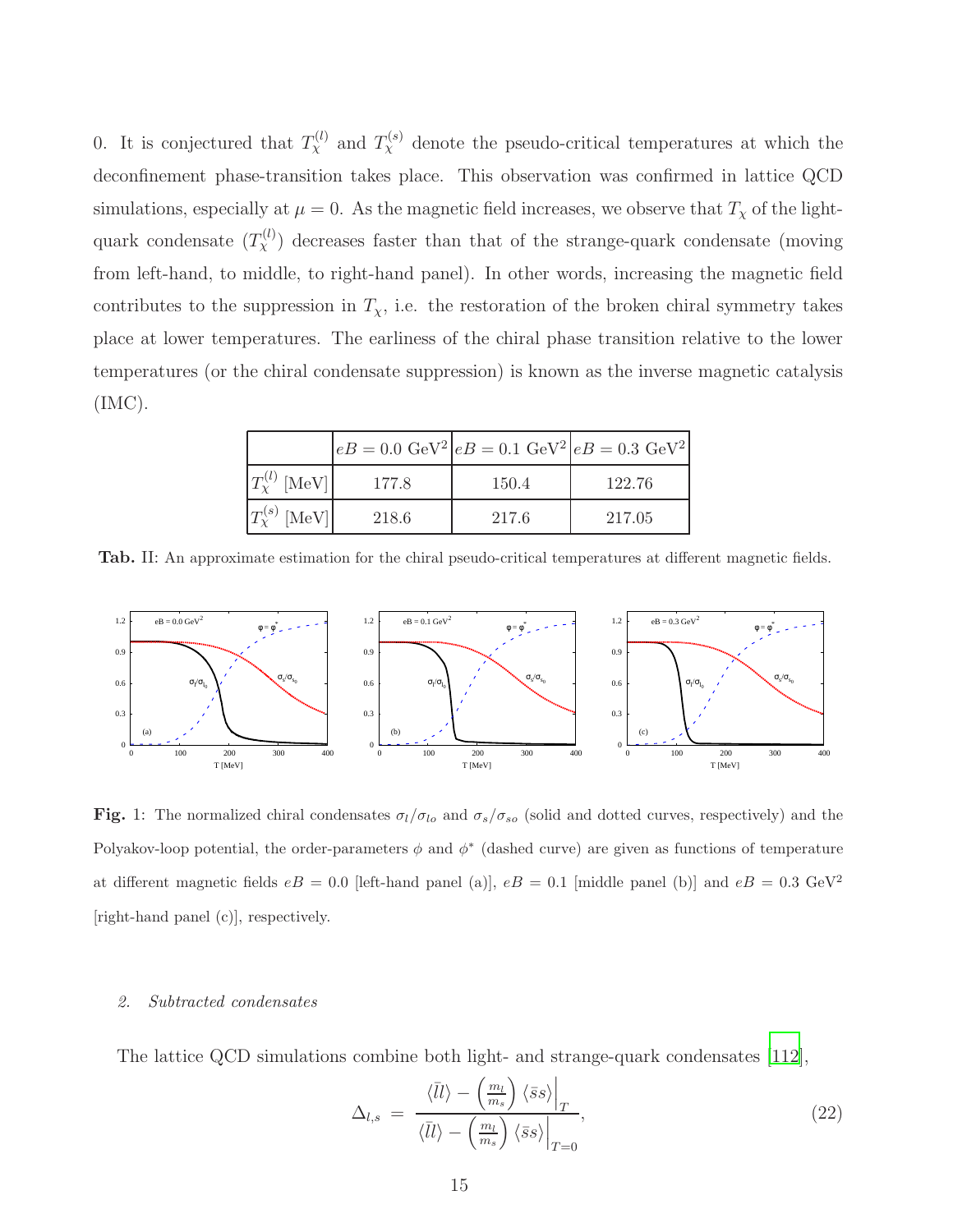where  $\langle \bar{q}q \rangle$  and  $m_q$  stand for antiquark-quark condensate and quark mass, respectively, with  $q \in [l, s]$ . This quantity reads the ratio of net light- to strange-quark condensates at finite T to the net of light- to strange-quark condensates at  $T = 0$  [\[113\]](#page-38-4). It is apparent that the dependence of the quark masses  $(m_q)$  on the corresponding chiral condensates at vanishing and finite temperature is essential.

In the present work, we introduce calculations for degenerate light-quarks and heavy strangequark from SU(3) PLSM.

$$
\Delta_{l,s} = \frac{\sigma_l - \left(\frac{h_l}{h_s}\right)\sigma_s\Big|_T}{\sigma_l - \left(\frac{h_l}{h_s}\right)\sigma_s\Big|_{T=0}},\tag{23}
$$

where the flavor masses  $m_l$  and  $m_s$  are replaced by the explicit breaking strengths  $h_l$  and  $h_s$ , receptively. The explicitly symmetry breaking terms  $h_{i=l,s}$  can be obtained by Dashen-Gell-Mann-Oakes-Renner (DGMOR) relations [\[114,](#page-38-5) [115\]](#page-38-6), which relate the masses and decay widths of pion and kaon,  $f_{\pi}$ ,  $f_K$ ,  $m_{\pi}$ , and  $m_K$ , respectively, such as [\[92\]](#page-37-6),

$$
h_l = f_\pi m_\pi^2, \qquad h_s = \sqrt{2} f_K m_K^2 - \frac{f_\pi m_\pi^2}{\sqrt{2}}.
$$
 (24)

However, we find that both are related to nonstrange and strange basis as  $\bar{\sigma}_l = f_{\pi}$  and  $\bar{\sigma}_s =$  $(2f_K - f_\pi)/\sqrt{2}$ , whereas  $h_{i=l,s}$  are constants depending on the sigma mass  $(m_\sigma)$  [\[92\]](#page-37-6). They are listed out in Tab. [I.](#page-8-1)

Furthermore, the lattice QCD simulations define the chiral order-parameter in terms of the chiral condensate [\[116\]](#page-38-7),

<span id="page-15-0"></span>
$$
M_b = \frac{m_s \langle \bar{q}q \rangle}{T^4},\tag{25}
$$

where  $\langle \bar{q}q \rangle$  can be expressed in  $\sigma_l$  and  $\sigma_s$ , Eq. [\(20\)](#page-13-0).

The left-hand panel of Fig. [2](#page-16-1) (a) presents the subtracted chiral-condensates as a function of temperature at vanishing chemical potential and magnetic field (solid curves) and compares the PLSM results with various  $(2 + 1)$  lattice QCD simulations, in which asqtad [\[118](#page-38-8)] and p4 [\[119,](#page-38-9) [120\]](#page-38-10) improved staggered fermion actions with almost physical strange and light-quark masses and temporal extension  $N_{\tau} = 8$  are utilized. The agreement between both sets of calculations is excellent. The steeper decline in the subtracted chiral-condensate comes from the pure gauge potential in the grand canonical calculations in absence of the gluons interactions. We observe that  $\Delta_{l,s}$  possesses a constant finite value at low T. When the temperature approaches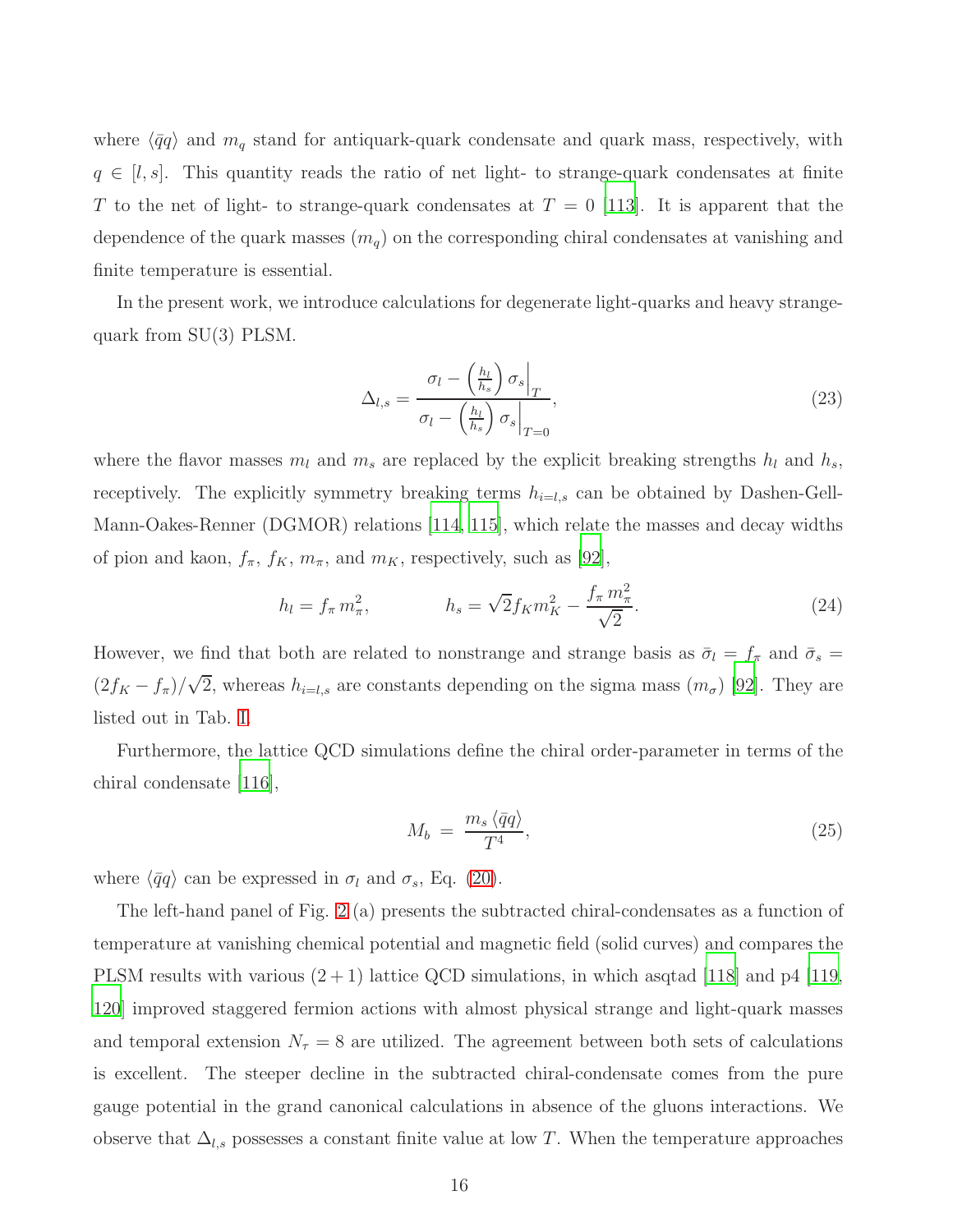

<span id="page-16-1"></span>Fig. 2: Left-hand panel (a): the subtracted condensate (light- and strange-quark net-condensate)  $\Delta_{l,s}$  given as a function of temperature at  $\mu = 0$  and  $eB = 0.0$  GeV<sup>2</sup> (solid curves) compared to lattice QCD calculations (symbols) [\[113](#page-38-4), [117](#page-38-11)]. Right-hand panel (b): the temperature dependence of the chiral order-parameter,  $M_b$ , Eq. [\(25\)](#page-15-0) is presented at  $eB = 0.0$  (solid curves) compared with HISQ/tree lattice QCD with  $N<sub>\tau</sub> = 8$  and two values for the quark masses,  $M_q/M_s = 0.025$  (close circle) and  $M_q/M_s = 0.05$  (close square) [\[116](#page-38-7)].

about half  $T_c$ ,  $\Delta_{l,s}$  begins to decrease with increasing temperature. This signal indicates the liberation of the quark and gluon degrees-of-freedom. The hadron-quark deconfinement and the restoration of the broken chiral symmetry are conjectured to take place at  $T_c$ .

It is noteworthy emphasizing that the introduction of the Polyakov-loop correction improves the calculations of the pure gauge potential through improving the gluon contributions to the interactions. The latter leads to a smooth chiral transition or a repaid crossover [\[118](#page-38-8)[–120](#page-38-10)].

The right-hand panel of Fig. [2](#page-16-1) (b) shows the temperature dependence of  $M_b$ . As introduced,  $M_b$ , Eq. [\(25\)](#page-15-0), combines the mass of the strange quark  $(m_s)$  with the light-quark condensate  $(\sigma_l)$  normalized to  $T^4$ . The PLSM calculations are compared with HISQ/tree lattice QCD with  $N_{\tau} = 8$  and two values for the quark masses,  $M_q/M_s = 0.025$  (close circle) and  $M_q/M_s = 0.05$ (close square) [\[116\]](#page-38-7). The agreement between the two sets of calculations is convincing, especially at vanishing magnetic field (solid curve) and in the crossover region, in which the rapid decline in  $M_b$  indicates a smooth phase transition from finite to vanishing  $M_b$ .

#### <span id="page-16-0"></span>B. Thermodynamic quantities

Various thermodynamic quantities can be deduced from the total free energy density, Eq. [\(17\)](#page-11-0). For instance, the pressure at vanishing  $\mu$  but finite T and eB defines the absolute free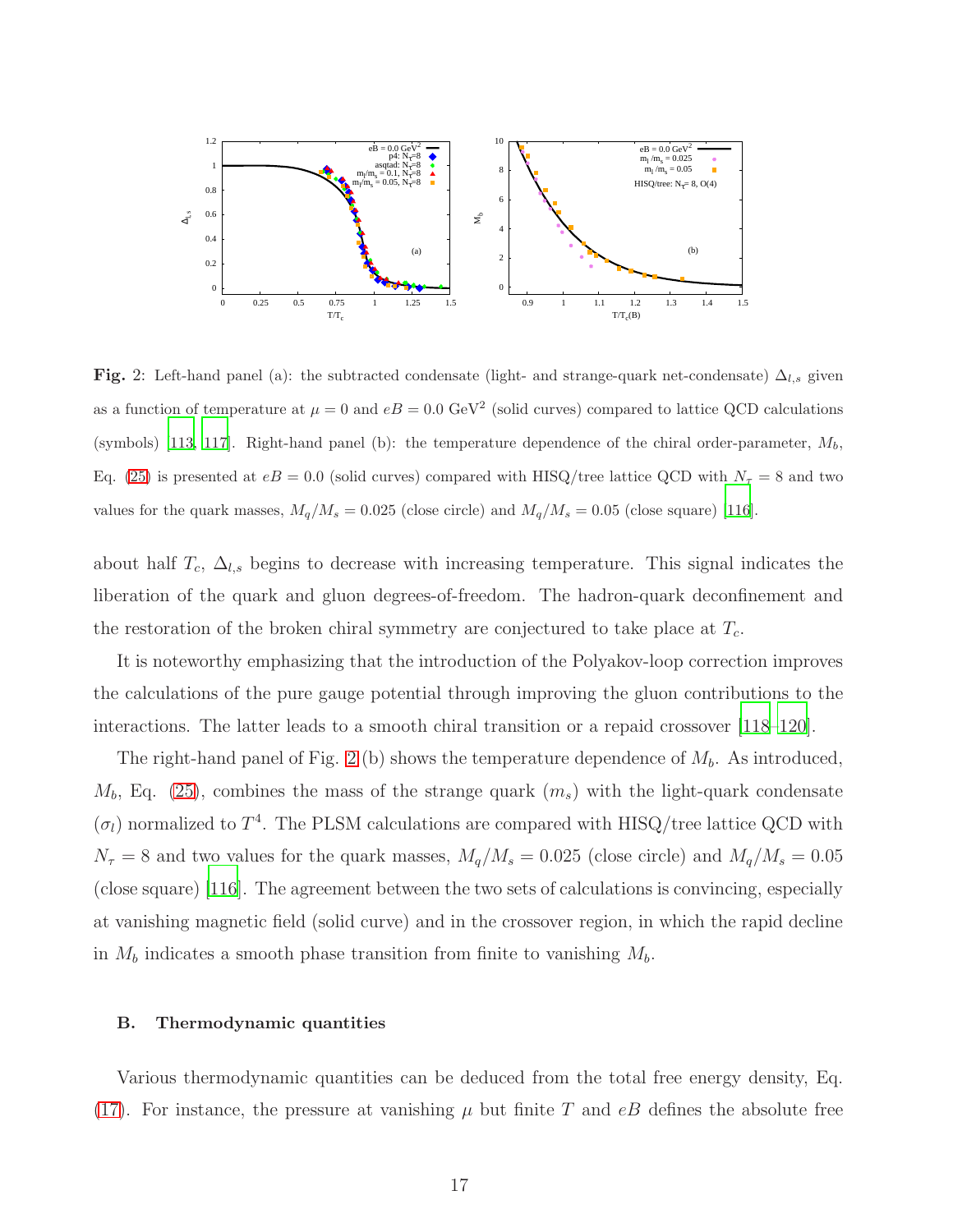energy density of the system of interest

$$
p(T, eB) = -f(T, eB). \tag{26}
$$

At  $eB = 0$  and  $\mu = 0$ , the free-energy density  $f(T, eB) = \mathcal{F}(T, eB)/V$  can be given as

$$
f(T, eB) = \epsilon(T, eB) - T s(T, eB), \qquad (27)
$$

where  $\epsilon$  and s being energy density and entropy density, respectively. At finite magnetic field  $\mathbf{B} = B \hat{e}_z$  directed along the *z*-axis, the free energy density can be given as [\[121\]](#page-38-12)

<span id="page-17-0"></span>
$$
f = \epsilon^{\text{tot}} - \epsilon^{\text{field}} - Ts = \epsilon^{\text{tot}} - Ts - eB \mathcal{M}, \qquad (28)
$$

where  $\epsilon^{\text{tot}} = \epsilon + \epsilon^{\text{field}}$  is the total energy density consisting of the energy density  $(\epsilon)$  characterizing the system of interest and  $\epsilon^{\text{field}} = eB\mathcal{M}$  stemming from the influence of the magnetic field, with  $M$  being the magnetization and the magnetic field  $eB$  is given in units of the elementary charge  $|e| > 0$ .

We recall that at vanishing magnetic field, the partition function can be given by an integral over the six-dimensional phase space and an integral over the dispersion relations. In this case, the energy-momentum dispersion relation,  $E_f$ , follows the Lorentz invariance principle, but at finite magnetic field, the integral is dimensionally reduced and simultaneously accompanied by a considerable modification in the dispersion relations, themselves. At  $eB \neq 0$ , the velocity of a test particle with the momentum  $\partial \epsilon^{tot}/\partial p$  can be deduced from the dispersion relations,

$$
v_{P_z} = c \left[ \frac{c P_z}{c P_z + 2|q_f| (\nu + \frac{1}{2} - \frac{\sigma}{2})B} \right].
$$
\n(29)

The Lorentz invariance principle can be confirmed through the velocity of a test particle with the momentum P. The causality is apparently guaranteed as  $v_{P_z}$  doesn't exceed the speed of light  $(c)$ , i.e. as long as the  $eB$ -term is finite positive, which should be estimated, quantitatively, as a function of temperature and magnetic field.

Form Eq. [\(28\)](#page-17-0), the entropy density and the magnetization can be obtained as

<span id="page-17-1"></span>
$$
s = -\frac{1}{V} \frac{\partial f}{\partial T},\tag{30}
$$

$$
\mathcal{M} = -\frac{1}{V} \frac{\partial f}{\partial (eB)}.
$$
\n(31)

As the magnetic field marks a preferred direction, the pressure  $p_i$  might be different along the geometrical effect of the magnetic field. The magnetic field is directed along the z-direction.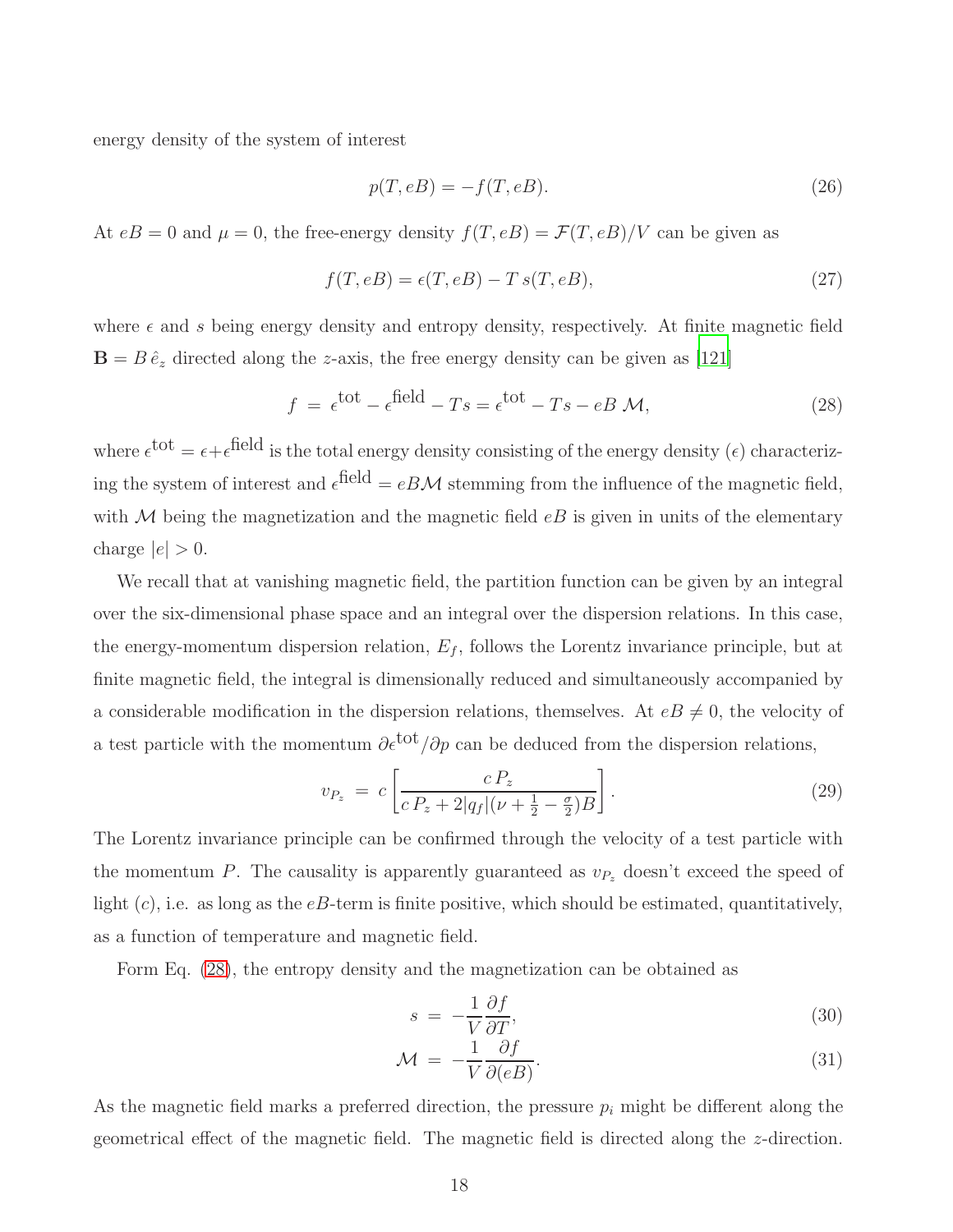The volume of the system reads  $V = L_x \cdot L_y \cdot L_z$ . Thus, lattice QCD simulations distinguish between two different systems:

• B-scheme: the magnetic field is kept fixed in all direction leading to an isotropic pressure

$$
p_x = p_y = p_z. \tag{32}
$$

• Φ-scheme: the magnetic flux  $(\Phi = eB \cdot L_x L_y)$  is kept fixed leading to an anisotropic pressure

$$
p_x = p_y = p_z - eB \cdot \mathcal{M}.
$$
\n(33)

Accordingly, the thermodynamic quantities should be corrected. For instance, the trace anomaly (interaction measure) in  $\Phi$ -scheme becomes

<span id="page-18-0"></span>
$$
I = \epsilon - 3p_z + 2eB \cdot \mathcal{M}.
$$
 (34)

For the hydrodynamical investigations of relativistic heavy ion collisions, the speed of sound squared  $(c_s^2)$  is an essential thermodynamic quantity that can be related with the equation of state,  $p(\rho)$  [\[117\]](#page-38-11).

<span id="page-18-2"></span>
$$
c_s^2 = \left. \frac{\partial p}{\partial \epsilon} \right|_{s/n} = \epsilon \frac{\partial}{\partial \epsilon} \left( \frac{p}{\epsilon} \right) + \left( \frac{p}{\epsilon} \right). \tag{35}
$$

The speed of sound squared at fixed entropy per particle,  $s/n$ , i.e. adiabatic  $c_s^2$ , is given by

<span id="page-18-1"></span>
$$
c_s^2 = \left. \frac{\partial p}{\partial \epsilon} \right|_{s/n} \equiv \frac{\left. \frac{\partial p}{\partial T} \right|_V}{\left. \frac{\partial \epsilon}{\partial T} \right|_V} = \frac{s/T^3}{c_V/T^3},\tag{36}
$$

where  $s = S/V$  is the entropy density and  $n = N/V$  is the particle density. With this regard, it should be noticed that there is a very fine difference between this adiabatic  $c_s^2$  (at fixed  $s/n$ ) and the isentropic  $c_s^2$ , which is characterized by fixed s. Accordingly, one can depending on the thermodynamic quantities that are kept fixed determine different speeds of sound squared [\[122\]](#page-38-13). The equivalence of  $c_s^2$  with  $s/c_V$  is only at  $\mu = 0$ , where the specific heat,  $c_V = (\partial \epsilon / \partial T)|_V$ , determines the thermal variation of the energy density at constant volume  $V$ . In the present work, we are calculating adiabatic  $c_s^2$ .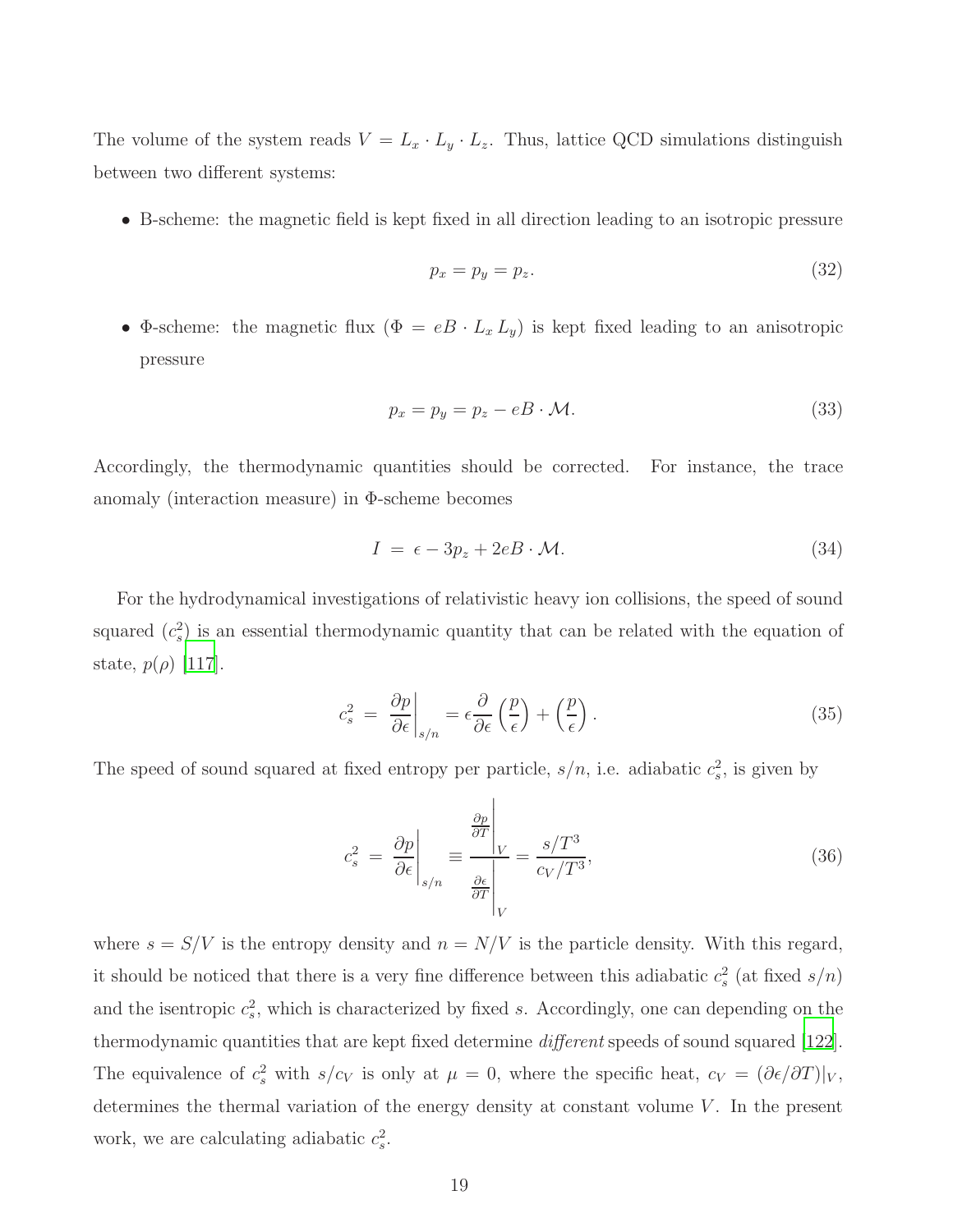At  $\mu \neq 0$  and fixed  $s/n$ , the speed of sound squared reads [\[122](#page-38-13)]

$$
c_s^2 = \frac{n}{p + \epsilon} \frac{n \chi_{TT} - 2 s \chi_{\mu T} + \frac{s^2}{n} \chi_{\mu \mu}}{\chi_{TT} \chi_{\mu \mu} - (\chi_{\mu T})^2},\tag{37}
$$

where  $\chi$  is the second derivative, known as susceptibility, with respect to the given subscripts. In physics, the susceptibility - depending on whether same or different quantum numbers are taken into consideration, such as strangeness and baryon quantum number - represents fluctuations or correlations, respectively. The present calculations are devoted to fluctuations, as only the baryon quantum numbers are taken into account. It is obvious that  $\chi_{\mu}T \equiv \partial^2 p/\partial \mu \partial T$  is closely related to  $c_V$ , while  $\chi_{\mu\mu} \equiv \partial^2 p/\partial \mu \partial \mu$  and  $\chi_{TT} \equiv \partial^2 p/\partial T \partial T$  to the particle number susceptibility and the thermal variation of the entropy, respectively. From this extension, we gain another confirmation for the conclusions drawn in Ref. [\[78\]](#page-36-8) that the fluctuations come up with remarkable contributions to  $c_s^2$  at  $\mu \neq 0$ .

The Stefan-Boltzmann (SB) limits can be deduced from the lowest-order perturbation theory. For massless quarks and gluons [\[94\]](#page-37-8)

$$
T \log \mathcal{Z}(V, T, \mu) = \frac{g_f V}{12} \left( \frac{7}{30} \pi^2 T^4 + T^2 \mu^2 + \frac{1}{2 \pi^2} \mu^4 \right) + g_b V \frac{\pi^2}{90} T^4,\tag{38}
$$

where  $g_f$  and  $g_b$  are the degrees of freedom of quarks and gluons, respectively. At finite magnetic field  $(eB \neq 0)$  [\[35\]](#page-34-10)

$$
T \log \mathcal{Z}(V, T, \mu, eB) = \frac{19 V \pi^2}{36} T^4 + b_1^{\text{free}} (eB)^2 V \log \left(\frac{T}{\Lambda_H}\right) + \cdots,
$$
 (39)

where  $b_1^{\text{free}}$  is a parameter to be fixed by leading-order perturbation theory and  $\Lambda_H = 0.12 \text{ GeV}$ is a renormalization scale [\[35](#page-34-10)], which exclusively appears in the perturbation terms.

The present work is devoted to analyzing the quark-hadron phase structure, the thermodynamics and the magnetisation of the QCD matter at finite temperatures. To conduct this ambitious project, we have to show first that our QCD-like model, the PLSM, is capable to reproduce recent first-principle lattice QCD calculations. This includes the determination of various PLSM parameters as introduced in earlier sections.

It is in order now to elaborate the main characterizations of the lattice QCD simulations utilized in the present work.

• At finite magnetic field, various  $(2 + 1)$  lattice QCD thermodynamic quantities with physical quark masses have been determined [\[35\]](#page-34-10), as given in right-hand panel of Figs. [3,](#page-21-1)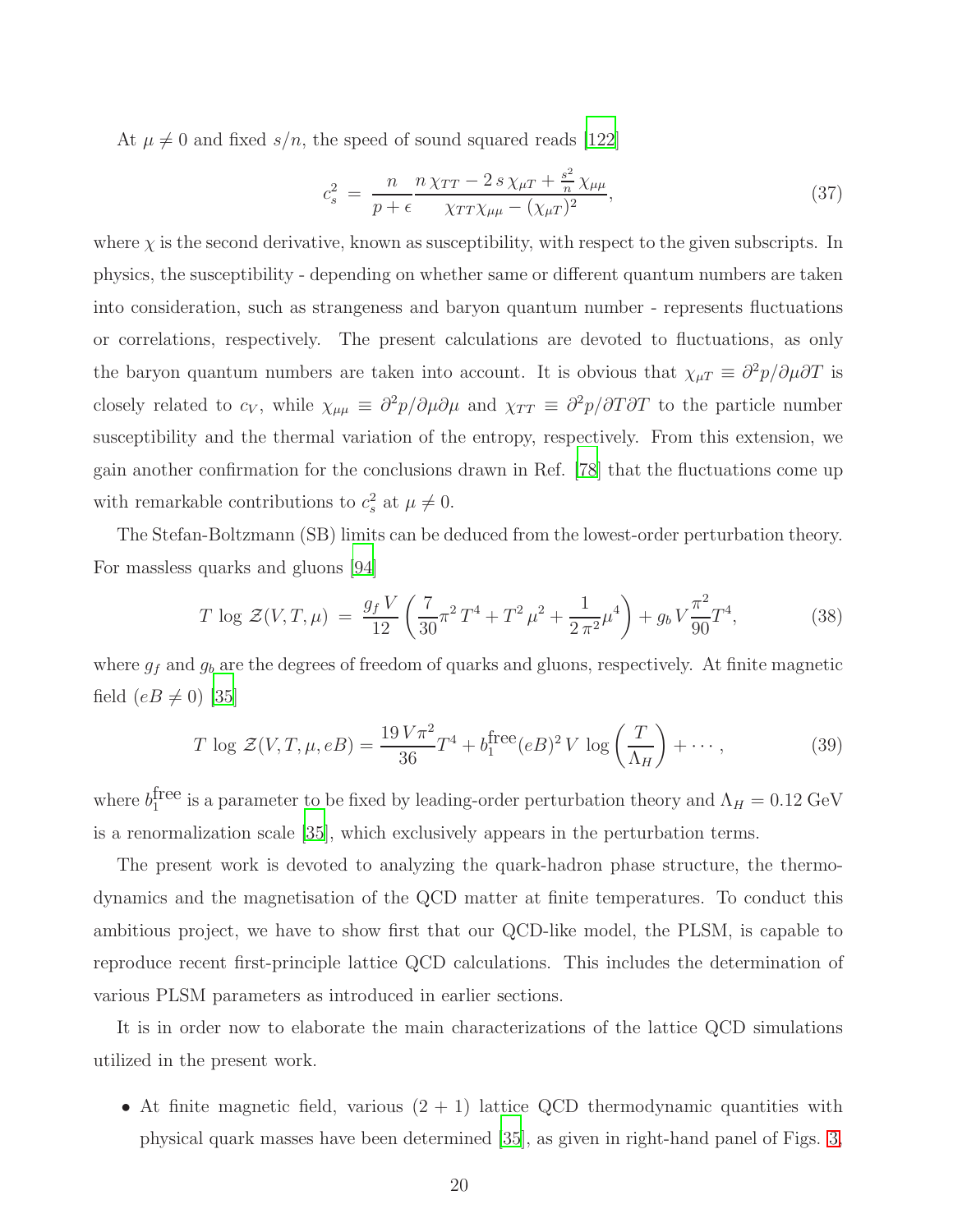[4,](#page-23-1) [5](#page-25-1) and Figs. [7](#page-28-0) and [8.](#page-30-0) These are sensitive to the change in the control parameters of the system, which include temperatures, chemical potentials corresponding to the various conserved charges and, as in the present work, the finite magnetic field along the longitudinal direction  $\mathbf{B} = B \hat{e}_z$ . The lattice calculations use tree-level improved Symanzik gauge action, and stout improved staggered quarks in the fermionic sector, fixed ratio of light- and strange-quark masses,  $m_l = m_s/28$  and lattice size  $N_{\sigma}^3 \times N_{\tau}$ .

- The lattice QCD results presented in the left-hand panel of Figs. [3,](#page-21-1) [4,](#page-23-1) [5](#page-25-1) and [6](#page-26-0) (open circle) are HotQCD simulations with  $2 + 1$  flavor at finite temperature [\[62](#page-35-19)]. They are reliably extrapolated to the continuum limit. Various thermodynamic quantities are deduced as functions of temperature at vanishing chemical potential. Their reliable continuum extrapolated results on the equation of state have been performed with stout-smeared staggered action [\[123](#page-38-14)]. At high temperature, this action effectively reduces taste symmetry violation effects, which remain large for  $\mathcal{O}(a^2)$  cutoff, where a is the lattice spacing [\[123\]](#page-38-14). The current continuum extrapolated results [\[62\]](#page-35-19) are obtained with the HISQ action. They show an excellent agreement with the stout action [\[123](#page-38-14)]. The light-quark mass is fixed as a fraction of the strange-quark mass  $\hat{m}_l = \hat{m}_s/20$ . The results are obtained at lattice size  $N_{\sigma}^3 \cdot N_{\tau}$ , where  $N_{\tau}$  is temporal extent and  $N_{\sigma}$  is the spatial dimension.
- The  $(2 + 1)$  lattice QCD calculations are obtained at finite temperature with physical strange-quark mass and almost physical light-quark masses  $\hat{m}_l = \hat{m}_s/10$  [\[117\]](#page-38-11). Two different improved staggered fermion actions; the asqtad and p4 actions, are implemented with temporal and spacial extension  $N_{\tau} = 8$  and  $N_{\sigma} = 32$ , respectively.

It is apparent that the lattice QCD simulations at  $eB \neq 0$  [\[35\]](#page-34-10) give smaller quantities than the ones estimated at  $eB = 0$  [\[62](#page-35-19)]. At  $eB \neq 0$ , the system undergoes modifications due the presence of finite magnetization in the region of crossover region, where the magnetic field contribution to the suppression in the chiral condensate become large. To express the free energy as an integral over the longitudinal momentum, which is directed towards z-axis, i.e.  $\mathbf{B} = B\hat{e}_z$ , and a summation over the *quantized* Landau levels, both should be performed numerically corresponding to Eqs. [\(14\)](#page-10-0) and [\(17\)](#page-11-0). Due to the occupation of the Landau levels, the thermal free-energy can be suppressed as the magnetic field grows [\[59\]](#page-35-16).

Some thermodynamic quantities shall be elaborated in the sections that follow. This includes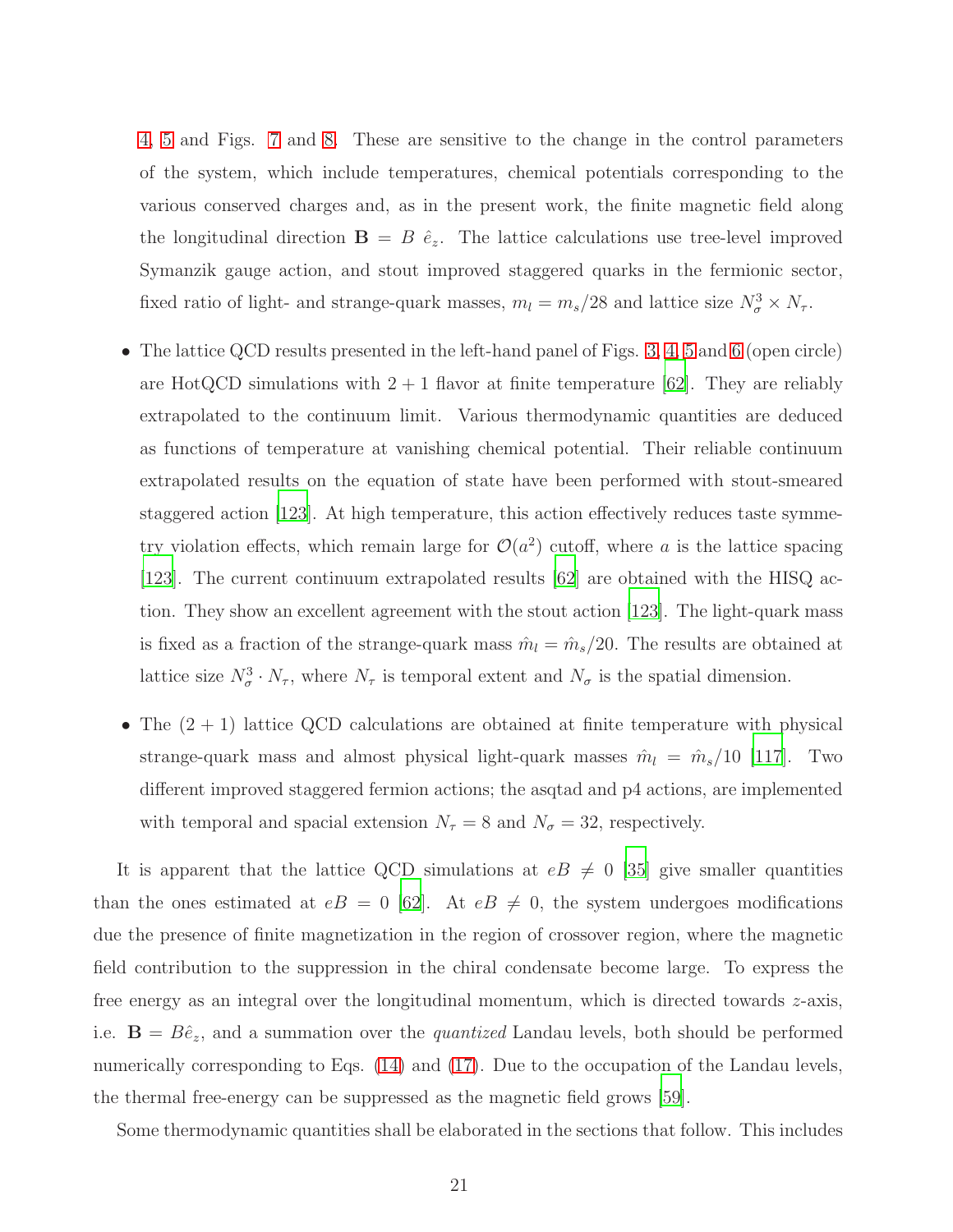the trace anomaly, the speed of sound squared, the entropy density , and the specific heat.

#### <span id="page-21-0"></span>1. Trace anomaly

The normalized trace anomaly, which can directly be derived from the trace of the energymomentum tensor  $T^{\mu}_{\nu}$ , at vanishing magnetic field, the trace anomaly  $I = \epsilon - 3p$ , where  $\epsilon(p)$ being energy density (pressure), determines the degrees of freedom and helps in deducing further thermodynamic quantities such as energy density, pressure, and entropy density of the system of interest. In QCD, the trance anomaly can be related to the strong coupling constant,  $\propto T^4 \alpha_s^2$  [\[61](#page-35-18)]. This quantity vanishes in scale invariant theory such as massless, collisionfree gas of quarks and gluons. For a correlated gas (with nonvanishing interactions), the QCD scale parameter remains finite. The QCD asymptotic freedom implies that the strength of the interaction weakens with increasing temperature [far above the pseudo-critical temperature  $(T_c)$ . At temperatures smaller than  $T_c$ , the trace anomaly increases with the increase in the temperature because more massive hadrons become relevant.



<span id="page-21-1"></span>Fig. 3: Left-hand panel (a): the normalized trace-anomaly,  $(\epsilon - 3p)/T^4$ , as a function of temperature compared with lattice QCD calculations extrapolated to the continuum limit are given as open circles [\[62\]](#page-35-19). Right-hand panel (b): the normalized trace anomaly at different values of magnetic fields  $eB = 0.1$  (dotted curve),  $eB = 0.2$ (dotted-dash curve) and  $eB = 0.3 \text{ GeV}^2$  (double-dotted curve) compared with the recent lattice QCD (close square), (open square) and (open triangle), respectively [\[35\]](#page-34-10).

In Fig. [3,](#page-21-1) the temperature dependence of the normalized trace-anomaly calculated from PLSM at vanishing [left-hand panel (a)] and nonzero magnetic field [right-hand panel (b)]. In left-hand panel (a), the trace anomaly normalized to  $T<sup>4</sup>$  is given in comparison with lattice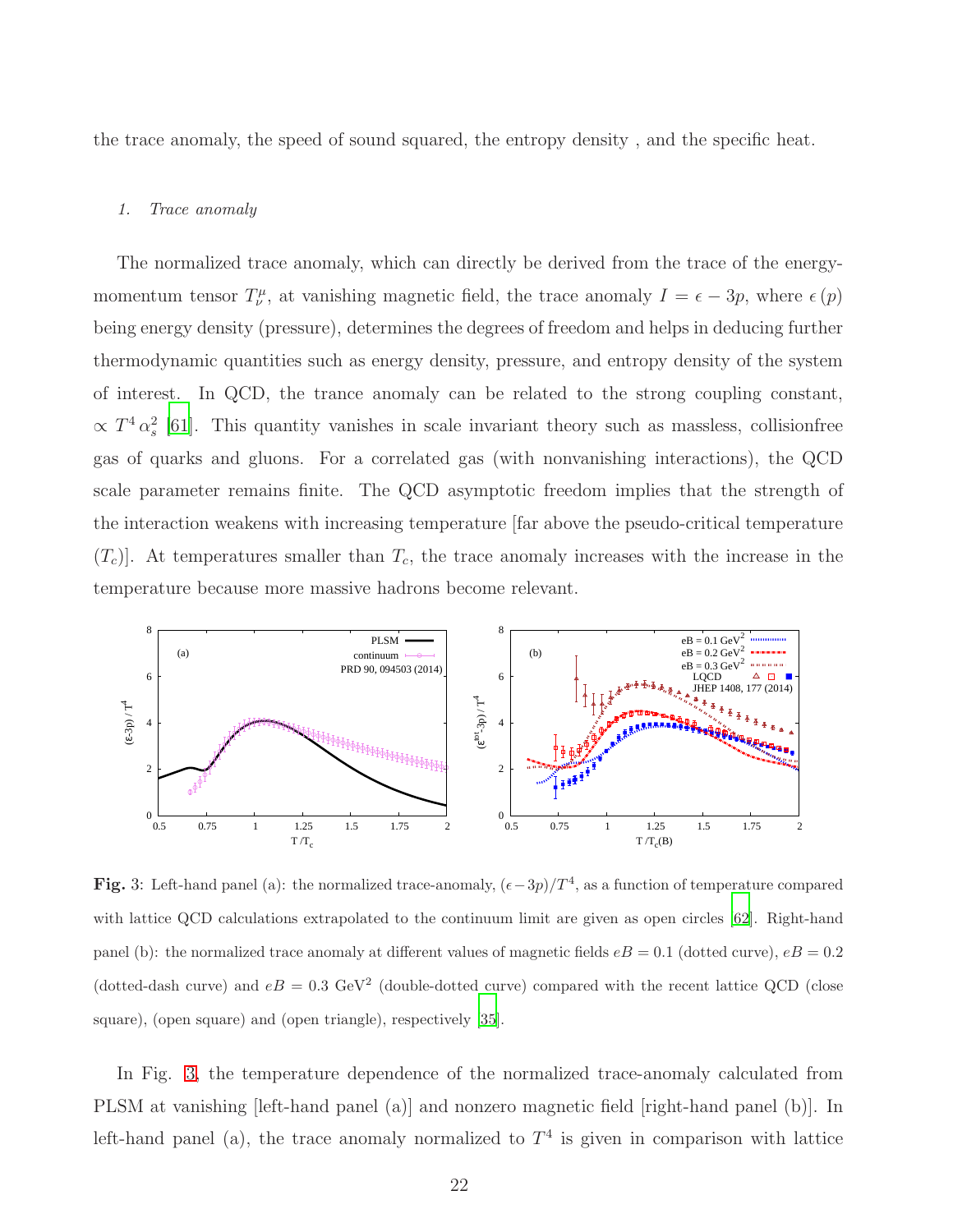QCD calculations extrapolated to continuum limit [\[62](#page-35-19)]. There is a well agreement with the lattice QCD simulations, especially in the hadronic phase. This is also obvious near the phase transition region. At higher temperatures, there is a repaid decrease in the interaction. This seems to be faster than the one in the lattice QCD simulations.

In right-hand panel of Fig. [3](#page-21-1) (b), the modified normalized trace anomaly, Eq. [\(34\)](#page-18-0), is depicted as a function of temperature. The thermodynamic modifications due to the presence of finite magnetic field have been discussed in the previous section. Our PLSM calculations are also given at different values of magnetic fields;  $eB = 0.1$  (dotted curve),  $eB = 0.2$  (dotted-dash curve) and  $eB = 0.3 \text{ GeV}^2$  (double-dotted curve) and compared with recent lattice QCD [\[35\]](#page-34-10) (close square), (open square) and (open triangle), respectively.

As discussed in the previous section, the thermodynamic quantities, which are derived from the free energy, are accordingly modified, especially due to the presence of finite magnetization. The latter measures the response of the system of interest to applying finite magnetic field, i.e. magnetization. At  $eB \neq 0$ , the free energy from PLSM is calculated as an integral over the longitudinal momentum along the direction of magnetic field  $\mathbf{B} = B\hat{e}_z$  and a summation over the quantized Landau levels. Adding finite magnetization for the free energy affects various thermodynamic quantities. Furthermore, due to the occupation of the Landau levels, the thermal free energy suffers from an additional suppression with increasing magnetic field. Thus, the total energy-density likely differs from the quantity depicted in the left-hand panel (a).

In the hadron phase, the trace anomaly becomes very small at low temperature, but increases with the increase in the temperature. A peak appears at the pseudo-critical temperature. A further increase in the temperature decreases the trace anomaly, i.e. derives the system strongly into the deconfined status. The trace anomaly signals breaking of the scale invariance in the system of interest. Its peak around  $T_c$  is conjectured to signal anomalous thermodynamic properties, for example, the bulk viscosity, which measures how easy or difficult for the system to relax back to equilibrium after going through scale transformation. This would mean that the peak of the trace anomaly refers to maximum bulk viscosity, that is likely when the breaking of scale invariance becomes maximum.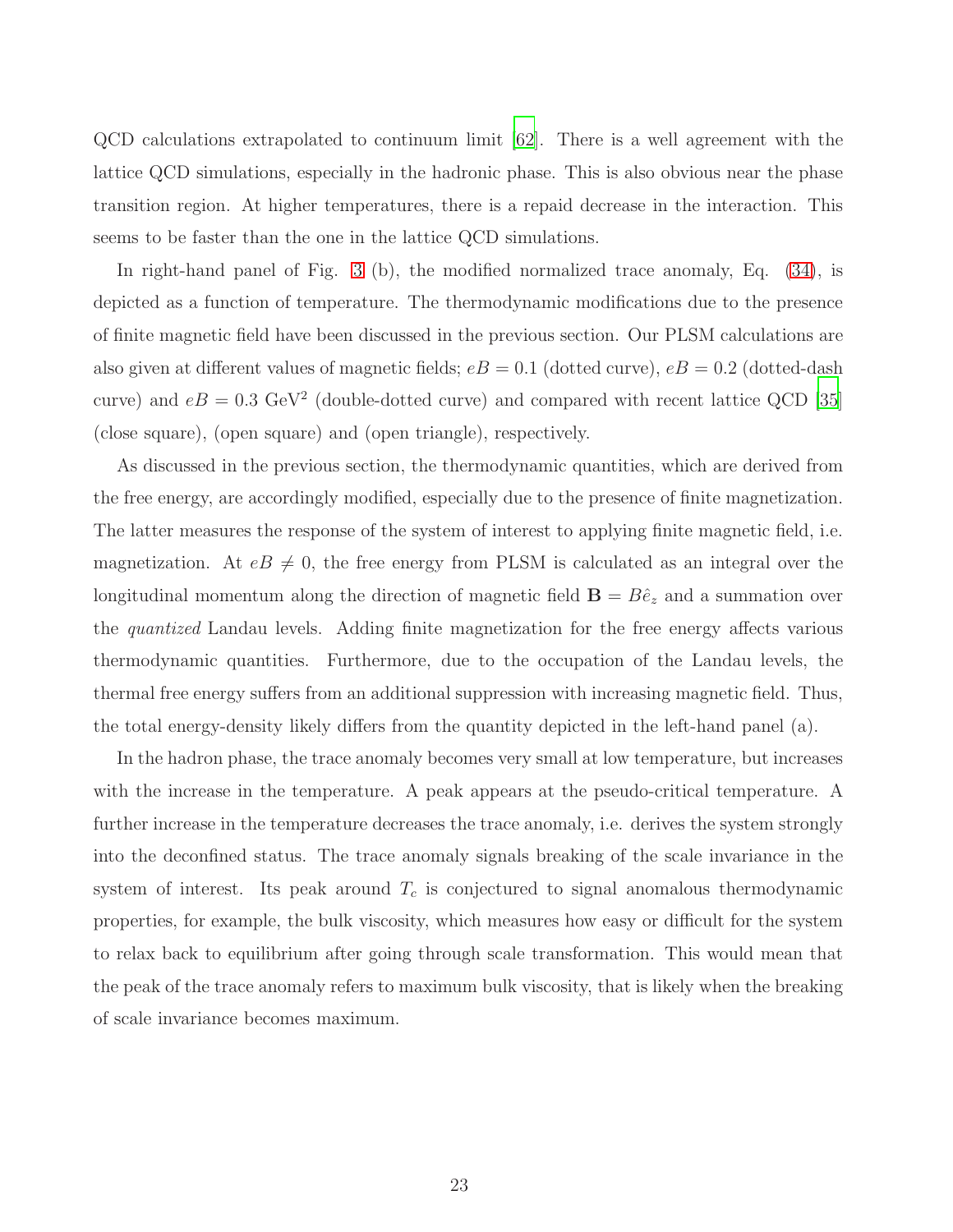

<span id="page-23-1"></span>**Fig.** 4: Left-hand panel (a): the speed of sound squared is calculated as a function of temperature from  $s/c_v$ (solid curve) and  $p/\epsilon$  (dotted curve) compared with lattice QCD calculations extrapolated to the continuum limit presented as open circles [\[62\]](#page-35-19). Right-hand panel (b): at finite magnetic field, the ratio  $p/\epsilon$  at  $eB = 0.1$ (dotted curve),  $eB = 0.2$  (dotted-dash curve) and  $eB = 0.3$  GeV<sup>2</sup> (double-dotted curve) is compared with the recent lattice QCD (close square), (open square) and (open triangle), respectively [\[35\]](#page-34-10).

#### <span id="page-23-0"></span>2. Speed of sound squared

Analogy to the hydrodynamical approaches, which have been applied on the relativistic heavy-ion collisions and led to the RHIC discovery of the new-state-of-QCD-matter [\[124](#page-38-15)], the speed of sound squared  $(c_s^2)$  plays an essential role in estimating the equation of state  $p(\rho)$ . As discussed in Ref. [\[78\]](#page-36-8), the definition of  $c_s^2$  as in Eq. [\(36\)](#page-18-1) means that the energy fluctuations and other collective phenomena associated with the specific heat are not taken into account.

The speed of sound squared is related to the trace anomaly  $(I = \epsilon - 3p)$ , where the conformal measure is given as

$$
\mathcal{C} = \frac{I}{\epsilon} = \frac{\epsilon - 3p}{\epsilon} \approx 1 - 3c_s^2,\tag{40}
$$

which becomes maximum around the region of the phase transition, in which the speed of sound squared becomes small. At high temperatures, the speed of sound squared reaches the Stefan-Boltzmann (SB) limit of 1/3. In this limit, the conformal measure obviously vanishes. In left-hand panel of Fig. [4](#page-23-1) (a), the temperature dependence of the speed of sound squared calculated from the ratio  $s/c_v$  and  $p/\epsilon$  are compared with recent lattice QCD calculations with continuum extrapolation [\[62\]](#page-35-19). The right-hand panel (b) illustrates the ratio  $p/\epsilon$  as a function of temperature and compares the PLSM calculations with the recent lattice QCD in finite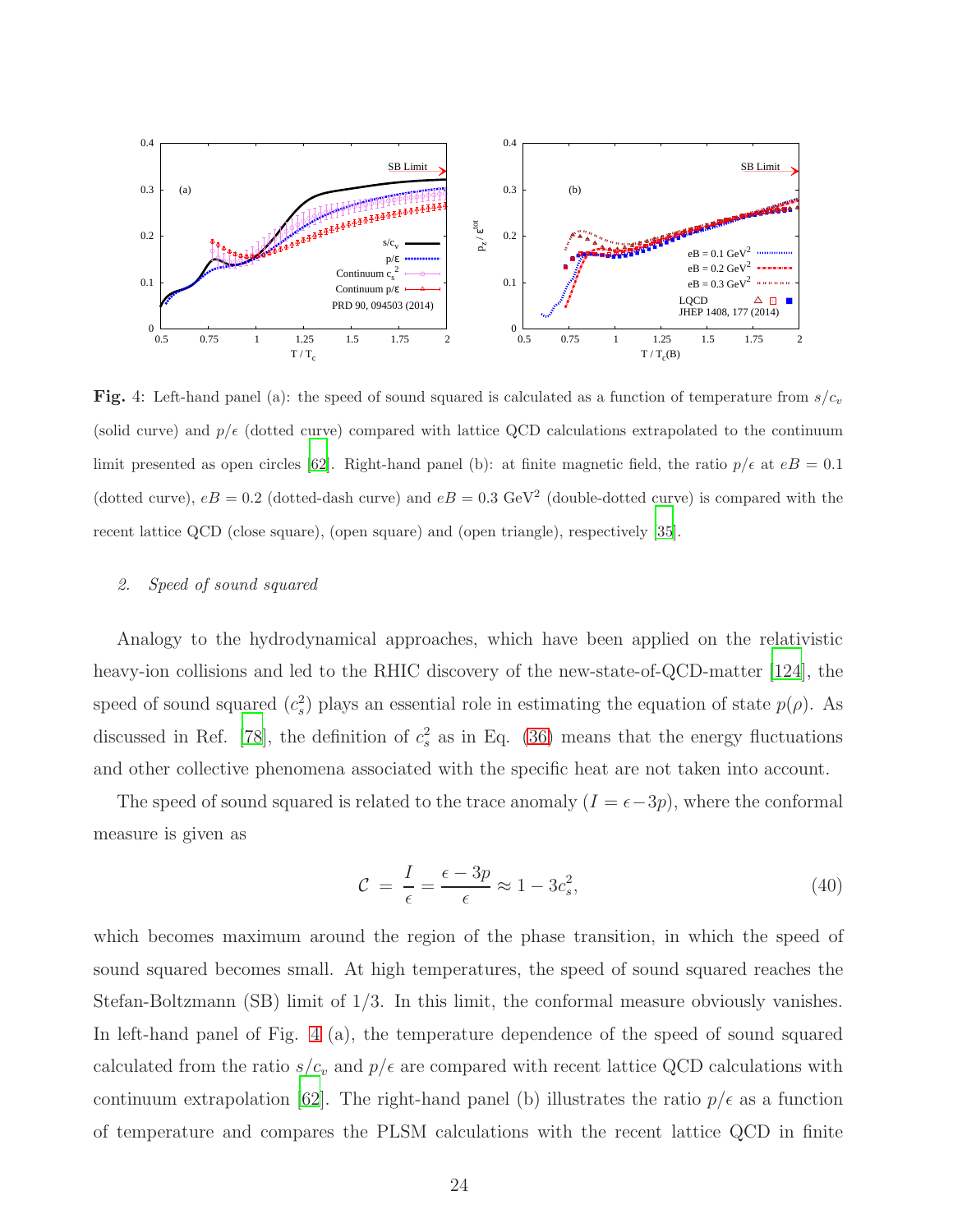magnetic field [\[35](#page-34-10)]. It is remark-worthy highlighting that our calculations are based on  $\partial p/\partial \epsilon$ , but for a better scripting we abbreviate this to  $p/\epsilon$ .

Left-hand panel of Fig. [4](#page-23-1) (a) shows the PLSM results on  $p/\epsilon$  (dashed curve) and on  $s/c_v$  (solid curve) and compares them with lattice QCD calculations extrapolated to the continuum limits [\[62\]](#page-35-19). The lattice QCD results on both  $c_s^2$  (open circles) and  $p/\epsilon$  (open tingles) are extrapolated to the continuum limits.

Both quantities  $p/\epsilon$  and  $s/c_v$  are apparently confirmed from in the continuum extrapolation of the lattice QCD [\[62\]](#page-35-19). Above  $T_c$ , the PLSM calculations seem to overestimate  $s/c_v$ . At lower temperature, an opposite temperature-dependence is observed. It is apparent that  $c_s^2$ (solid curve) matches  $p/\epsilon$  (dashed curve). The PLSM and lattice QCD calculations confirm that there is a difference between  $c_s^2$  (open circles)  $p/\epsilon$  (open tingles). While an agreement is improved in the hadron phase, this becomes poor in high temperature. In the high-temperature region, the PLSM overestimates the lattice calculations.

It is noteworthy highlighting that the temperature dependence of  $c_s^2$  seems to be sensitive to the normalization to  $T_c$ . The lattice calculations are given in dependence on the temperature (T), which is then normalized to  $T_c \simeq 181 \pm 9$  MeV, while the PLSM calculations are normalized to the chiral restoration-temperature, i.e.  $T_{\chi} \simeq 240 \,\text{MeV}$ . Also, it is obvious that the speed of sound squared  $(c_s^2)$  approaches the Stefan-Boltzmann limit, i.e.  $1/3$ , at very high temperatures. The peak, which appears near the pseudo-critical temperature, is due to the fast rate of the change of energy density with increasing temperature.

Furthermore, the right-hand panel of Fig. [4](#page-23-1) (b) presents the PLSM calculations of  $p/\epsilon$  at  $eB = 0.1$  (dotted curve),  $eB = 0.2$  (dotted-dash curve) and  $eB = 0.3$  GeV<sup>2</sup> (double-dotted curve) and compares them to recent lattice QCD [\[35\]](#page-34-10) (close square), (open square) and (open triangle), respectively. A good agreement is obtained, especially at low temperature. It is obvious that the agreement is improved with increasing the magnetic field. It is noteworthy observing that the agreement looks better than that at  $eB = 0$ .

#### <span id="page-24-0"></span>3. Entropy

Equation [\(28\)](#page-17-0) expresses the explicit dependence of the free energy-density on the temperature, the chemical potential and the magnetic field. Per definition, in B-scheme, the background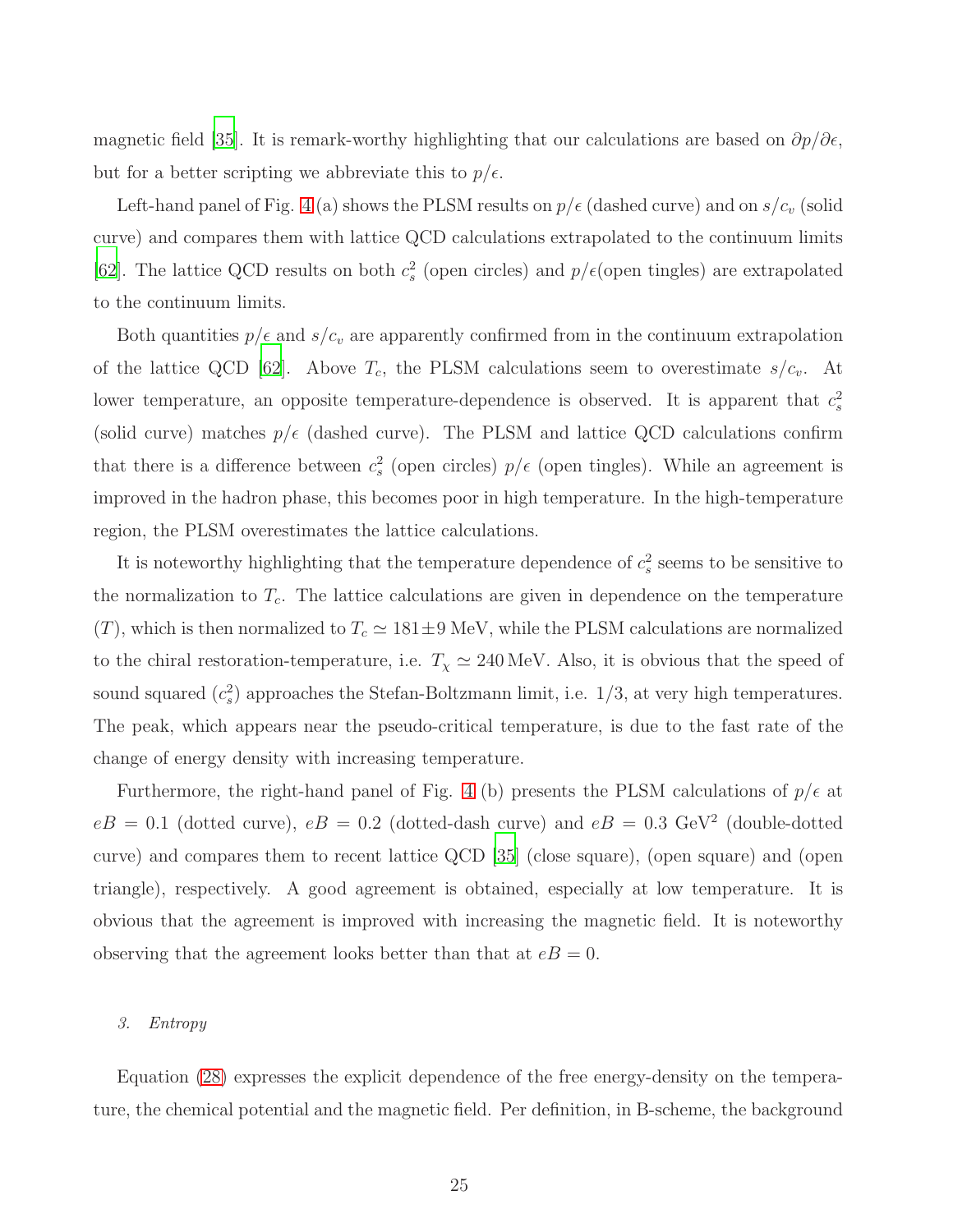

<span id="page-25-1"></span>Fig. 5: Left-hand panel (a): the normalized thermal entropy density  $s/T^3$  (solid curve) is depicted as a function of temperature compared with the lattice QCD calculations extrapolated to the continuum limit shown as open circles [\[62\]](#page-35-19). Right-hand panel (b) compares between the PLSM calculations at  $eB = 0.1$  (dotted curve),  $eB = 0.2$ (dotted-dash curve) and  $eB = 0.3$  GeV<sup>2</sup> (double-dotted curve) and the recent lattice QCD (solid square), (open square) and (open triangle), respectively [\[35\]](#page-34-10).

magnetic field directed along z-axis, the thermal pressure is conjectured being isotropic. The entropy can be estimated from Eq. [\(30\)](#page-17-1). Left-hand panel of Fig. [5](#page-25-1) (a) shows the normalized entropy  $(s/T^3)$  in a wide range of temperatures at  $\mu = 0$  and  $eB = 0$ . The temperature dependence continues even above  $T_c$ , i.e.  $s/T^3$  keeps its raise with increasing  $T/T_c$ . Then, it becomes slightly higher than the lattice QCD results. The dependence on the magnetic field is presented in the right-hand panel (b). The temperature dependence of the normalized entropy density  $(s/T<sup>3</sup>)$  [left-hand panel (a)] is calculated from the PLSM at vanishing chemical potential and compared with recent lattice QCD simulations which are extrapolated to the continuum limit [\[62\]](#page-35-19), as well as with the lattice QCD with p4 action and  $N_{\tau} = 8$  (open triangles) [\[117](#page-38-11)] and  $N_{\tau} = 10$  (solid circles) [\[117\]](#page-38-11). A reasonable agreement with the lattice QCD simulations is obvious and the phase transitions seems to take place, smoothly. The temperature dependence continues above  $T_c$ , i.e.  $s/T^3$  keeps increasing with increasing  $T/T_c$  until it becomes slightly lower than lattice results.

# <span id="page-25-0"></span>4. Specific heat

In the previous section, we have characterized the temperature dependence of the entropy density at vanishing and finite magnetic field. Besides the entropy density, the specific heat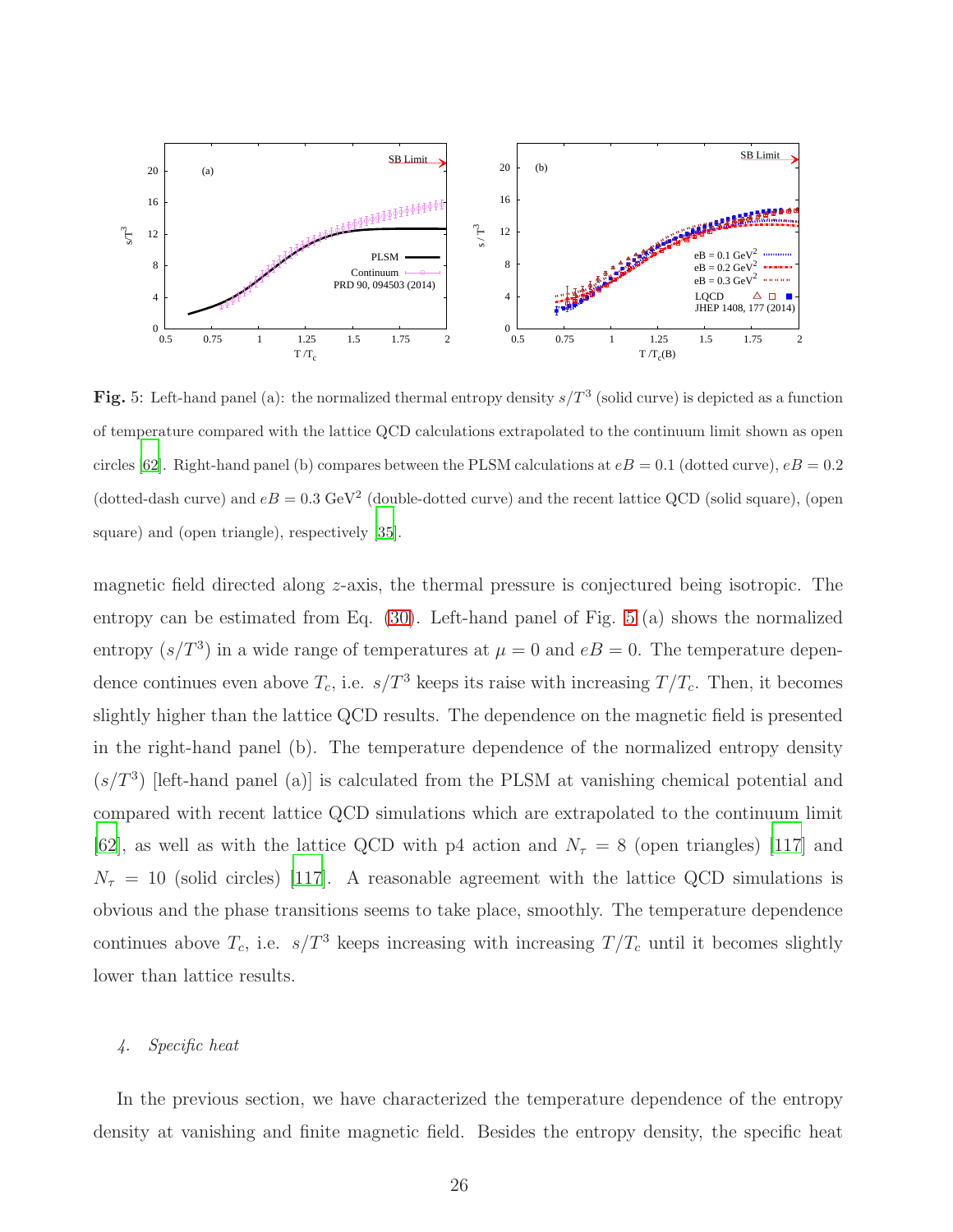

<span id="page-26-0"></span>Fig. 6: Left-hand panel shows the temperature dependence of the normalized specific heat  $c_v/T^3$  calculated from the PLSM at vanishing chemical potential (solid curve) and compared with the continuum limits (open circles) [\[62](#page-35-19)]. Right-hand panel: the influence of the magnetic field on the QCD matter is illustrated at  $eB = 0.0$ (solid curve),  $eB = 0.1$  (dotted curve) and  $eB = 0.3$  GeV<sup>2</sup> (double-dotted curve).

 $(c_v)$  can be utilized in charactering the equation of state, i.e. speed of sound squared.

In a wide range of temperatures and at  $\mu = 0$ , the PLSM calculations of  $c_v$  are compared with recent lattice QCD [\[62](#page-35-19)] in the left-hand panel of Fig. [6](#page-26-0) (a). The PLSM results indicate a reasonable agreement with the lattice QCD at low and high temperatures, as well. The peak positioned at  $T_c$  can be interpreted from the definition of the specific heat,  $c_v = \partial \epsilon / \partial T$ . Thus, the peak might be understood due to the rapid change in the energy density around  $T_c$ . Furthermore, the appearance of the peak would be strongly related to the chemical potential. In a previous work [\[49](#page-35-8)], we have shown that the peak declines with increasing  $\mu$ . The specific heat grows with the increase in the temperature. Apart from the PLSM peak that appears at the transition temperature, the specific heat approaches the corresponding SB-limit, at high temperatures. The deviation SB limits might be due to the differences in the contributing gluon dof. The overall agreement with the lattice QCD [\[62](#page-35-19)] is excellent.

The right-hand panel (b) presents normalized specific heat as derived from modified free-energy, Eq. [\(28\)](#page-17-0), due to finite magnetization  $(M)$  as a function of temperature at  $\mu = 0$ and at  $eB = 0.0$  (solid curve),  $eB = 0.1$  (dotted curve) and  $eB = 0.3$  GeV<sup>2</sup> (double-dotted curve). Unfortunately, there is no lattice QCD calculations exist so far to compare our PLSM results with. We notice that the deviation from SB-limit becomes relatively larger than the one observed in other thermodynamic quantities.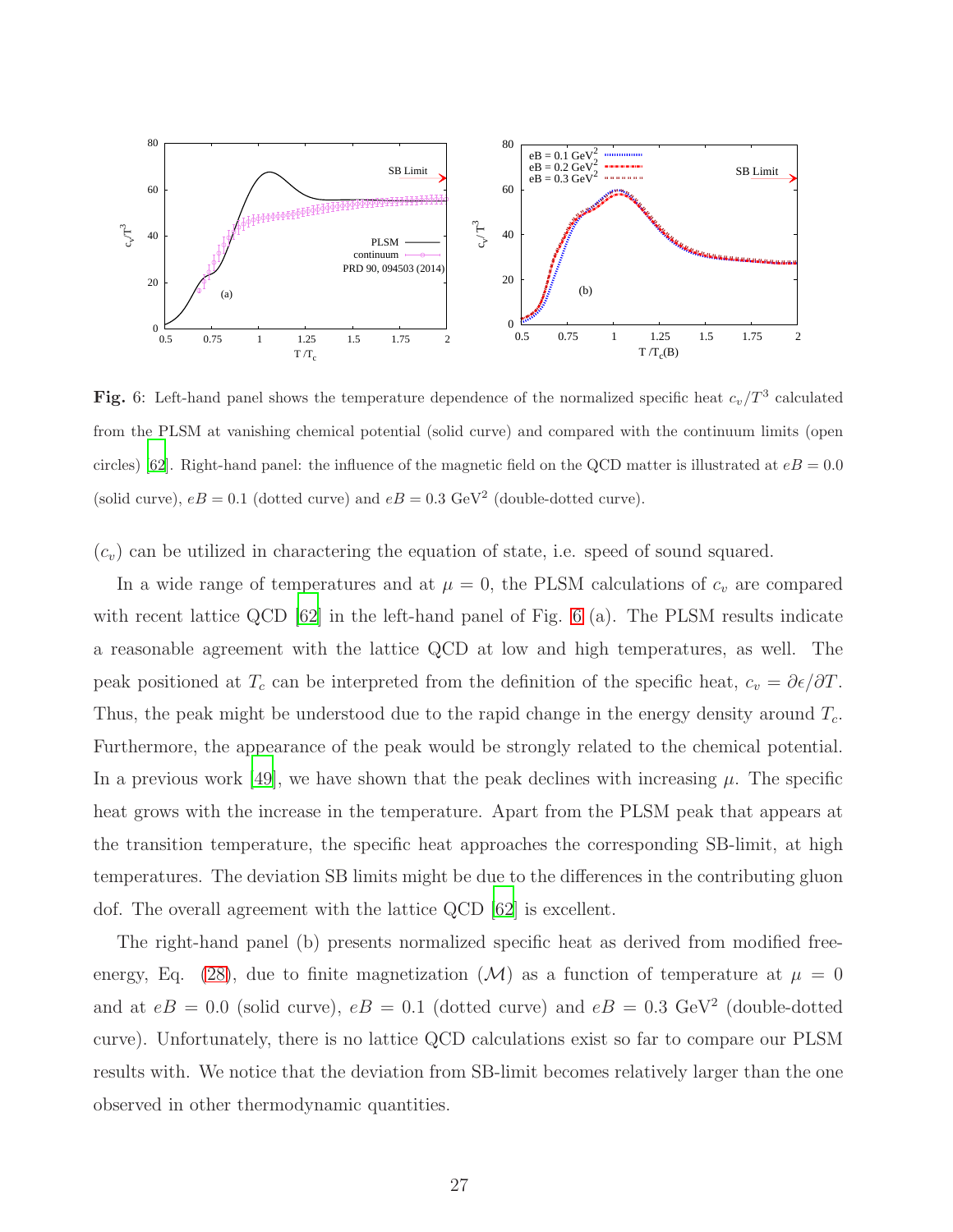#### <span id="page-27-0"></span>C. Magnetic properties

The magnetization determines the response of the system of interest to an external magnetic field, which can be produced in HIC. Because of the relativistic off-center motion of the spectators in peripheral collisions (motion of electric charge generates magnetic field perpendicular to plane of both motion direction and electric field) and because of the local imbalance in the momenta that are carried by the colliding nucleons in peripheral and even central collisions (such local imbalance leads to angular momentum and thus magnetic field) [\[125\]](#page-38-16). Such a magnetic field can be tremendously huge,  $\mathcal{O}(m_\pi^2)$ , i.e. very much larger than the detector magnet field or even greater than any other magnetic field observed so far in the whole universe.

Concretely, we shall analyse some magnetic properties of the QCD matter. This includes the magnetization and the magnetic catalysis.

#### <span id="page-27-1"></span>1. Magnetization

As introduced in section IIIB, the magnetization  $(M)$  largely affects the thermodynamic properties of strongly interacting QCD matter and can be derived from Eq.  $(31)$  in GeV<sup>2</sup> in natural units.

Sign of the magnetization manifests an important magnetic property of the system of interest. In the present case, the QCD matter is *para*- or *dia*-magnetic if  $M > 0$  or  $M < 0$ , respectively. Furthermore, from solid state physics, one can borrow that

- in dia-magnetic QCD matter, the thermal QCD medium aligns oppositely to the direction of the magnetic field and produces an induced electric current, which spreads as small loops attempting to cancel the effects of the applied magnetic field, and
- in para-magnetic QCD matter, the thermal QCD medium aligns towards the direction of the magnetic field.

Figure [7](#page-28-0) presents the magnetization  $M$  of the QCD matter as a function of temperatures at  $\mu = 0$  and  $eB = 0.1$  (dotted), 0.2 (dashed), 0.3 (double-dotted) and 0.4 GeV<sup>2</sup> (dash-dotted curve). The results are compared with recent lattice QCD [\[35\]](#page-34-10) at  $eB = 0.1$  (closed square), 0.2 (open circle), 0.3 (open triangle) and 0.4  $\text{GeV}^2$  (astrides). It is apparent that the sign of the magnetization is positive  $\mathcal{M} > 0$  and the resulting  $\mathcal M$  seems to increase with increasing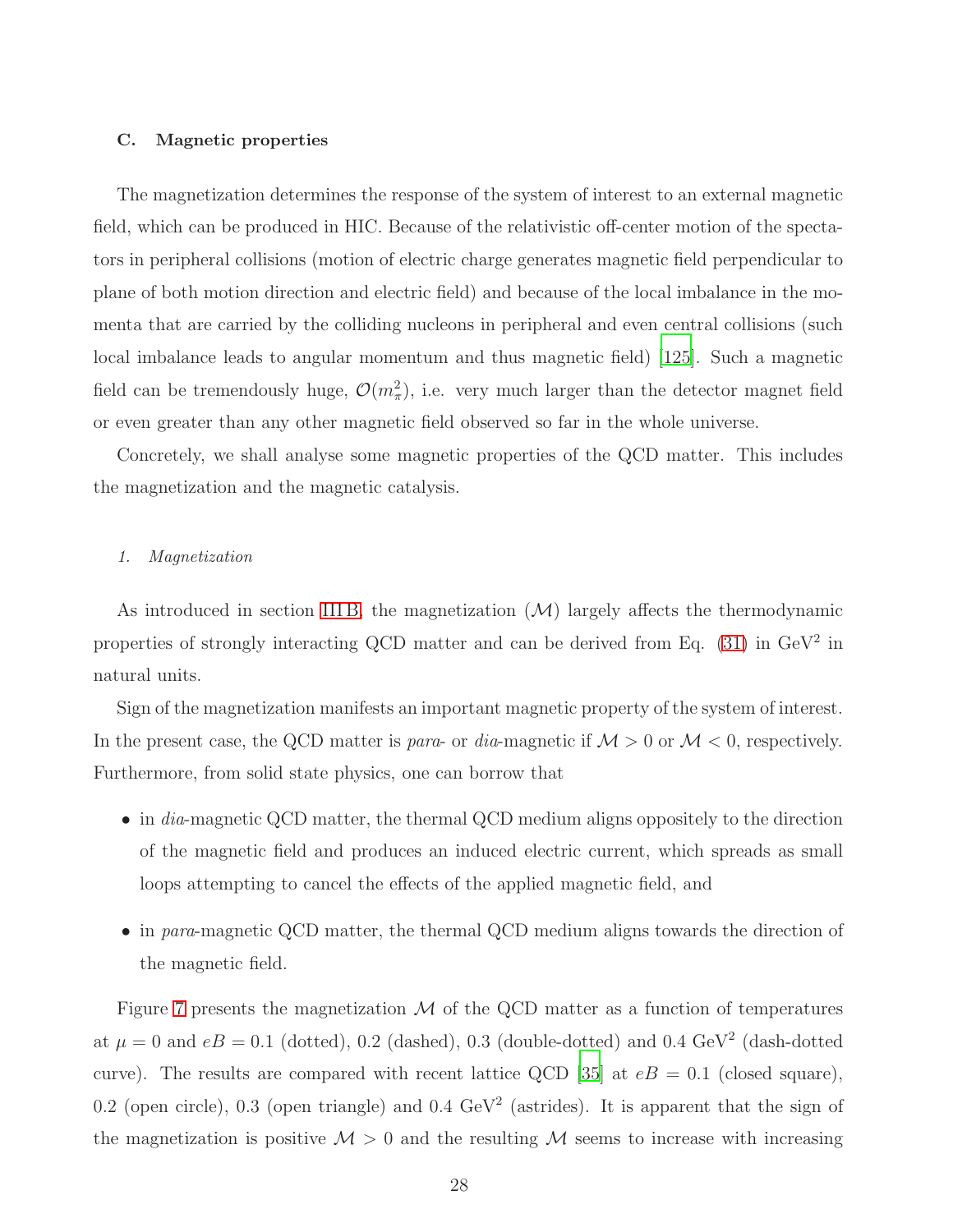the magnetic field. As introduced, the positive sign of  $M$  indicates that the paramagnetic contribution of the QCD matter becomes dominant with increasing temperature. Within the temperature range characterizing the hadron phase (below  $T_c$ ), the PLSM curve seems to well resemble the lattice simulations in an excellent way. At temperatures characterizing the QGP (above  $T_c$ ), the PLSM curve becomes larger than the one representing the lattice calculations, especially at very high temperatures. In this range of temperatures, the hadrons are conjectured to deconfine into color, quark and gluon dof. It seems that these degrees of freedom are not sufficient enough to achieve a good agreement at very high temperature.

Furthermore, the PLSM has a temperature-limited applicability depending on the temperature applicability of its order parameters, section [II.](#page-6-0) Only within this limit, the capability of the PLSM to characterize the magnetic properties of hot QCD matter is guaranteed.



<span id="page-28-0"></span>**Fig.** 7: The temperature dependence of the PLSM calculations on the magnetization  $(M)$  is compared with recent lattice QCD calculations at various magnetic fields [\[35\]](#page-34-10);  $eB = 0.1$  (solid squares and dotted curve),  $eB = 0.2$  (open circles and dashed curve),  $eB = 0.3$  (open triangles and double-dotted curve), and  $eB = 0.4$ (astrides and dot-dashed curve).

In additional to the modifications in the thermodynamic quantities due to finite magnetic field, which are mainly determined by the magnetization  $(M)$ , it intends now to characterize other magnetic properties. As in the quantum electrodynamics (QED), the magnetic catalysis describes how the magnetic field dynamically generates masses. Furthermore, the Meissner effect describes how the magnetic field changes the order of the phase transition in type-I superconductor. These two phenomena are borrowed to study the possible influence of finite magnetic field on the QCD phase-space structure [\[63](#page-35-20), [64\]](#page-35-21) and/or the response of hadronic and partonic matter to nonzero magnetic field in thermal and dense QCD medium [\[59](#page-35-16)].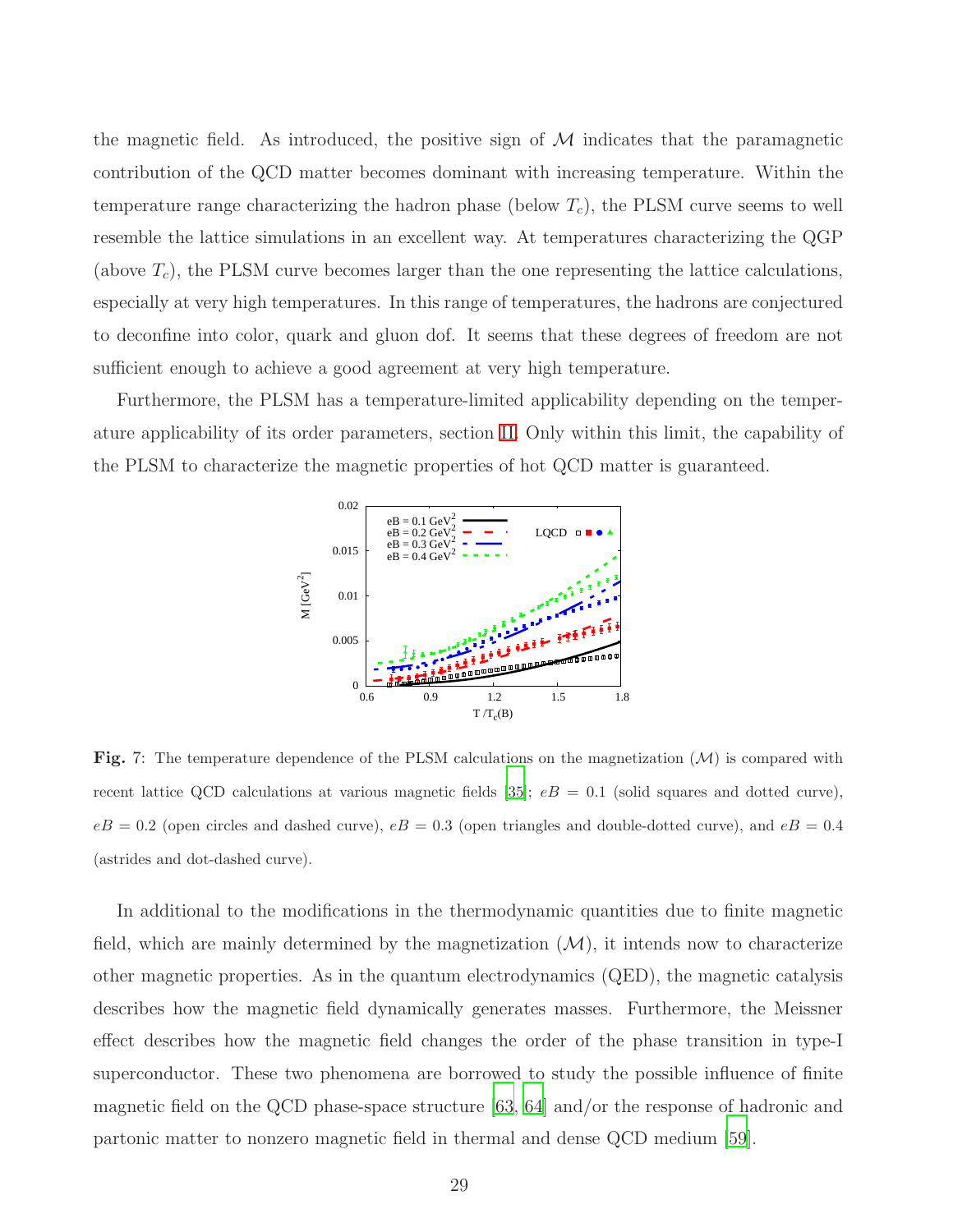The inclusion of finite magnetic field in the QCD-effective models is achieved through modification in the phase space, energy-momentum dispersion relations and Landau levels occupations. Various works have been devoted to characterize the magnetic catalysis [\[96,](#page-37-10) [100](#page-37-12)[–104\]](#page-37-13). Accordingly, the pseudo-critical temperatures increase as the magnetic field increases. On the other hand, other previous works have concluded a decrease in the pseudo-critical temperature as the magnetic field increases [\[102](#page-37-18)[–104\]](#page-37-13). In Ref. [\[96](#page-37-10)], it was argued that the increase in  $T_c(B)$ with the magnetic field is possible unless some parameters are fine-tuned and the coupling constant is assumed to vary with the magnetic field, i.e.  $g(B)$ . Furthermore, it was remarked that  $T_0(B)$  does not enable PLSM to reproduce  $T_c(B)$  as deduced from the lattice QCD calculations, especially at magnetic fields  $eB \le 1 \text{ GeV}^2$ .

In the present work, it intends to assure excellent agreement between recent lattice QCD calculations and our PLSM calculations. In doing this, at vanishing and finite magnetic field, we assume that the quark-hadron coupling constant  $g = 6.5$  and the Polyakov-loop deconfinement temperature  $T_0 = 187$  MeV for  $SU(2 + 1)$ . The main difference between this present work and other literature is the construction of and the outcome from the PLSM free energy. In other words, the thermodynamic potential, Eq. [\(17\)](#page-11-0), is the key expression distinguishing our results from all others. In this regards, there are two different mechanisms. The first one is that the magnetic field improves the phase-transition due to its contributions to the Landau quantizations and the levels. The second mechanism assumes that, the magnetic field contributes to the suppression in the chiral condensates relevant to the restoration of the chiral symmetry breaking. This suppression is known as inverse magnetic catalysis and manifests a decrease in the chiral pseudo-critical temperature with increasing magnetic field.

When recalling the thermodynamic results, we can conclude that the temperature dependence of the thermodynamic quantities at  $eB \neq 0$  are smaller than those at  $eB = 0$ . This means that the results seem to be shifted to lower, e.g. smaller  $T_c$ , with increasing the magnetic field.

# <span id="page-29-0"></span>2. T-eB QCD phase diagram

Both subtracted chiral-condensates and the deconfinement order parameters at different values of magnetic field;  $eB = 0.0$  (solid curves),  $eB = 0.1$  (dotted curves),  $eB = 0.2$  (dashed curves),  $eB = 0.3$  (double-dotted curves) and  $eB = 0.4$  GeV<sup>2</sup> (dotted-dash curves) are used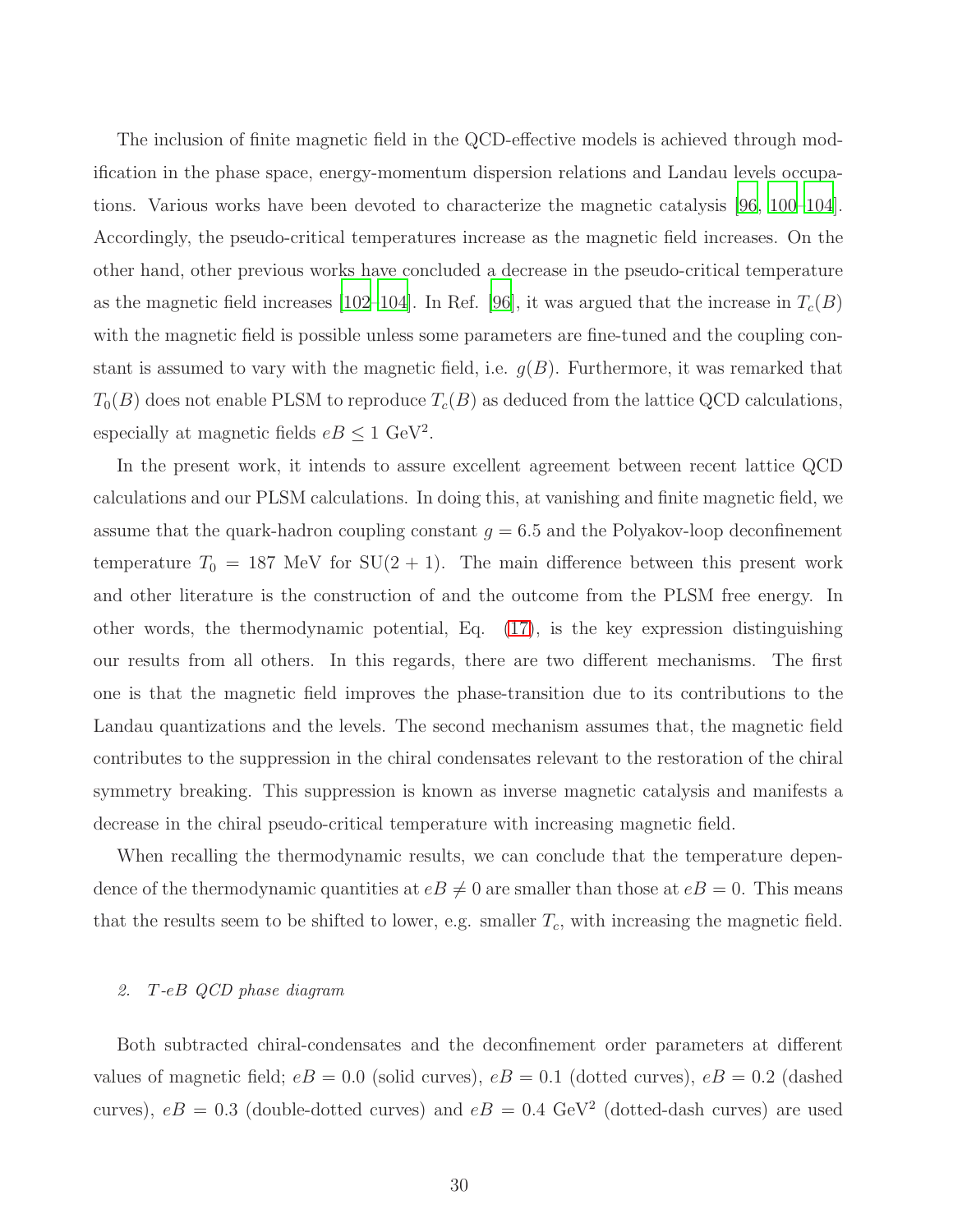to gain a reliable estimation for their corresponding pseudo-critical temperatures. We find that the increase in the magnetic field seems to suppress the chiral condensate relevant to the restoration of the chiral symmetry breaking. Again, the earliness of the chiral-condensate suppression relative to the temperatures is due to an inverse magnetic catalysis. Thus, we find that both  $T_c$  and  $T_\chi$  decrease with increasing the magnetic field. Accordingly, we can extract the variation of the pseudo-critical temperature with increasing the magnetic field as shown in T-eB QCD phase diagram, Fig. [8.](#page-30-0)



<span id="page-30-0"></span>Fig. 8: The dependence of the pseudo-critical deconfinement and chiral temperatures on the magnetic fields as determined form PLSM (Closed symbols). The corresponding lattice QCD simulations (curved band [\[30](#page-34-9)] and open symbols [\[35](#page-34-10)]). The vertical bands refer to averaged magnetic fields as estimated at RHIC and LHC energies. Their widths represent their relevant statistical certainties.

Figure [8](#page-30-0) shows the variation of the pseudo-critical temperatures with the increase in the magnetic field at  $\mu = 0$ . The PLSM results are obtained from different procedures designed for the determination of both pseudo-critical deconfinement  $(T_c)$  and chiral  $(T_{\chi})$  temperatures. These are depicted as solid symbols.  $T_c$  was estimated from the corresponding maximum point in the peak of the *deconfinement* susceptibility in quark number multiplicities, while,  $T<sub>x</sub>$  from the subtracted *chiral* condensate  $\Delta_{l,s}$ . The PLSM results are compared to recent lattice QCD simulations [\[30,](#page-34-9) [35\]](#page-34-10). The curved band represents the lattice QCD simulations [\[30](#page-34-9)] determined from the inflection point of the strange quark-number susceptibility, while the open symbols represent the lattice QCD results [\[35\]](#page-34-10) as obtained from the inflection point of the normalized entropy.

It is obvious that the PLSM results are in a good agreement with both lattice QCD simu-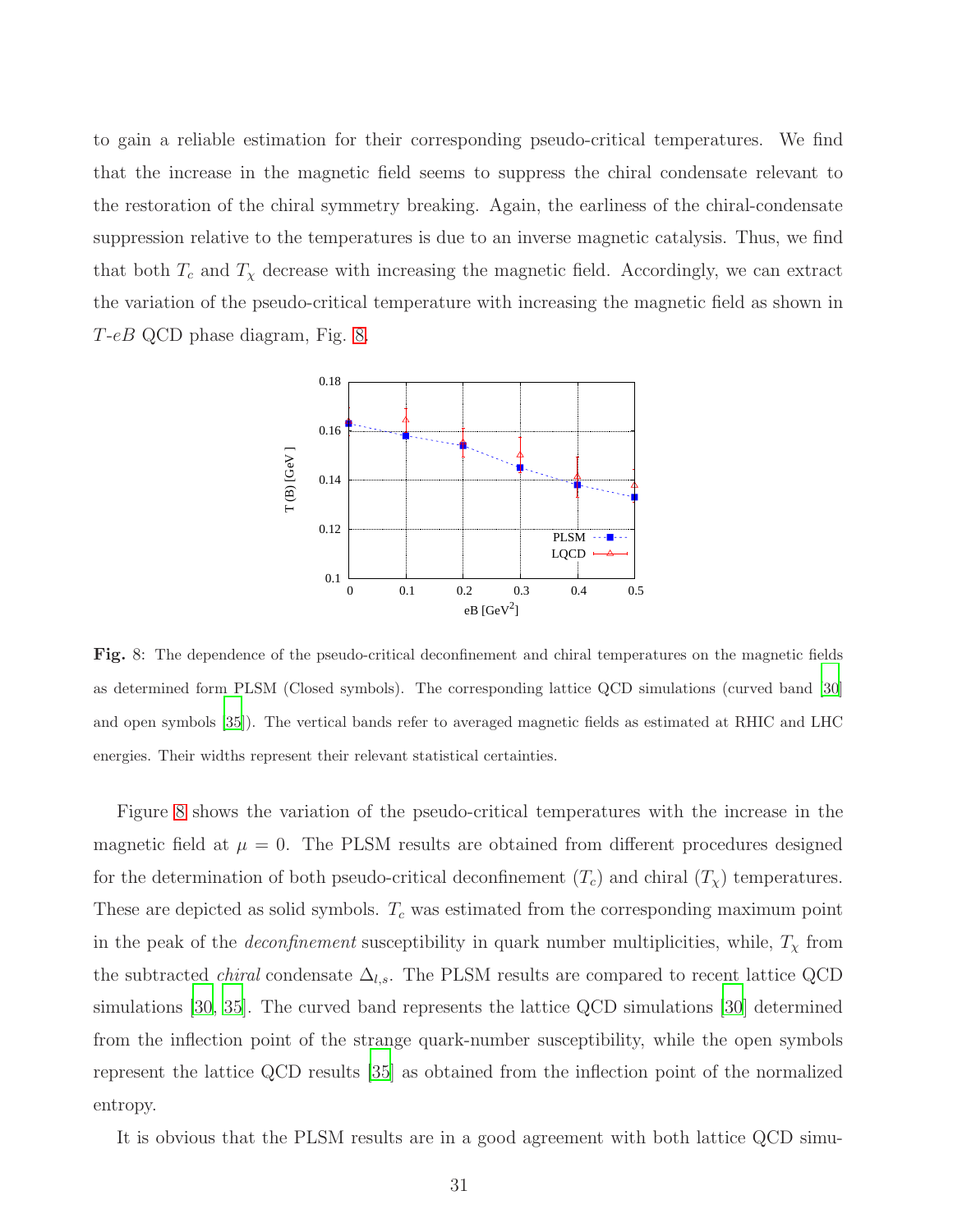lations [\[30,](#page-34-9) [35](#page-34-10)]. Furthermore, we find that both PLSM and lattice QCD calculations clearly distinguish between both types of pseudo-critical temperatures, i.e. either chiral or deconfindement. Also, it is apparent that the pseudo-critical temperatures decrease with the increase in the magnetic field. This is an obvious inverse magnetic catalysis.

A few remarks on our calculations for the magnetic catalysis is now in order. The physical mechanism for the magnetic catalysis relies on a competition between the contributions of sea and valance quarks [\[33,](#page-34-16) [96](#page-37-10)]. In Eq. [\(17\)](#page-11-0), the first term,  $U(\sigma_l, \sigma_s)$ , refers to the contributions of valence quarks. This plays an important role in assuring spontaneous chiral symmetry breaking. The second term,  $\mathcal{U}(\phi, \phi^*, T)$ , gives the gluonic potential contributions, while the last term,  $\Omega_{\bar{q}q}(T,\mu_f,B)$  or  $\Omega_{\bar{q}q}(T,\mu_f)$ , represents the contributions of sea quarks. We have noticed that a small effect from  $U(\sigma_l, \sigma_s)$ , at high temperatures. In additional to these various contributions, the influences of the Landau quantizations seem to play an essential role.

### <span id="page-31-0"></span>IV. CONCLUSIONS

In the present work, we have combined linear-sigma model with the Polyakov-loop potentials to address chiral and deconfinement phase transitions, to characterize the quark-hadron phase structure, to determine the QCD thermodynamics at finite temperature and magnetic field, and then to estimate some of the magnetic properties. Our PLSM calculations indicate that the chiral condensates ( $\sigma_l$  and  $\sigma_s$ ) and deconfinement order parameters ( $\phi$  and  $\phi^*$ ) are sensitive to the applied magnetic field. Their agreement with recent lattice simulations is very convincing. Order parameters such as  $M_b$  and  $\Delta_{l,s}$  seem to have a better agreement with the lattice QCD.

At vanishing magnetic field, we have observed a fair matching between our calculations and the lattice simulations, especially for the restoration of the broken chiral symmetry. This type of phase transition is not a rapid one but rather a slow crossover. With increasing the magnetic field, the chiral phase transition is suppressed, i.e. takes place at lower temperatures. This results in a decrease in the chiral pseudo-critical temperatures with the increase in the magnetic fields. Furthermore, we find that the chiral temperatures characterizing the lightquark condensates  $(T_{\chi}^{(l)})$  decrease faster than the chiral temperatures for the strange-quark condensates  $(T_\chi^{(s)})$ .

The PLSM at finite magnetic field assumes some restrictions to the quarks due to the exis-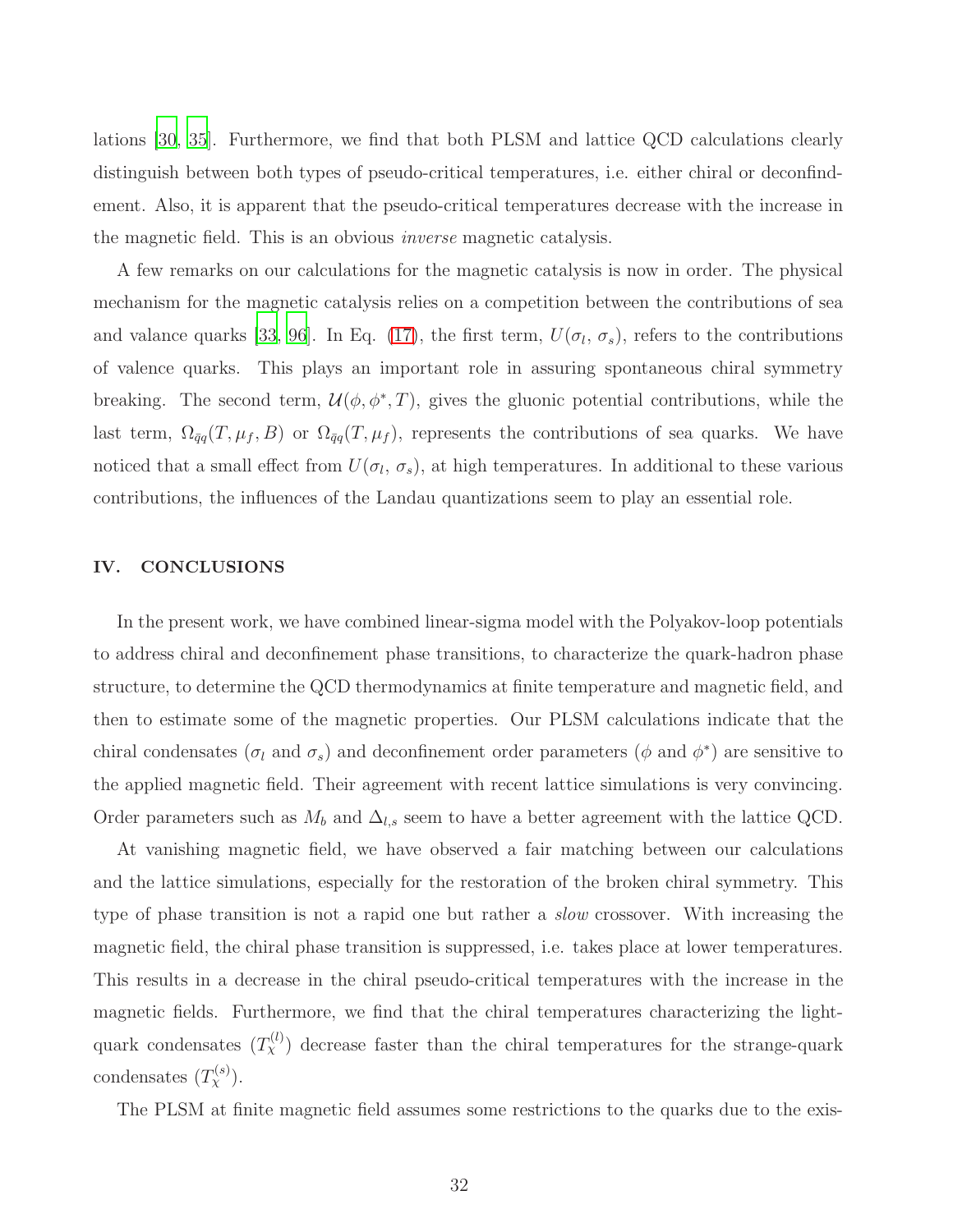tence of free charges in the plasma phase. The Yukawa coupling of quarks  $(q)$  seems to play an essential role in achieving an excellent agreement with the recent lattice QCD simulations. Furthermore, the QCD system undergoes modifications due to the presence of the finite magnetization. The free energy is given as an integral over the longitudinal momentum, which is directed towards the z-axis. Then we applied Landau theory (Landau quantization), which quantizes of the cyclotron orbits of the charged particles at finite magnetic field. Accordingly, we find that the values of the chiral condensates are suppressed with the increase in the magnetic field.

Furthermore, in mean field approximation, we have constructed the partition function and then estimated various thermodynamic quantities, such as the trace anomaly, the speed of sound squared, the entropy density, and the specific heat. We have studied their dependences on temperature and magnetic field in both hadron and parton phases. We have compared our calculations with recent lattice simulations at vanishing chemical potential and finite magnetic field [\[62\]](#page-35-19). We conclude that our calculations with a scalar coupling parameter simulate well the lattice QCD calculation at finite magnetic field [\[35](#page-34-10)].

At low temperatures, there is good agreement between our PLSM and lattice QCD calculations. In this temperature limit, the meson fluctuations in the mean field approximation are conjectured to be dominating. Similarly, at high temperature, the gluon dynamics seems not being fully accomplished by the Polyakov-loop potentials. This explains the discrepancy with the lattice QCD calculations.

In point of view of Eqs. [\(35\)](#page-18-2) and [\(36\)](#page-18-1), the quantities  $p/\epsilon$  and  $s/c_v$  should not be necessarily identical. This is only the case at vanishing chemical potential. Otherwise both quantities are different. Alternatively, it was pointed out that such a difference could be originated in the fluctuation term  $\epsilon \, \partial(p/\epsilon)/\partial \epsilon$  [\[78\]](#page-36-8).

We conclude that increasing the magnetic field increases the thermodynamic quantities, especially in the hadron phase. At high temperatures, the PLSM thermodynamics is apparently limited below the SB limits. Furthermore, we find that the quark-hadron phase boundary is shifted to lower values of temperatures with increasing the magnetic field.

The sign of magnetization manifests the para- or dia-magnetic properties of the QCD matter. The excellent agreement between the PLSM and recent lattice calculations means that our PLSM calculations give a well-suited description for the degrees of freedom (thermodynamics)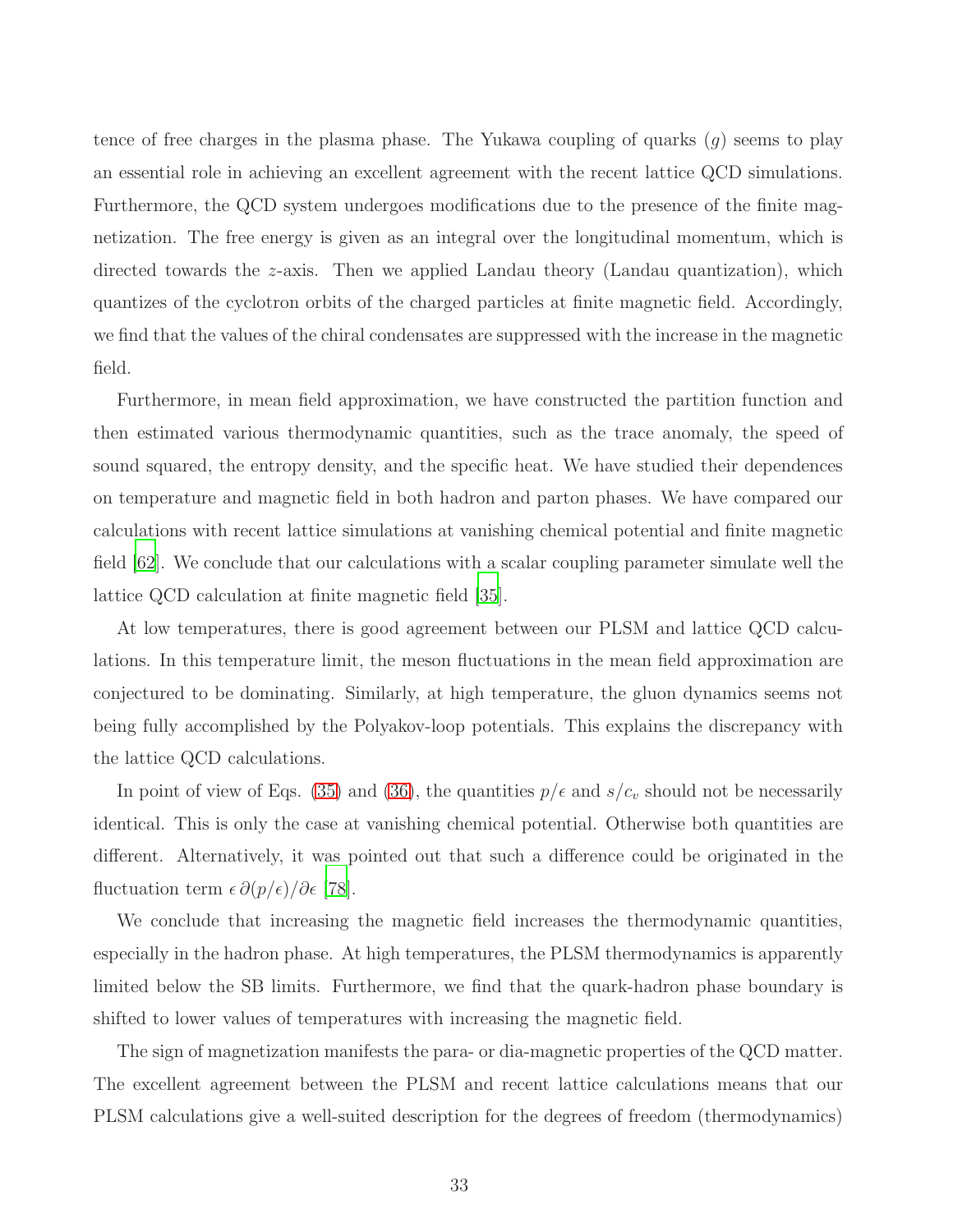in both hadron and parton phases. The magnetic field seems to enhance the occurrence of chiral phase-transition due to its contributions to the Landau quantizations. The magnetic field also contributes to the suppression in the chiral condensates relevant to the restoration of the chiral symmetry breaking. This suppression is known as the inverse magnetic catalysis and seems to manifest a decrease in the chiral pseudo-critical temperature with increase magnetic field.

It is noteworthy highlighting that the results estimated from PLSM, at vanishing and finite magnetic field, can be trusted within the limits of the numerical calculations of the PLSM order parameters,  $\sigma_l$ ,  $\sigma_s$ ,  $\phi$  and  $\phi^*$  in thermal and dense QCD medium. In this regard, one has to recall that the PLSM has a temperature-limited applicability depending on the temperature validity of its chiral and deconfinement order parameters. Only within this limit the conclusions drawn about the equation of state, the magnetic properties of the QCD matter and the chiral phase-structure, etc. are certain.

- <span id="page-33-1"></span><span id="page-33-0"></span>[1] K. Kajantie, M. Laine, K. Rummukainen and Y. Schröder, Phys. Rev. D  $67$ , 105008 (2003).
- <span id="page-33-2"></span>[2] J. O. Andersen, L. E. Leganger, M. Strickland, and N. Su, JHEP 1108, 053 (2011).
- <span id="page-33-3"></span>[3] A. Vuorinen, EPJ Web Conf. 137, 09011 (2017).
- <span id="page-33-4"></span>[4] A. Kurkela, P. Romatschke, and A. Vuorinen, Phys. Rev. D 81, 105021 (2010).
- <span id="page-33-5"></span>[5] K. Kajantie, M. Laine, K. Rummukainen, and Y. Schröder, Phys. Rev. D  $67$ , 105008 (2003).
- [6] K. Kajantie, M. Laine, K. Rummukainen, and Y. Schröder, JHEP  $0304$ , 036 (2003).
- [7] E. V. Shuryak, Sov. Phys. JETP 47 (1978) 212 [Zh. Eksp. Teor. Fiz. 74, 408 (1978) ].
- [8] J. I. Kapusta, Nucl. Phys. B 148, 461 (1979).
- [9] T. Toimela, Phys. Lett. B 124, 407 (1983).
- <span id="page-33-6"></span>[10] P. Arnold and C. X. Zhai, Phys. Rev. D 50, 7603 (1994); Phys. Rev. D 51 (1995).
- <span id="page-33-7"></span>[11] B. A. Freedman and L. D. McLerran, Phys. Rev. D 16 (1977) 1169; V. Baluni, Phys. Rev. D 17, 2092 (1978).
- <span id="page-33-8"></span>[12] A. Vuorinen, Phys. Rev. D 68, 054017 (2003).
- <span id="page-33-9"></span>[13] D. E. Kharzeev, L. D. McLerran, and H. J. Warringa, Nucl. Phys. A 803, 227 (2008).
- <span id="page-33-10"></span>[14] V. Skokov, A. Illarionov, and V. Toneev, Int. J. Mod. Phys. A 24, 5925 (2009).
- <span id="page-33-11"></span>[15] K. Tuchin, Phys. Rev. C **82**, 034904 (2010).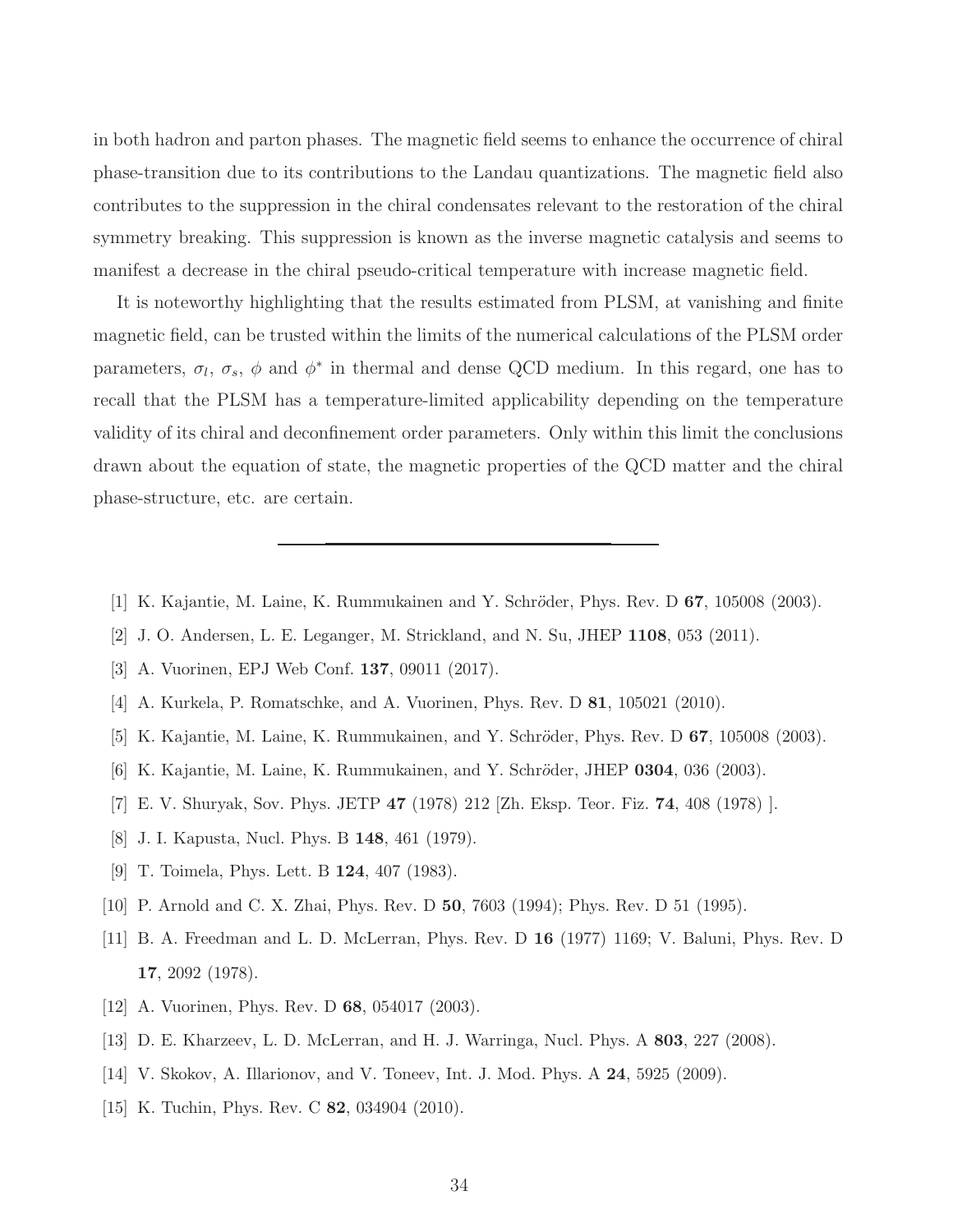- <span id="page-34-0"></span>[16] A. Bzdak and V. Skokov, Phys. Lett. B **710**, 174 (2012); W. Deng and X. Huang, Phys. Rev. C 85, 044907 (2012).
- <span id="page-34-2"></span><span id="page-34-1"></span>[17] S. Gupta, Phys. Lett. B **597**, 57 (2004).
- <span id="page-34-3"></span>[18] E. L. Bratkovskaya, O. V. teryaev, and V. D. Toneev, Phys. Lett. B 348, 283 (1995).
- [19] I. A. Shovkovy, Lect. Notes Phys. 871, 13 (2013).
- [20] F. Preis, A. Rebhan, and A. Schmitt, JHEP 1103, 033 (2011).
- [21] M. D. Elia, S. Mukherjee, and F. Sanfilippo, Phys. Rev. D 82, 051501 (2010).
- <span id="page-34-4"></span>[22] A. Haber, F. Preis, and A. Schmitt, Phys. Rev. D 90, 125036 (2014).
- [23] M. Ferreira, P. Costa, C. Providencia, O. Lourenco, and T. Frederico, "Inverse Magnetic Catalysis in hot quark matter within (P)NJL models0", talk at "Compact Stars in the QCD Phase Diagram IV (CSQCD IV)", 26-30 Sep 2014. Prerow, Germany, 1504.01313 [hep-ph].
- <span id="page-34-6"></span><span id="page-34-5"></span>[24] I. Selyuzhenkov, *et al.*, Prog. Theor. Phys. Suppl. **193**, 153 (2012).
- [25] N. N. Ajitanand, R. A. lacey, A. Taranenko, and J. M. Alexander, Phys. Rev. C 83, 011901  $(2011).$
- <span id="page-34-7"></span>[26] B. I. Abelev, *et al.*, Phys. Rev. Lett. **103**, 251601 (2009).
- [27] B. I. Abelev, *et al.*, Phys. Rev. C **81**, 054908 (2010).
- [28] S. A. Voloshin, Indian J. Phys. 85, 1103 (2011).
- <span id="page-34-8"></span>[29] L. Adamczyk, et al., Phys. Rev. Lett. **113**, 052302 (2014).
- <span id="page-34-9"></span>[30] G. S. Bali, F. Bruckmann, G. Endrodi, Z. Fodor, S. D. Katz, S. Krieg, A. Schafer and K. K. Szabo, JHEP 1202, 044 (2012).
- [31] L. Levkova and C. DeTar, Phys. Rev. Lett. 112, 012002 (2014).
- [32] C. Bonati, M. DElia, M. Mariti, F. Negro, and F. Sanfilippo, Phys.Rev. D 89, 054506 (2014).
- <span id="page-34-16"></span>[33] F. Bruckmann, G. Endrodi, and T. G. Kovacs, JHEP 1304, 112 (2013).
- [34] G. S. Bali, F. Bruckmann, G. Endrodi, A. Schafer, PoS LATTICE2013, 182 (2014).
- <span id="page-34-10"></span>[35] G. S. Bali, F. Bruckmann, G. Endrodi, S.D. Katz, and A. Schafer, JHEP 1408, 177 (2014).
- <span id="page-34-11"></span>[36] A. J. Mizher, M. N. Chernodub and E. S. Fraga, Phys. Rev. D 82, 105016 (2010).
- <span id="page-34-12"></span>[37] V. Skokov, Phys. Rev. D **85**, 034026 (2012).
- <span id="page-34-13"></span>[38] G. Bali, F. Bruckmann, G. Endrodi, and A. Schafer, Phys. Rev. Lett. 112, 042301 (2014).
- <span id="page-34-14"></span>[39] G. Endrodi, JHEP 1304, 023 (2013).
- <span id="page-34-15"></span>[40] A. Bhattacharyya, S. K. Ghosh, R. Ray, S. Samanta, Europhys. Lett. 115, 62003 (2016).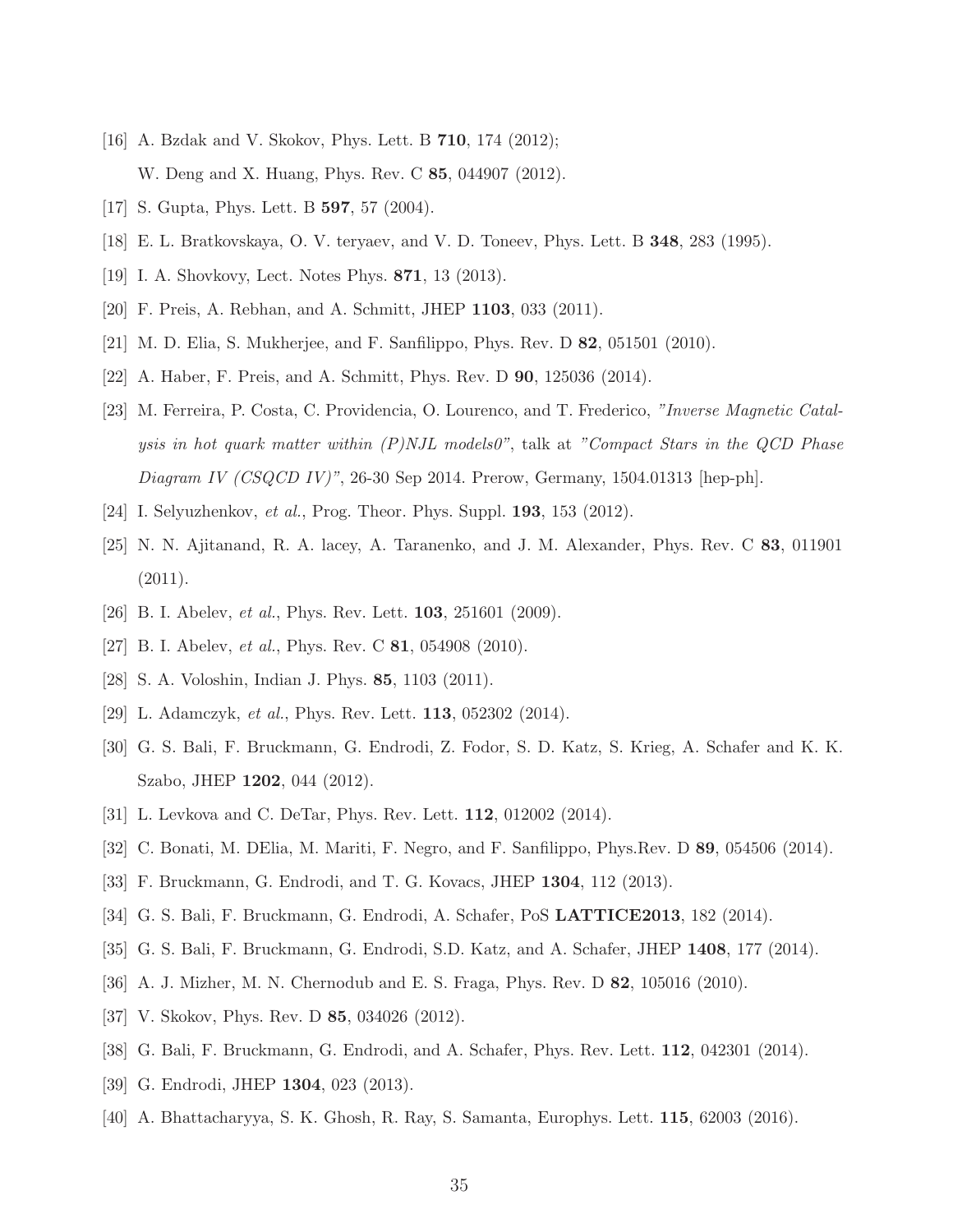- <span id="page-35-1"></span><span id="page-35-0"></span>[41] S. P. Klevansky, Rev. Mod. Phys. **64**, 649 (1992).
- <span id="page-35-2"></span>[42] P. G. Allen a and N.N. Scoccola, Phys. Rev. D 88, 094005 (2013).
- [43] D.P. Menezes, M.B. Pinto, S.S. Avancini, A.P. Martinez, and C. Providencia, Phys. Rev. C 79, 035807 (2009).
- <span id="page-35-4"></span><span id="page-35-3"></span>[44] K. Fukushima, M. Ruggieri, and R. Gatto, Phys. Rev. D 81, 114031 (2010).
- <span id="page-35-5"></span>[45] M. Ruggieri, M. Tachibana, and V. Greco, JHEP 1307, 165 (2013).
- <span id="page-35-6"></span>[46] A. Tawfik, N. Magdy, and A. Diab, Phys. Rev. C 89, 055210 (2014).
- <span id="page-35-7"></span>[47] A. Tawfik and A. Diab, Phys. Rev. C 91, 015204 (2015).
- <span id="page-35-8"></span>[48] A. Tawfik and N. Magdy, Phys. Rev. C **90**, 015204 (2014).
- [49] A. Tawfik and N. Magdy, Phys. Rev. C 91, 015206 (2015).
- <span id="page-35-9"></span>[50] Abdel Magied Abdel Aal Diab, Abdel Nasser Tawfik, M.T. Hussein, "Electromagnetic Effects on Strongly Interacting QCD-Matter", 1611.06926 [hep-lat].
- [51] Abdel Nasser Tawfik, Abdel Magied Diab and M.T. Hussein, Int. J. Mod. Phys. A 31, 1650175 (2016).
- <span id="page-35-10"></span>[52] Abdel Nasser Tawfik, Abdel Magied Diab, and M.T. Hussein, Int. J. Adv. Res. Phys. Sci. 3, 4 (2016).
- <span id="page-35-11"></span>[53] R. Gatto and M. Ruggieri, Lect. Notes Phys. 871, 87 (2013).
- [54] D. E. Kharzeev, K. Landsteiner, A. Schmitt, and H. U. Yee, Lect. Notes Phys. **871**, 1 (2013).
- <span id="page-35-12"></span>[55] Jens O. Andersen, William R. Naylor, and Anders Tranberg, Rev. Mod. Phys. 88, 025001 (2016).
- <span id="page-35-14"></span><span id="page-35-13"></span>[56] M. Gell-Mann and M. Levy, Il Nuovo Cimento 16, 705 (1960).
- [57] J. Schwinger, Ann. Phys. (N.Y.) 2, 407 (1957).
- <span id="page-35-15"></span>[58] J. Schwinger, Phys. Rev. 82, 914 (1951); 91, 713 (1953); 91, 728 (1953); 92, 1283 (1953); 93, 615 (1954); 94, 1362 (1954).
- <span id="page-35-16"></span>[59] A. Tawfik and A. Diab, and M. T. Hussein, "Chiral Magnetic Effects form Extended SU(3) Linear-Sigma Model", in press, Annals of Physics (2017).
- <span id="page-35-17"></span>[60] A. Tawfik and N. Magdy, J. Phys. G 42, 015004 (2015) .
- <span id="page-35-18"></span>[61] A. Tawfik, Phys. Rev. C 88, 035203 (2013).
- <span id="page-35-19"></span>[62] A. Bazavov *et al.*, Phys. Rev. D **90**, 094503 (2014).
- <span id="page-35-20"></span>[63] E. S. Fraga and A. J. Mizher, Phys. Rev. D 78, 025016 (2008).
- <span id="page-35-21"></span>[64] E. S. Fraga and A. J. Mizher, Nucl. Phys. A 831, 91 (2009).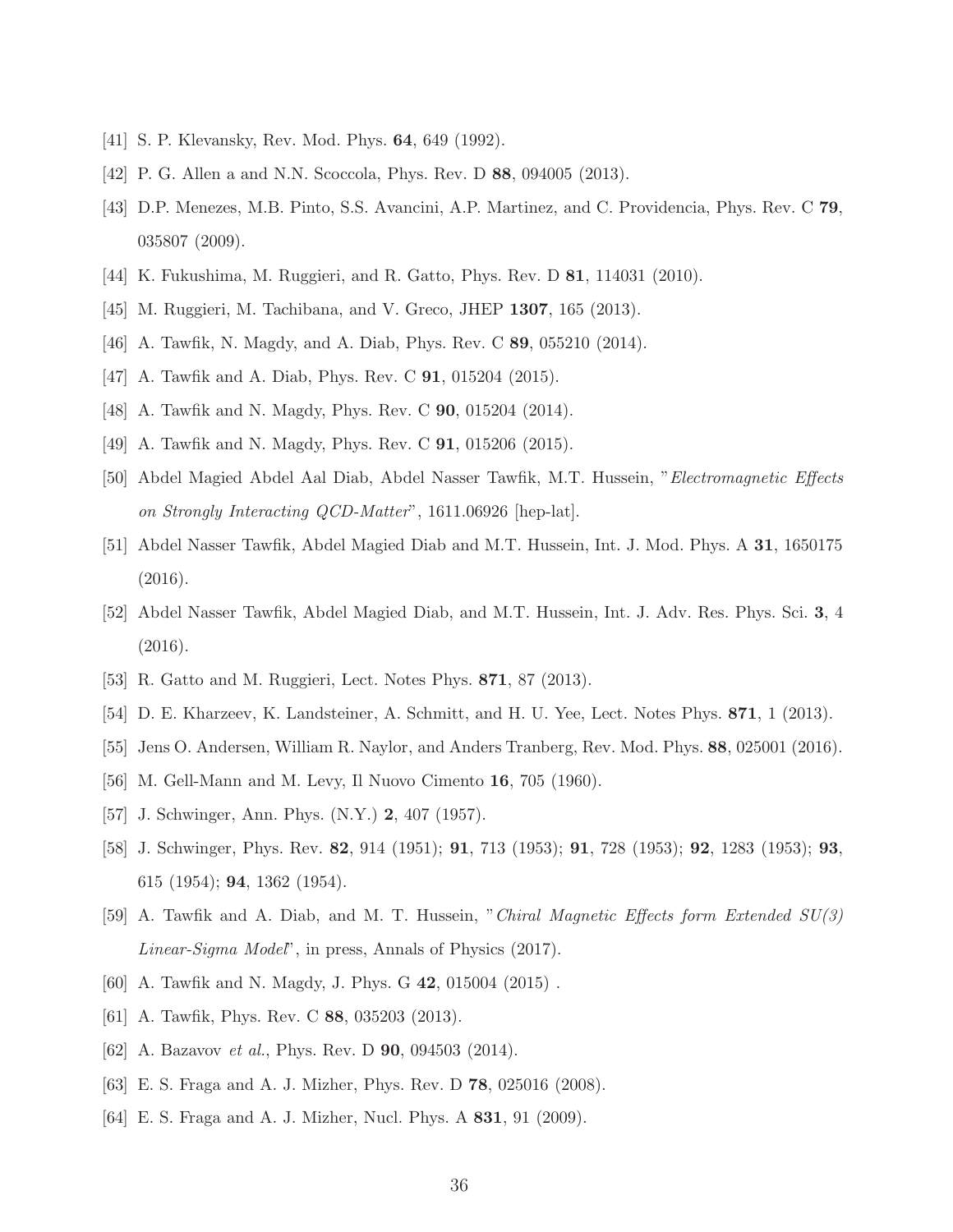- <span id="page-36-0"></span>[65] A. V. Zayakin, JHEP 0807, 116 (2008); G. Lifschitz and M. Lippert, Phys. Rev. D 80, 066005  $(2009);$ 
	- G. Lifschitz and M. Lippert, Phys. Rev. D 80, 066007 (2009);
	- H. U. Yee, JHEP 0911, 085 (2009);
	- S. Cui, Y. h. Gao, Y. Seo, S. J. Sin, and W. S. Xu, Phys. Rev. D 81, 066001 (2010); E. DHoker and P. Kraus, JHEP 1003, 095 (2010).
- <span id="page-36-1"></span>[66] K. Fukushima, Phys. Rev. D **77**, 114028 (2008);
	- K. Fukushima, D. E. Kharzeev, and H. J. Warringa, Phys. Rev. D 78, 074033 (2008).
- <span id="page-36-2"></span>[67] S. P. Klevansky and R. H. Lemmer, Phys. Rev. D 39, 3478 (1989).
- [68] V. P. Gusynin, V. A. Miransky, and I. A. Shovkovy, Phys. Lett. B 349, 477 (1995); V. P. Gusynin, V. A. Miransky, and I. A. Shovkovy, Nucl. Phys. B 462, 249 (1996).
- [69] G. W. Semenoff, I. A. Shovkovy, and L. C. R. Wijewardhana, Phys. Rev. D 60, 105024 (1999).
- [70] A. Goyal and M. Dahiya, Phys. Rev. D 62, 025022 (2000).
- <span id="page-36-3"></span>[71] B. Hiller, A. A. Osipov, A. H. Blin, and J. da Providencia, SIGMA 4, 024 (2008).
- [72] E. Rojas, A. Ayala, A. Bashir, and A. Raya, Phys. Rev. D 77, 093004 (2008).
- [73] K. G. Klimenko, "Magnetic catalysis and oscillating effects in Nambu-Jona-Lasinio model at nonzero chemical potential ", talk at 5th Int. Workshop on "Thermal Field Theories and Their Applications", 10-14 Aug 1998. Regensburg, Germany, [hep-ph/9809218.](http://arxiv.org/abs/hep-ph/9809218)
- <span id="page-36-4"></span>[74] A. Y. Babansky, E. V. Gorbar, and G. V. Shchepanyuk, Phys. Lett. B 419, 272 (1998).
- <span id="page-36-6"></span><span id="page-36-5"></span>[75] T. D. Cohen, D. A. McGady, and E. S. Werbos, Phys. Rev. C 76, 055201 (2007).
- [76] N. O. Agasian and I. A. Shushpanov, Phys. Lett. B 472, 143 (2000).
- <span id="page-36-7"></span>[77] P. Castorina, J. Cleymans, D. E. Miller, and H. Satz, Eur. Phys. J. C 66, 207-213 (2010).
- <span id="page-36-8"></span>[78] A. Tawfik and H. Magdy, Int. J. Mod. Phys. A 29, 1450152 (2014).
- <span id="page-36-9"></span>[79] S. Borsanyi, G. Endrodi, Z. Fodor, S.D. Katz, S. Krieg, C. Ratti, and K.K. Szabo, JHEP 1208, 053 (2012).
- <span id="page-36-10"></span>[80] O. Scavenius, A. Mocsy, I. N. Mishustin, and D. H. Rischke, Phys. Rev. C 64, 045202 (2001).
- <span id="page-36-11"></span>[81] S. Weinberg, "Gravitation and Cosmology", (Wiley, New York, 1972).
- [82] L. M. Haas, R. Stiele, J. Braun, J. M. Pawlowski, and J. Schaffner-Bielich, Phys. Rev. D 87, 076004 (2013).
- <span id="page-36-12"></span>[83] C. Ratti, *et al.*, Phys. Rev. D **73**, 014019 (2005).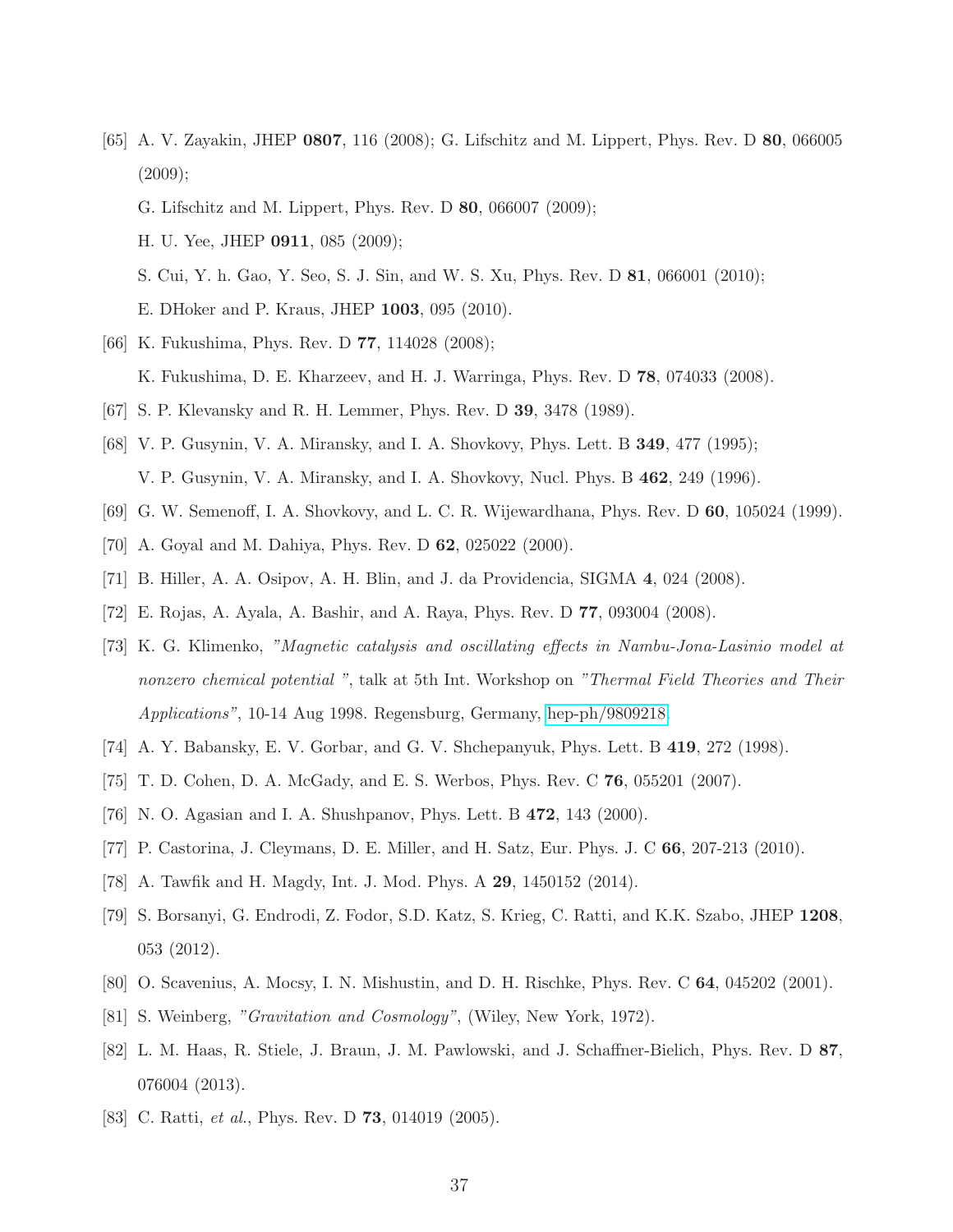- <span id="page-37-1"></span><span id="page-37-0"></span>[84] S. Rossner, C. Ratti, and W. Weise, Phys. Rev. D 75, 034007 (2007).
- <span id="page-37-2"></span>[85] B.-J. Schaefer, J. M. Pawlowski, and J. Wambach, Phys. Rev. D 76, 074023 (2007).
- <span id="page-37-3"></span>[86] A. M. Polyakov, Phys. Lett. B 72, 477 (1978).
- <span id="page-37-4"></span>[87] L. Susskind, Phys. Rev. D **20**, 2610 (1979).
- [88] T. Banks and A. Zaks, Nucl. Phys. B196, 189 (1982).
- [89] V. A. Miransky and K. Yamawaki, Phys. Rev. D55, 5051 (1997).
- <span id="page-37-5"></span>[90] T. Appelquist, J. Terning, and L. C. R. Wijewardhana, Phys. Rev. Lett. 77, 1214 (1996).
- <span id="page-37-6"></span>[91] J. Braun and H. Gies, JHEP **06**, 024 (2006).
- <span id="page-37-7"></span>[92] B.-J. Schaefer and M. Wagner, Phys. Rev. D 79, 014018 (2009).
- [93] B.-J. Schaefer and J. Wambach, Phys. Rev. D 75, 085015 (2007).
- <span id="page-37-8"></span>[94] J. I. Kapusta and C. Gale, "Finite-temperature field theory: Principles and applications", (Cambridge University Press, Cambridge, 2006).
- <span id="page-37-10"></span><span id="page-37-9"></span>[95] J. K. Boomsma and D. Boer, Phys. Rev. D 81, 074005 (2010).
- [96] E.S. Fraga, B.W. Mintz, and J. Schaffner-Bielich, Phys. Lett. B 731, 154 (2014).
- [97] Jens O. Andersen, William R. Naylor, Anders Tranberg, JHEP 1404, 187 (2014);
- <span id="page-37-11"></span>[98] Jens O. Andersen, William R. Naylor, Anders Tranberg, JHEP 1502, 042 (2015).
- [99] Falk Bruckmann, Gergely Endrodi, Tamas G. Kovacs, Inverse magnetic catalysis in QCD, 1311.3178 [heplat].
- <span id="page-37-12"></span>[100] M. Ferreira, P. Costa, D. P. Menezes, C. Providencia, and N. Scoccola, Phys. Rev. D 89, 016002 (2014), Addendum: Phys. Rev. D 89, 019902 (2014).
- [101] G. Cao, L. He, and P. Zhuang. Phys. Rev. D 90, 056005 (2014).
- <span id="page-37-18"></span>[102] M. Ferreira, P. Costa, O. Loureno, and T. Frederico, Phys. Rev. D 89, 116011 (2014).
- [103] M. Ferreira, P. Costa, and C. Providencia, Phys. Rev. D 90 ,016012 (2014).
- <span id="page-37-13"></span>[104] R.L.S. Farias, V.S. Timoteo, S.S. Avancini, M.B. Pinto, and G. Krein, Eur. Phys.J. A 53, 101 (2017).
- <span id="page-37-14"></span>[105] V. Skokov, B. Friman, E. Nakano, K. Redlich, and B.-J. Schaefer, Phys. Rev. D 82, 034029 (2010).
- <span id="page-37-15"></span>[106] E. Nakano, B.-J. Schaefer, B. Stokic, B. Friman, and K. Redlich, Phys. Lett. B 682, 401 (2010).
- <span id="page-37-16"></span>[107] A. Bochkarev and M. Shaposhnikov, Nucl. Phys. B268, 220 (1986).
- <span id="page-37-17"></span>[108] V. L. Eletsky, Phys. Lett. B **299**, 111 (1993).